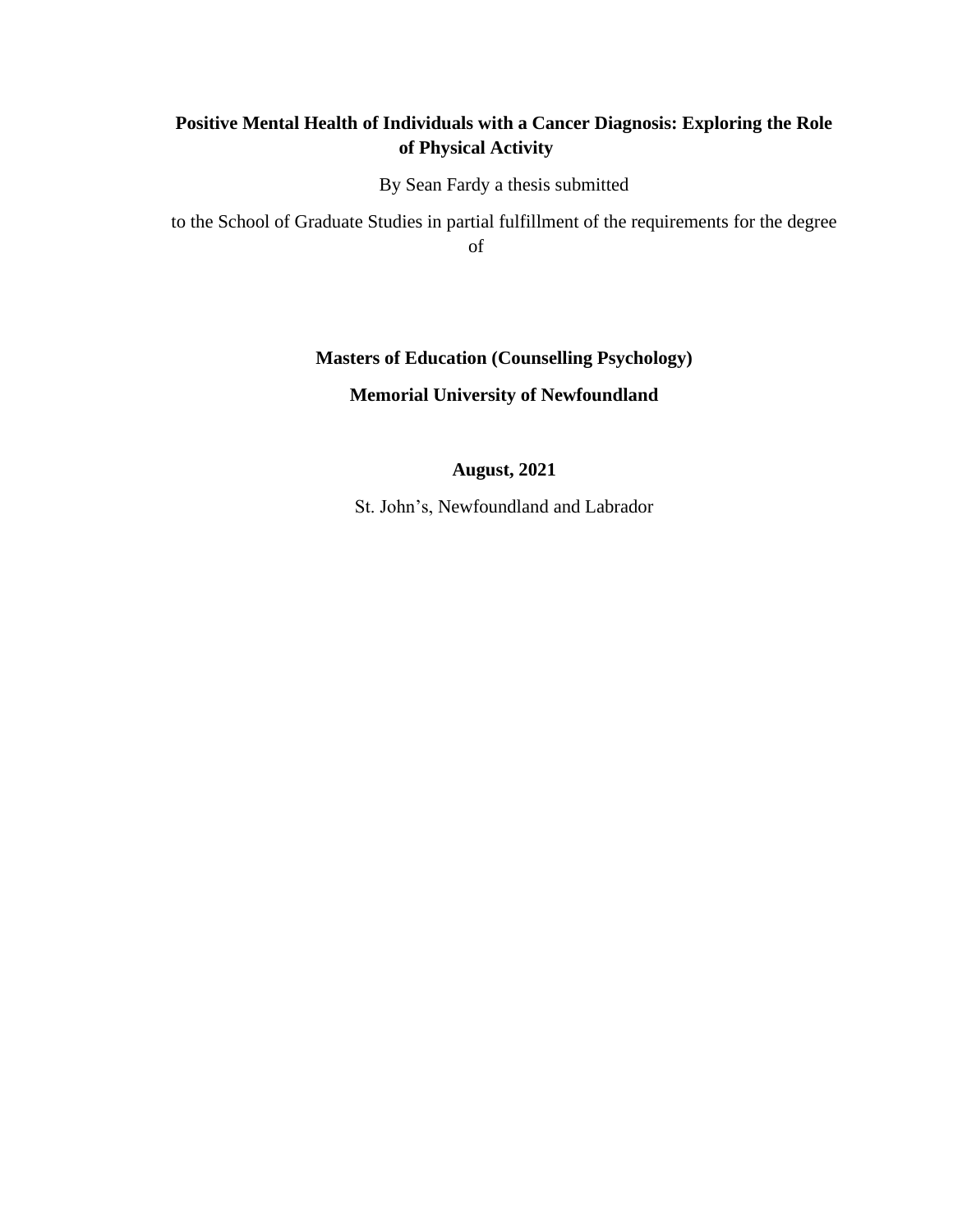#### **Abstract**

A cancer diagnosis is a significant life event that can lead to psychological distress and leaves individuals diagnosed with cancer at a higher risk of mental illness. Mental illness, such as depression and anxiety, is common in cancer patients and is associated with increased hospital stay time and treatment efficiency. Therefore, it is essential to prioritize the mental health of cancer patients. It is now recognized that mental health is not merely the absence or presence of mental illness; instead, it is a syndrome of symptoms of an individual's subjective well-being. This is where positive mental health has been introduced. Positive mental health is a concept recognized by the World Health Organization that views mental health as an evaluation of one's subjective well-being and how well they see themselves functioning in life, regardless of the absence or presence of mental illness. Therefore, our focus should turn to the promotion and protection of the positive mental health of cancer patients. Focusing on the promotion and protection of positive mental health will decrease the risk of these individuals developing mental illness over time which will, in turn, protect against increased hospital stay time and treatment efficiency. Highlighted here is the importance of exploring different avenues for promoting and protecting the positive mental health of individuals diagnosed with cancer. Previous studies have indicated that physical activity has psychological benefits as it can improve and prevent symptoms of anxiety and depression in cancer patients. Therefore, physical activity could play a role in promoting and protecting the positive mental health of cancer patients. This study examined how physical activity is associated with positive mental health among individuals, ages 20-80+, diagnosed with cancer. Compared to those without a diagnosis of cancer, those with a diagnosis had significantly lower scores on measures of positive mental health. However, among the individuals who reported a cancer diagnosis, the average number of hours of

**ii**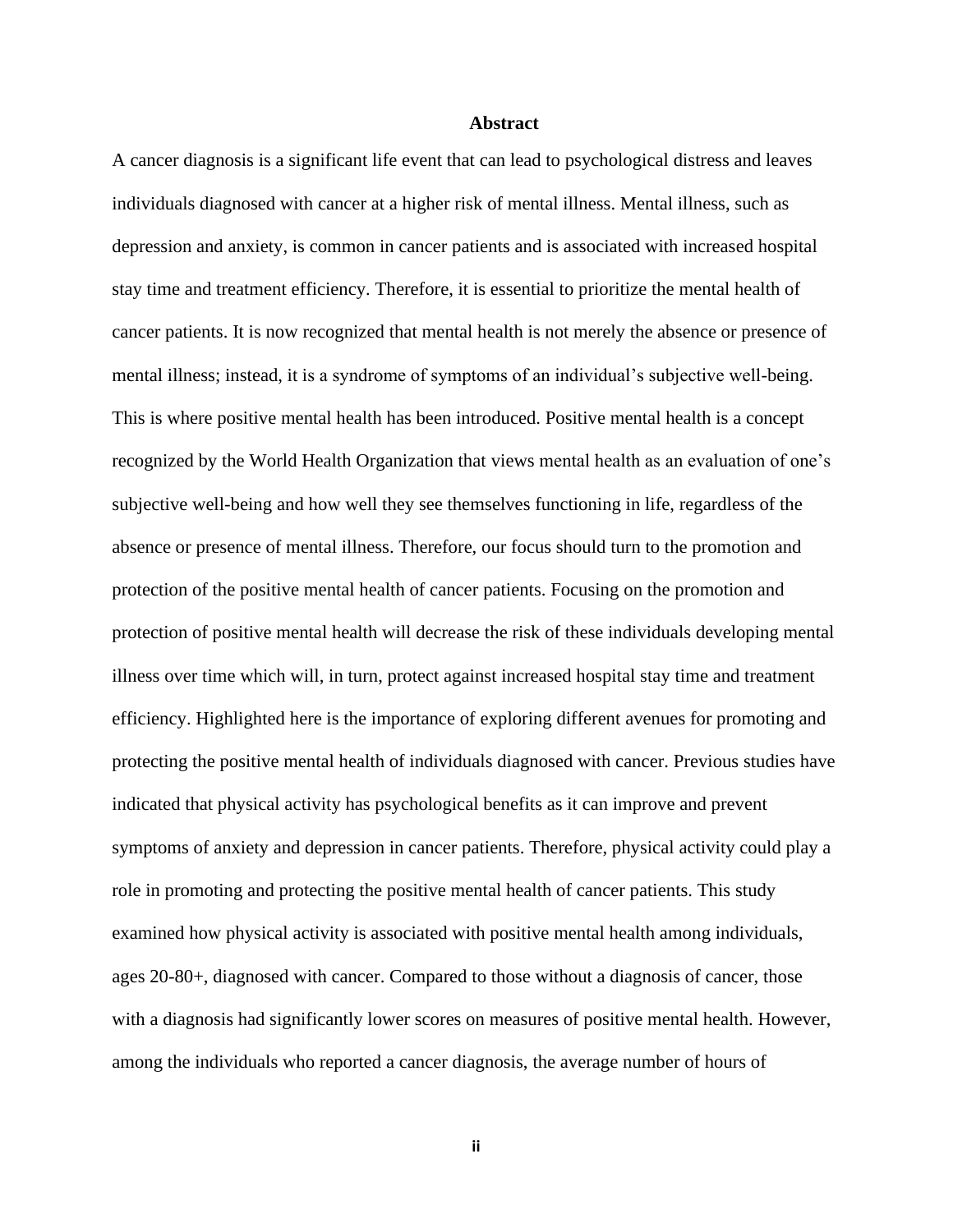moderate or vigorous activity in the past week was a significant predictor of positive mental health. The implications of these findings are discussed in this study.

*Keywords:* cancer, positive mental health, physical activity.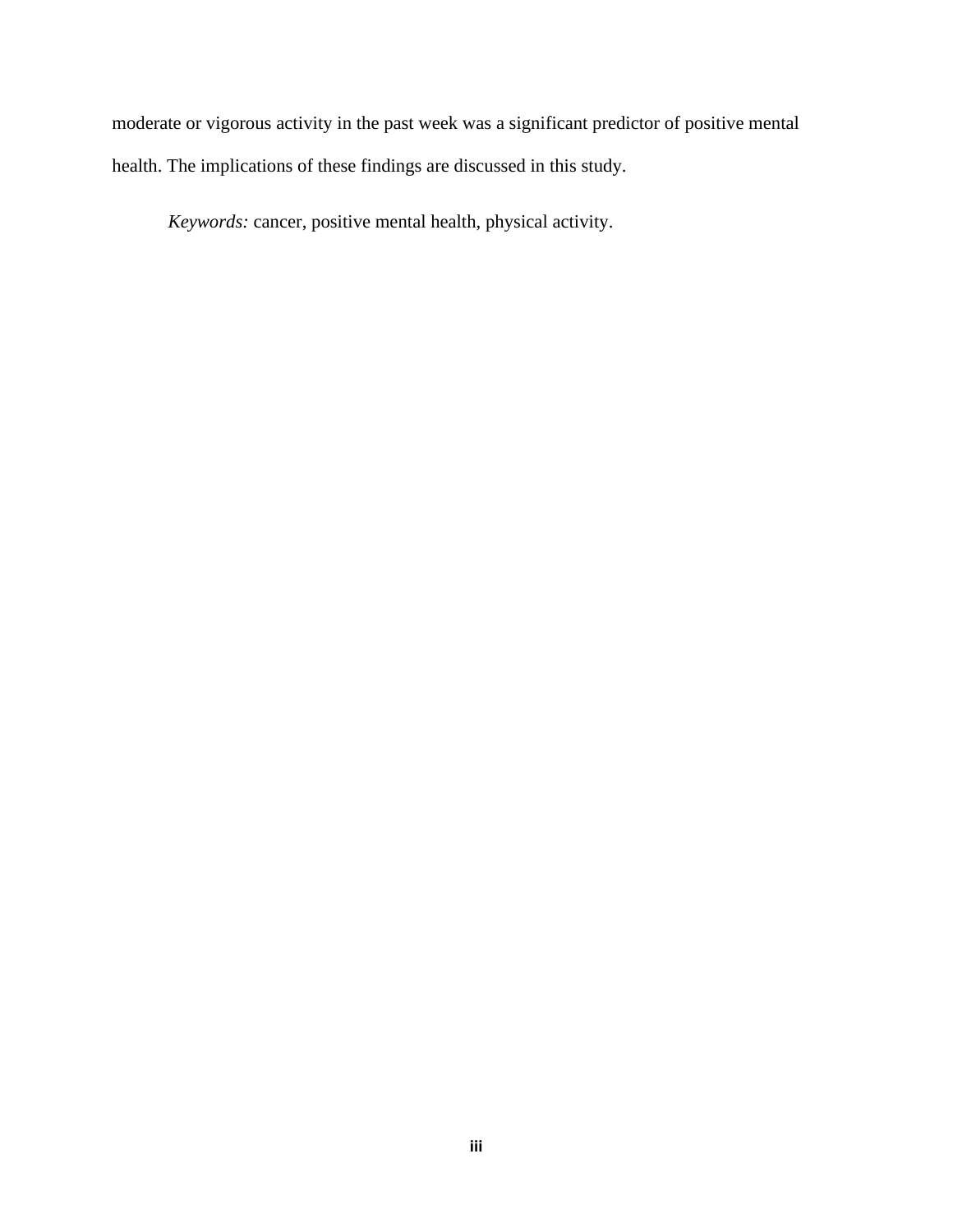#### **General Summary**

Nearly half of Canadians can expect to receive a cancer diagnosis in their lifetime. A cancer diagnosis and treatment can lead to fear, sadness, anger, depression, and anxiety. Clearly, this can have an impact on the individual's mental health and well-being. Positive mental health is a term used to describe mental health as an individuals' perceptions and evaluations of their own lives related to their mood, emotions, psychological functioning, and social functioning. The promotion and protection of positive mental health are essential for decreasing the risk of mental illness. Individuals diagnosed with cancer could be expected to be at risk of developing lower levels of positive mental health and at greater risk of mental illness. Therefore, it is important to examine ways to promote and protect the positive mental health of cancer patients. Physical activity has been shown to have psychological benefits in cancer patients as it can improve and prevent symptoms of anxiety and depression. Therefore, physical activity could potentially promote and protect the positive mental health of cancer patients. This study aimed to explore physical activity as one possible avenue for promoting and protecting the positive mental health of individuals diagnosed with cancer.

The findings indicated that individuals with a cancer diagnosis had lower levels of positive mental health when compared to the general population. However, among the individuals who reported a cancer diagnosis, the average amount of physical activity in the past week influenced the levels of positive mental health. These findings highlight that high-quality cancer care should include some form of physical activity as physical activity can play a role in promoting and protecting the positive mental health of individuals with cancer.

**iv**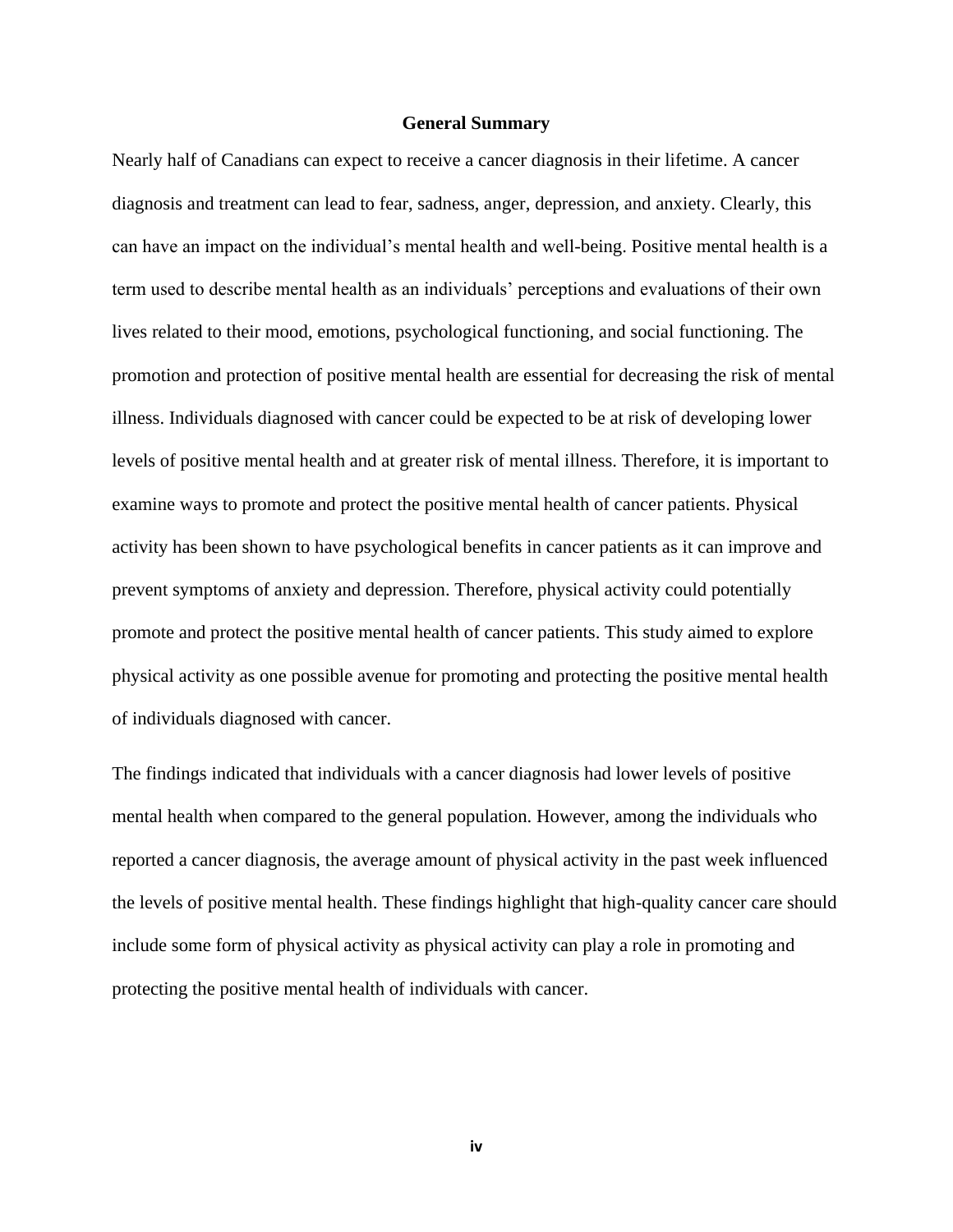#### **Acknowledgements**

First, I would like to thank my supervisor, Dr. Jacqueline Hesson, for their patience, support, encouragement, and guidance. The past year was extremely challenging as the global pandemic, COVID 19, brought on large amounts of anxiety and uncertainty. I have been extremely fortunate to have a supervisor who cared so much about my work and was able to offer endless support even when the pandemic was undoubtedly impacting their own life. It has been an absolute pleasure to work with you, Dr. Hesson.

Second, I would like to thank my parents, John, and Sharon, for their unwavering love and support throughout my entire educational journey. Lastly, my partner, Sarah, thank you for all your love, laughter, and encouragement throughout this long process and challenging year.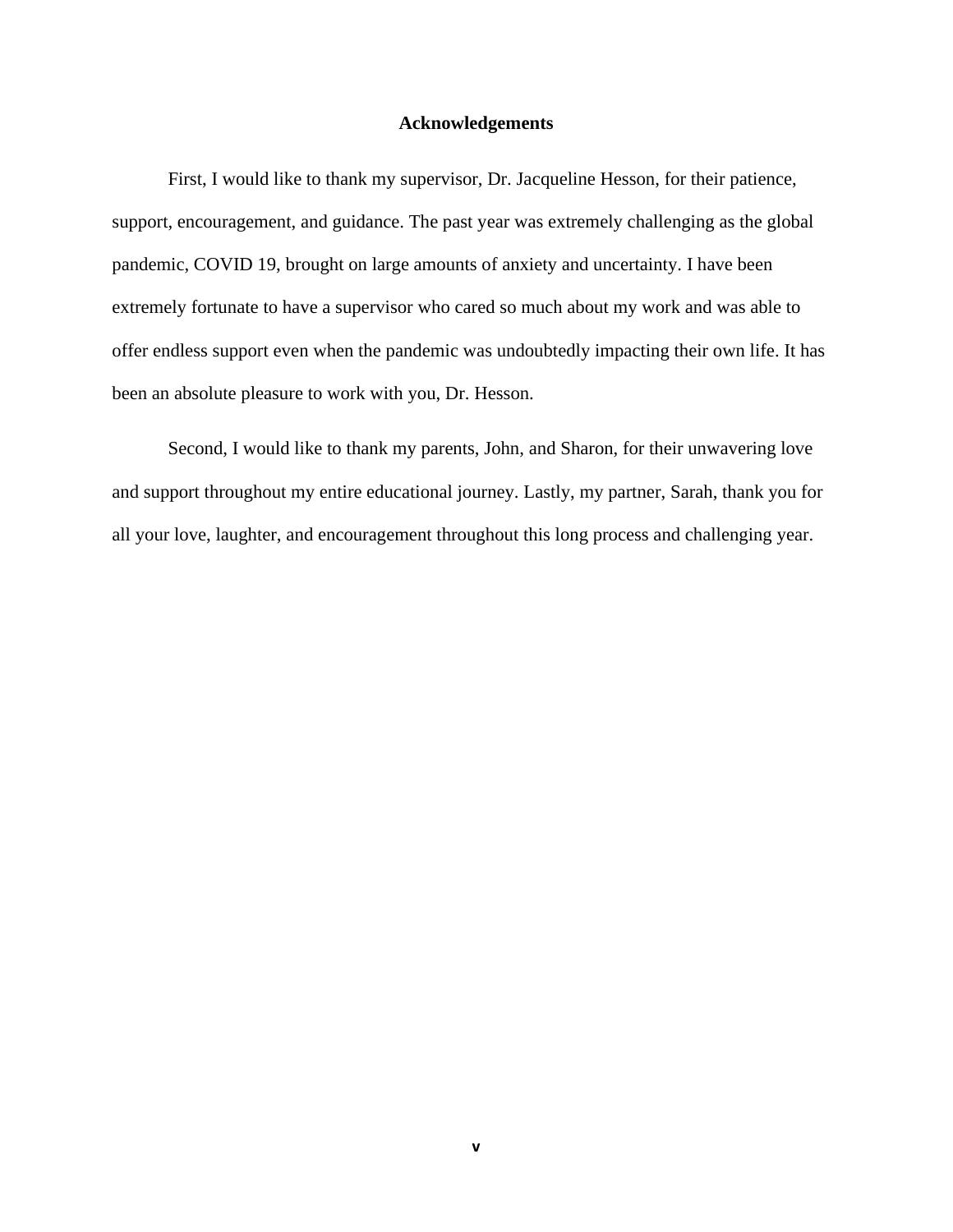# **Table of Contents**

| Abstract                                                                     | $\overline{\mathbf{u}}$ |
|------------------------------------------------------------------------------|-------------------------|
| <b>General Summary</b>                                                       | iv                      |
| Acknowledgements                                                             | V                       |
| <b>Table of Contents</b>                                                     | vi                      |
| List of Tables                                                               | viii                    |
| Chapter 1: Introduction                                                      | 1                       |
| <b>Chapter 2: Literature Review</b>                                          | $\overline{2}$          |
| 2.1 Prevalence of Mental Disorders in Cancer Patients                        | $\overline{2}$          |
| 2.2 Treatment Approaches                                                     | $\overline{4}$          |
| 2.3 What is Positive Mental Health                                           | 6                       |
| 2.4 Mental Health Continuum                                                  | 10                      |
| 2.5 Two Continua Hypothesis                                                  | 12                      |
| 2.6 The Promotion and Protection of Positive Mental Health                   | 13                      |
| 2.7 Exercise and its Role in Promoting and Protecting Positive Mental Health | 13                      |
| 2.8 Exercise and Cancer                                                      | 19                      |
| <b>Chapter 3: Current Study</b>                                              | 23                      |
| Chapter 4: Methods                                                           | 24                      |
| 4.1 Participants                                                             | 24                      |
| 4.2 Data Collection Method                                                   | 25                      |
| 4.3 Instrument Description                                                   | 27                      |
| 4.4 Measures                                                                 | 28                      |
| 4.5 Data Analysis                                                            | 29                      |
| <b>Chapter 5: Results</b>                                                    | 30                      |
| Chapter 6: Discussion                                                        | 34                      |
| 6.1 Cancer and Positive Mental Health                                        | 35                      |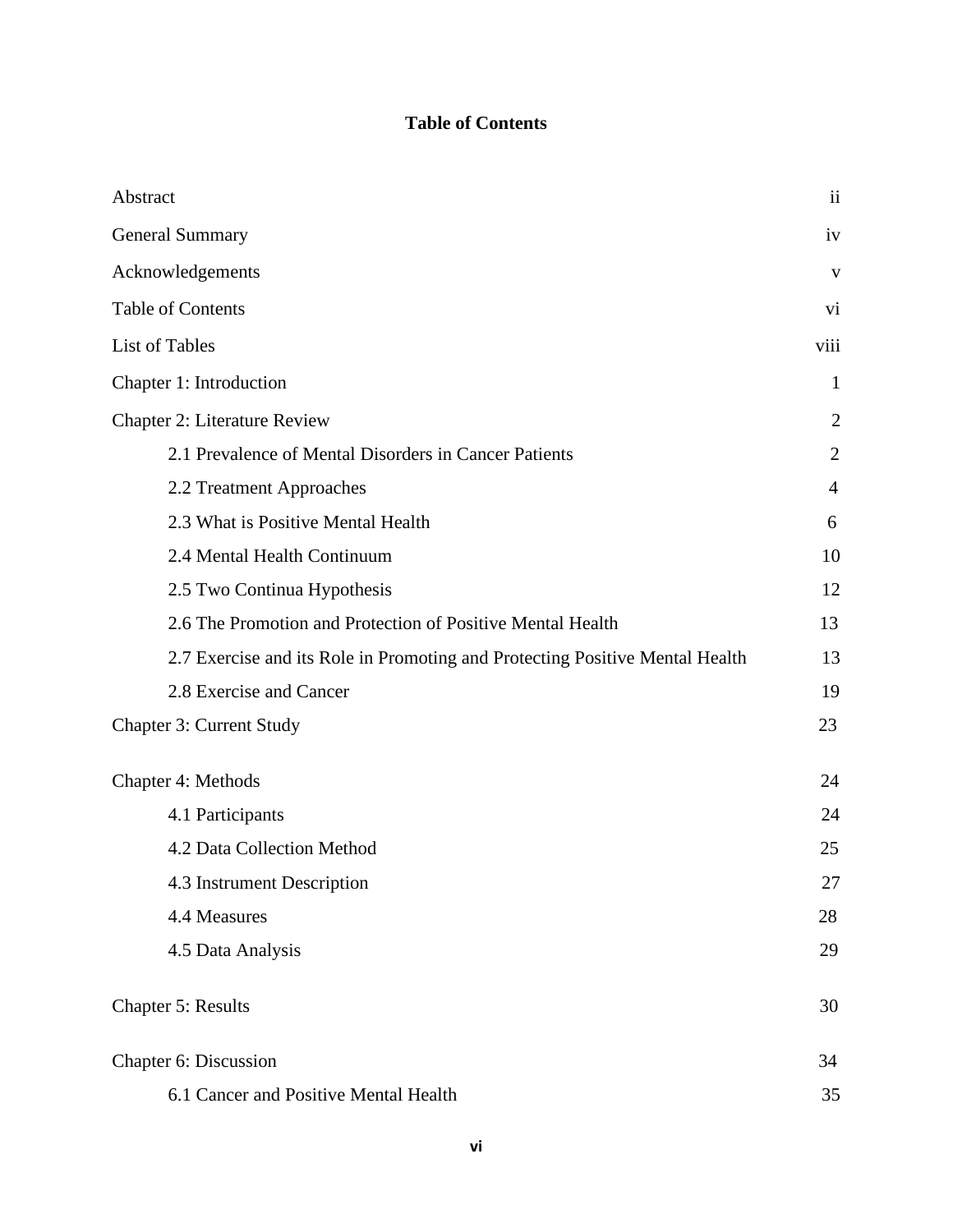| 6.2 Cancer, Positive Mental Health, and Exercise | 36 |
|--------------------------------------------------|----|
| 6.3 Gender Differences                           | 38 |
| 6.4 Limitations                                  | 40 |
| Chapter 7: Conclusion                            | 41 |
| References                                       | 44 |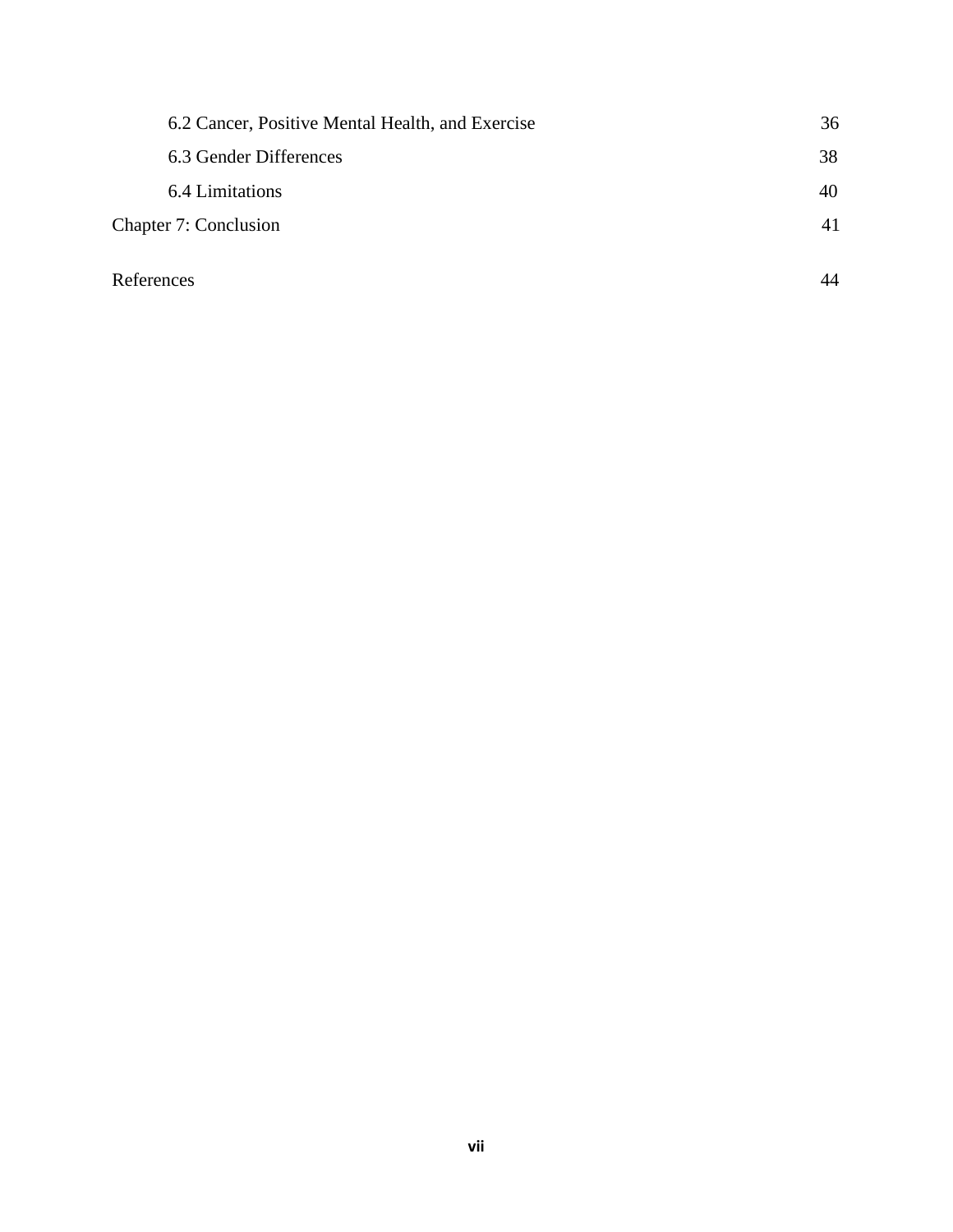# **List of Tables**

| Table 1 | Means and Standard Deviations of the Physical Activity and Positive Mental     |    |  |  |  |
|---------|--------------------------------------------------------------------------------|----|--|--|--|
|         | Health Scores for Male and Female Participants in Total Sample                 | 31 |  |  |  |
| Table 2 | Means and Standard Deviations of the Physical Activity and Positive Mental     |    |  |  |  |
|         | Health Scores for Male and Female Participants Reporting a Cancer Diagnosis 32 |    |  |  |  |
| Table 3 | Summary of Stepwise Regression Analysis for Variables Predicting PMH Among     |    |  |  |  |
|         | 18-80+ Year-Olds Diagnosed with Cancer                                         | 34 |  |  |  |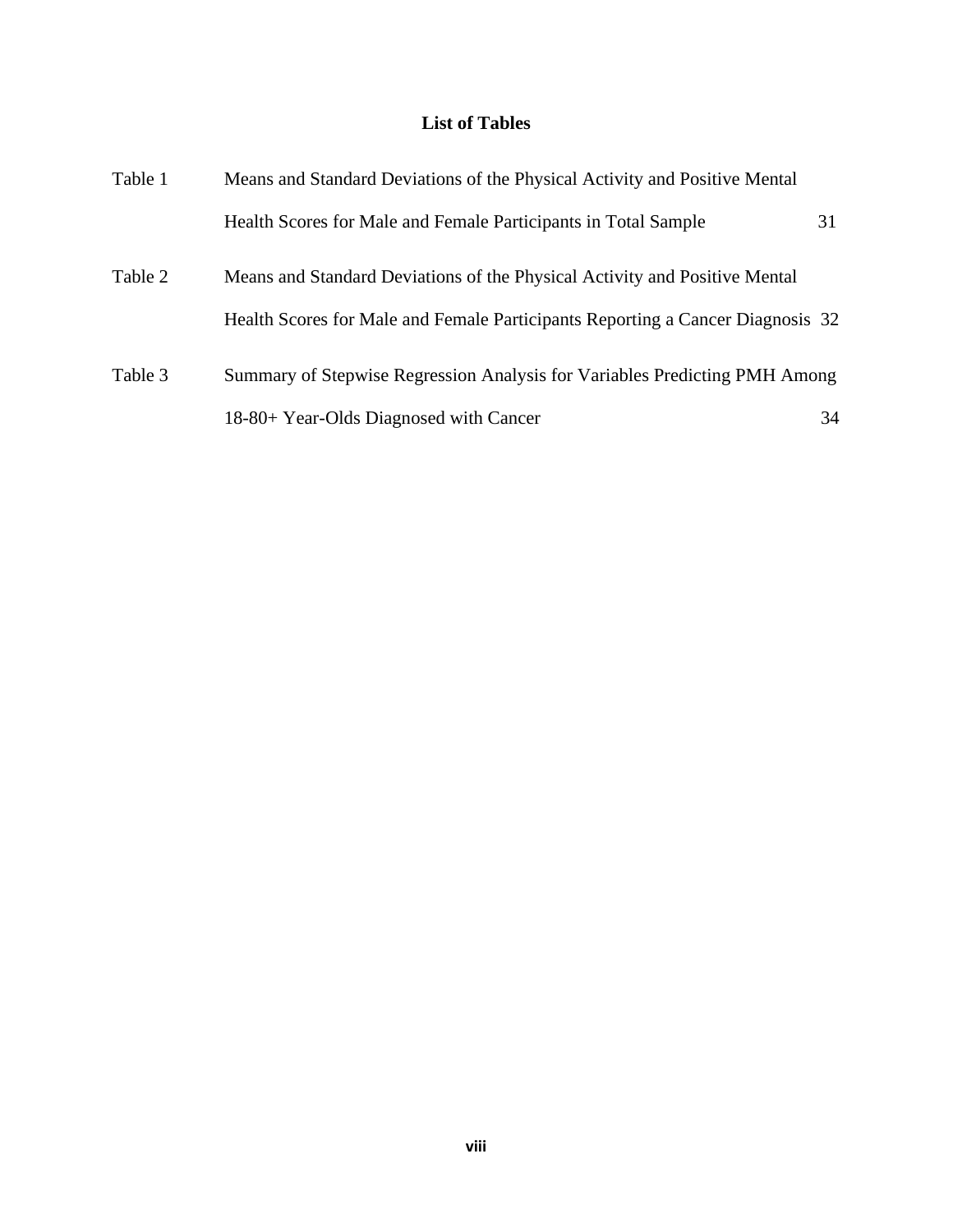#### **Chapter One: Introduction**

Nearly one in two Canadians can expect to receive a cancer diagnosis in their lifetime (Canadian Cancer Statistics Advisory Committee, 2019). Cancer is the leading cause of death in Canada, as approximately one out of four Canadians are expected to die from the disease (Brenner et al., 2020). It is estimated that, in 2020, 225,800 new cases of cancer will be diagnosed in Canada, and 83, 000 Canadians are expected to die of cancer.

A cancer diagnosis and treatment are significant life events for an individual that can lead to psychological distress in the form of embarrassment, fear, sadness, anger, depression, and anxiety (Kim et al., 2011). Therefore, individuals who are diagnosed with cancer are at a higher risk of mental illness. Mental illness, such as depression and anxiety, is common in cancer patients and is associated with increased hospital stay time and reduced compliance and treatment efficiency (Kuhnt et al., 2016; Tsaras et al., 2018). Therefore, high-quality cancer care should focus on easing cancer patients' psychological distress by improving and protecting patients' mental health and quality of life.

Numerous studies have indicated that physical activity has several health benefits in cancer patients and can help reduce cancer symptoms and cancer treatment side effects (Feriolo et al., 2018; Juvet et al., 2017; Wiskemann et al., 2016). In particular, cancer research has shown physical activity to have a positive impact on cancer patient bone loss and disease, muscle loss and weight imbalance, cachexia, peripheral neuropathy, lymphedema, pain, and fatigue (Almstedt et al., 2016; Feriolo et al., 2018; Kraschnewski et al., 2017; Mustian et al., 2017; Winters-Stone et al., 2015; Winters-Stone et al., 2012; Winters-Stone et al., 2011; Wong et al., 2012; Wonders et al., 2013). Studies have also shown that physical activity has psychological benefits in cancer patients. Specifically, these studies have shown that physical activity can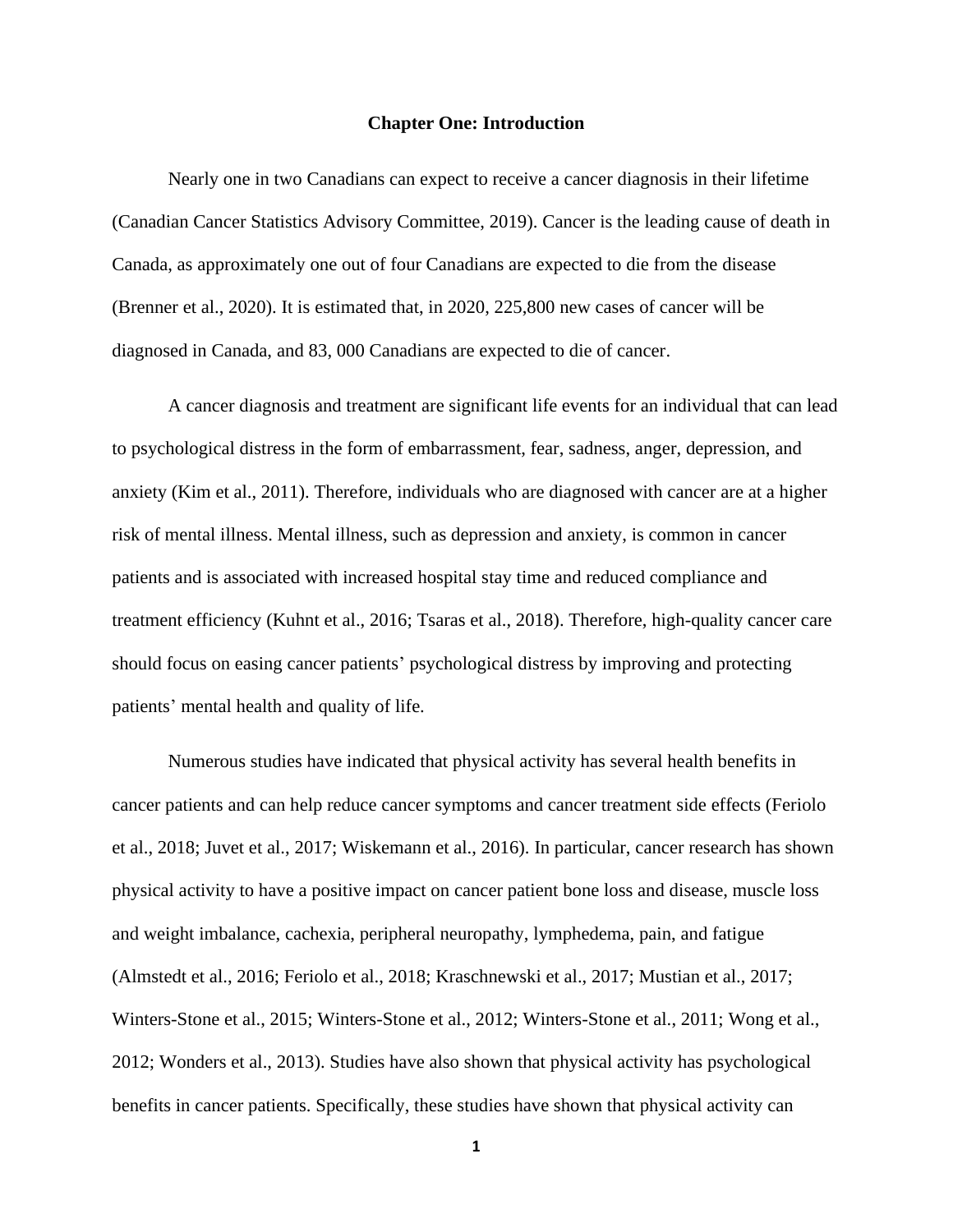prevent and improve cancer patient's symptoms of anxiety and depression (Brown et al., 2012; Chen et al., 2015; Craft et al., 2012).

It has been suggested that cancer patients participate in regular exercise, as exercise has been linked to having positive effects on the physical and psychological health of cancer patients (D'Ascenzi et al., 2019; Feriolo et al., 2018; Juvet et al., 2017; Kpame & Richard, 2020; Mikkelsen et al., 2017). Considering exercise is a safe, non-pharmacological, and cost-effective treatment that provides several health benefits for cancer patients, this study aims to add to the existing knowledge and literature on this topic by assessing the impact of exercise on cancer patients' mental health using the Canadian Community Health Survey (CCHS) database.

### **Chapter 2: Literature Review**

#### *2.1 Prevalence of Mental Disorders in Cancer Patients*

Epidemiological studies suggest that between 32-60% of cancer patients experience psychological distress (Kendell et al., 2011; Meggiolaro et al., 2016). Psychological distress in patients with cancer is associated with increased pain, poor adherence to treatment, higher rates of mortality, and reduced quality of life (Kim et al., 2011; Meggiolaro et al., 2016; Mehnert et al., 2018). It is important to clarify that when discussing quality of life in relation to cancer, quality of life is referring to health aspects of quality of life. This is reflecting the impact of the disease and treatment on disability and daily functioning while also reflecting the impact of perceived health on one's ability to live a fulfilling life (Haralstad et al., 2019).

Studies have shown that 39%- 41% of cancer patients experience mental illness, with the most commonly reported mental illnesses being adjustment disorder, major depressive disorder, anxiety, and sleep disturbances (Dornelas, 2018; Gopalan et al.,2016; Kim et al., 2011; Kuhnt et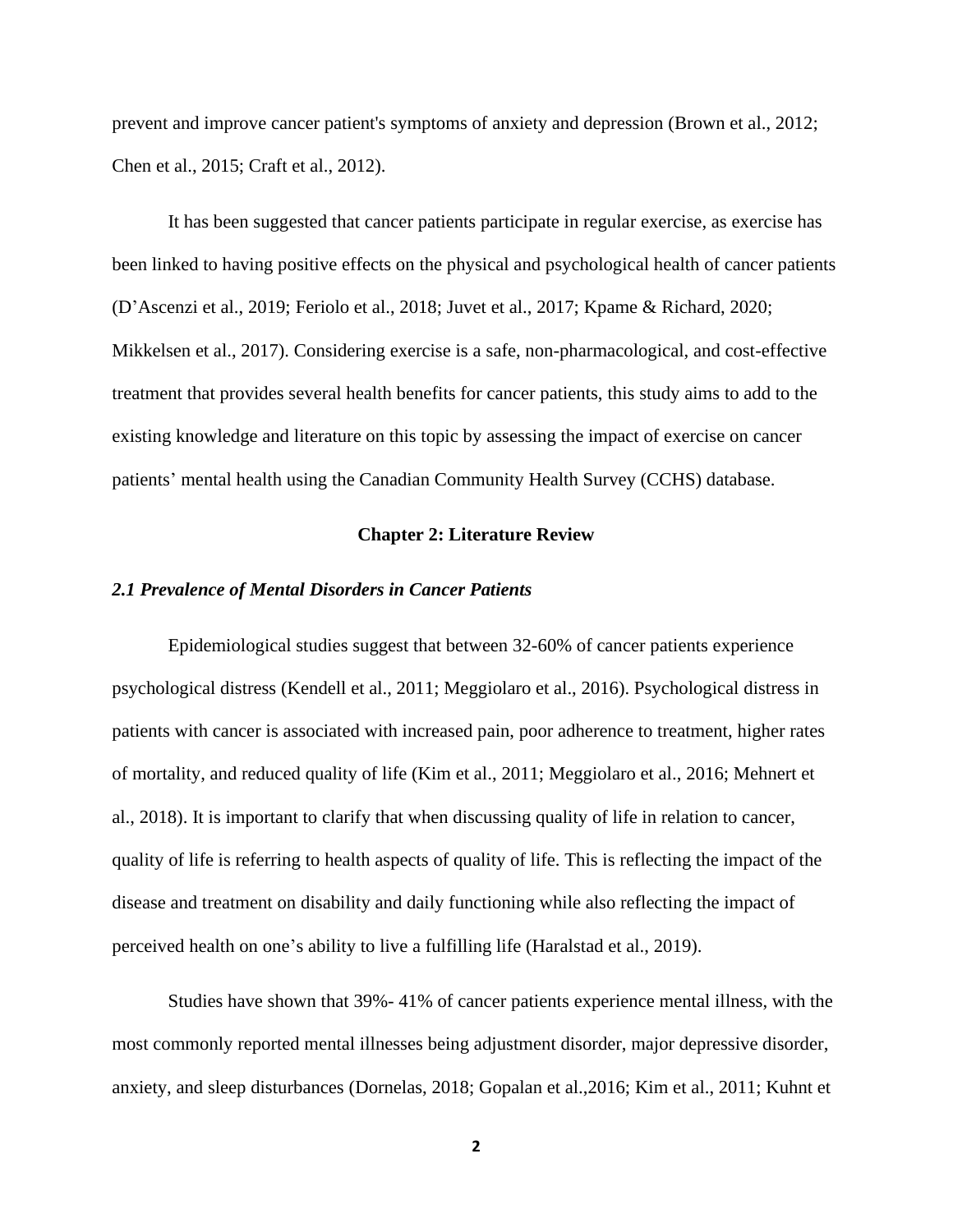al., 2016). Research suggests that approximately 12-17% of patients with cancer have clinically significant symptoms of depression (Krebber et al., 2014; Linden et al., 2012). The prevalence of depression in cancer patients is higher than that of the general population (Caruso et al., 2017; Dornelas, 2018; Krebber et al., 2014). The rates of depressive symptoms vary among oncology subgroups, with lung cancer patients showing the highest prevalence of clinically significant depressive symptoms (Caruso et al., 2017; Dornelas, 2018; Pitman et al., 2018). There are multiple risk factors for developing depression following a cancer diagnosis, such as a prior history of depression, female gender, younger age, lack of social support, and greater awareness of illness (Caruso et al., 2017; Dornelas, 2018). It has been estimated that the prevalence of depression is highest in the acute phase of the disease, which could be related to the patient's psychological reactions to diagnosis and need for treatment (Krebber et al., 2014). Detecting depression in cancer patients can be difficult as cancer and depression have similar symptoms, such as fatigue, loss of appetite, and sleep disturbances (Caruso et al., 2017; Krebber et al., 2014). However, if the depression does go undetected and is not appropriately treated, it can lead to disease progression and increased mortality rates (Dornelas, 2018). Depression and low mood influence health behaviours, such as compliance with cancer treatments, which can extend hospitalization and reduce quality of life (Dornelas, 2018; Krebber et al., 2014). Additionally, depression can leave individuals socially isolated and negatively impact social relationships. Social support has been shown to have positive effects on the lives of cancer patients. Therefore, when these social supports are put at risk, it can further impact cancer progression and mortality (Dornelas, 2018; Thompson et al., 2017). Also, physiological symptoms associated with depression correlate with cancer progression, such as inflammation, suppressed immune system response, and heightened sympathetic reactivity (Dornelas, 2018). With these findings,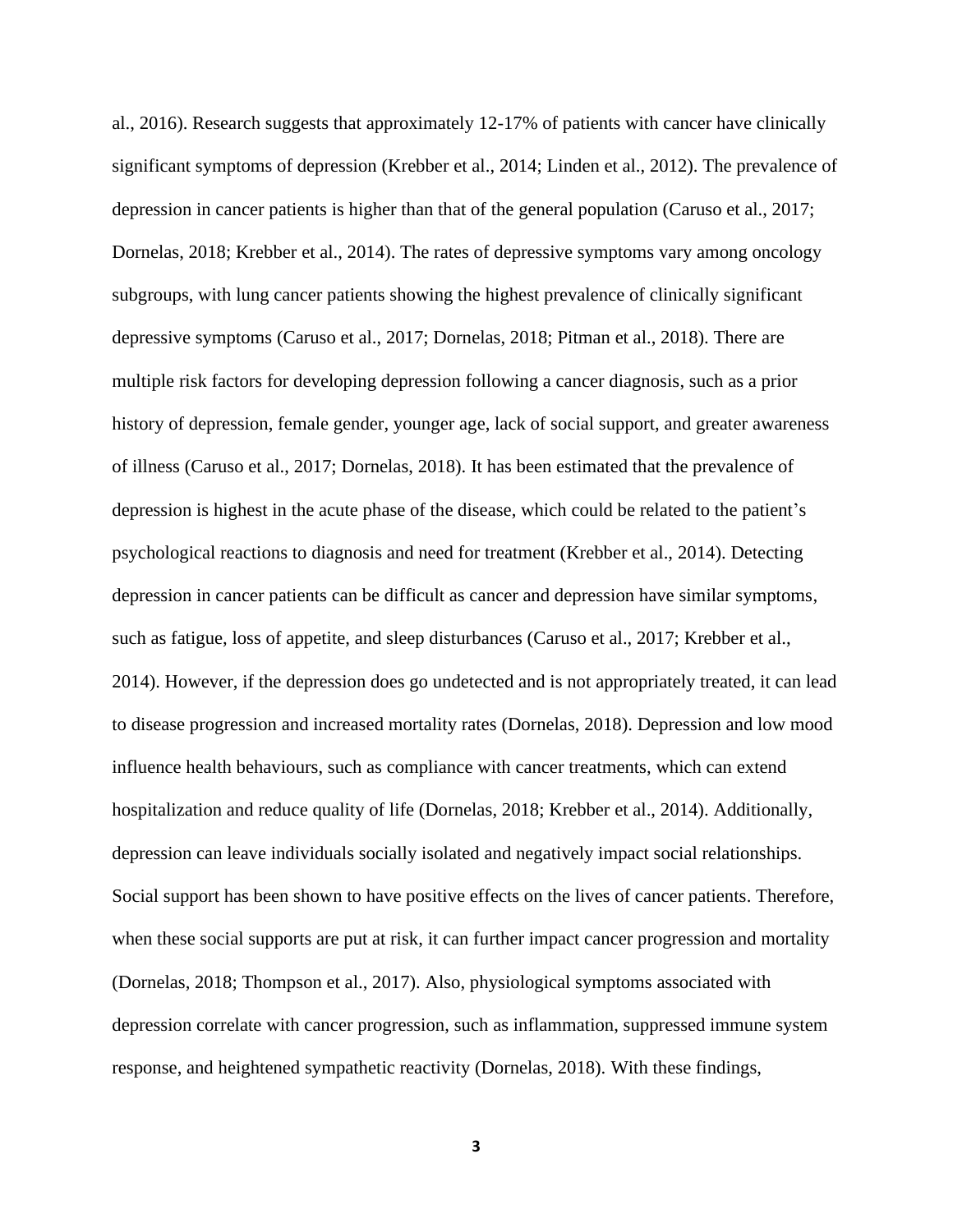preventing and protecting patients from developing depression should be considered critical in cancer care.

A cancer diagnosis is a major stressful event for individuals and is associated with high prevalence rates of anxiety (Bronner et al., 2018; Dornelas, 2018; Khalil et al., 2016; Linden et al., 2012). Studies suggest that approximately 37-46% of patients with cancer have clinically significant levels of anxiety (Bronner et al., 2018; Nikbakhsh, 2014). Risk factors for developing anxiety after a cancer diagnosis include female gender, younger age, the severity of illness, history of anxiety, and poor physician-patient relationship (Dornelas, 2018; Spencer et al., 2010). Cancer patients may experience anxiety as an adjustment reaction to their diagnosis, but their anxiety can be exacerbated when patients begin to experience symptoms associated with cancer (Dornelas, 2018). It is also common for anxiety to develop or intensify when cancer patients receive chemotherapy (Garcia, 2014). However, anxiety can also be experienced as a side effect of certain drugs used during cancer treatment (Mrakotsky et al., 2011). Overall, cancer patients' prevention and management of anxiety is crucial as anxiety can lead to poor psychosocial outcomes, dissatisfaction with care, and decreased adherence to treatment (Dornelas, 2018; Garcia, 2014).

## *2.2 Treatment Approaches*

There are clear indications of the importance of addressing the mental health needs of individuals with cancer to improve their quality of life and chances of survival. Therefore, it is essential to investigate the most effective ways to address the mental health needs of these individuals. Findings have indicated that pharmacotherapy and psychosocial interventions effectively treat anxiety and depression in cancer patients (Osborn et al., 2006; Smith, 2015).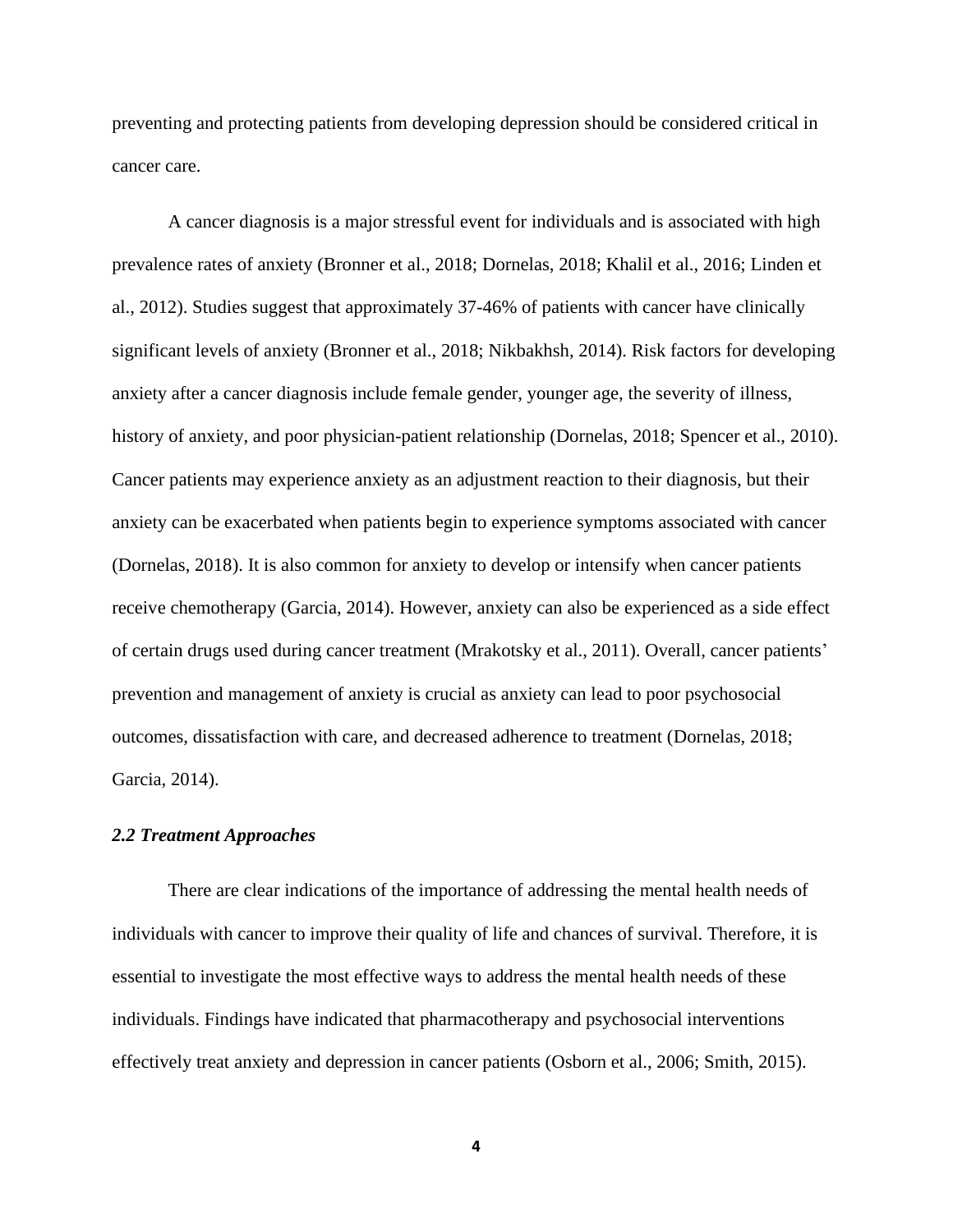## *Pharmacotherapy*

Two classes of medication are typically used for treating depression in cancer patients (Smith, 2015). These include selective serotonin reuptake inhibitors (SSRIs) and tricyclic antidepressants (TCAs) (Ng et al., 2011; Smith, 2015). SSRIs increase serotonin levels in the brain by blocking serotonin's reabsorption into neurons (Hirsch & Birnbaum, 2020). This type of medication can ease the symptoms of depression and other conditions such as anxiety (Bandelow et al., 2017; Hieronymus et al., 2016). Tricyclic antidepressants block the neurotransmitters' reabsorption of serotonin and norepinephrine, increasing these neurotransmitters' levels in the brain (Hirsch & Birnbaum, 2020b). This type of medication can help regulate mood and relieve symptoms of anxiety and depression (Bandelow et al., 2017; Von Wolff et al., 2013). Although both drugs have been shown to help with anxiety and depression, they are associated with side effects such as nausea, restlessness, headaches, fatigue, and increased or decreased appetite. Therefore, extra caution must be taken when prescribing these drugs to cancer patients with depression or anxiety as the side effects of their cancer treatments, such as chemotherapy, can be worsened by the side effects of SSRIs and TCAs (Smith, 2015).

#### *Psychosocial Interventions*

Psychosocial interventions such as cognitive behavioural therapy (CBT), problemsolving therapy (PST), and acceptance and commitment therapy (ACT) have been shown to improve depression, anxiety, and quality of life in cancer patients (Osborn et al., 2006; Smith 2015). CBT with cancer patients typically involves specific psychological or psychosocial interventions that are goal-oriented, designed to manage maladaptive thoughts, and focus on learning behavioural change (Osborn et al., 2006). CBT teaches patients skills that can help them overcome maladaptive thoughts and further encourage emotional growth (Smith, 2015). PST for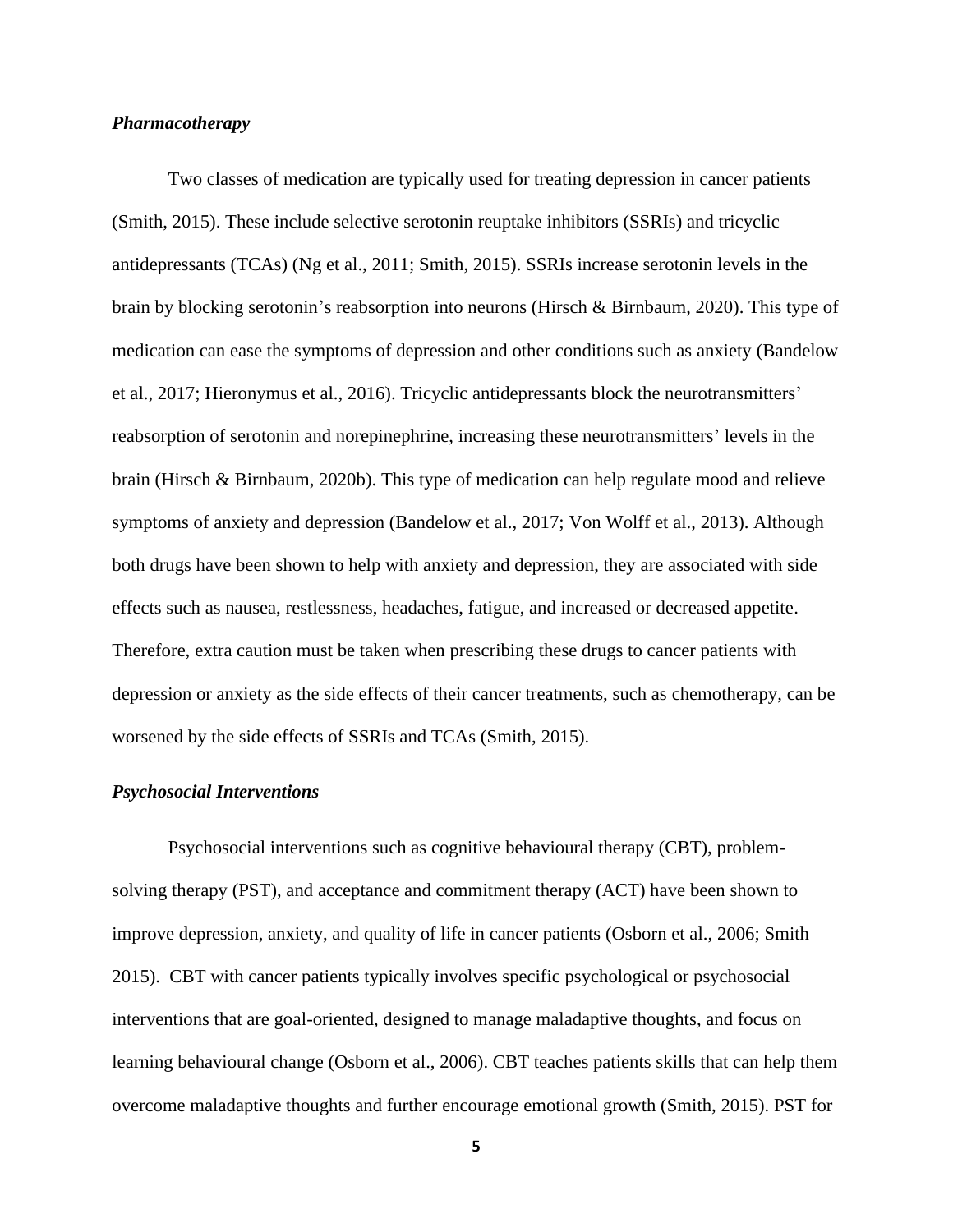cancer patients is designed to provide patients with problem-solving skills to cope with problems affecting them, such as relationship and financial difficulties (Nezu et al., 2003; Smith, 2015). This process helps individuals change the attitudes and beliefs that may be interfering with attempts to engage in problem-solving tasks. Finally, ACT is an intervention that helps patients learn to have difficult thoughts and feelings without being dominated by them (Feros et al., 2013; Smith, 2015). This intervention aims to allow individuals to live effectively with their distressing symptoms through acceptance strategies, mindfulness techniques, and behavioural approaches (Feros et al., 2013).

Although these treatment approaches have been shown to help decrease symptoms of depression and anxiety, these types of treatments have not been shown to reduce the prevalence, burden, or early age of onset of mental disorders (Keyes, 2013). These treatments are often shortterm fixes and can result in relapse and remissions into medical institutions for further treatment and care, causing high levels of social and economic burden to society. Governments worldwide are now faced with the challenge of finding a way to reduce the number of mental illness cases without solely relying on providing treatment to more and more people. An alternative to treating mental illness is making a shift towards mental health promotion. Mental health promotion looks to promote positive mental health and protect against its loss. This involves targeting all members of society, those with both good and impaired mental health, rather than only targeting those with the presence of mental illness, as seen in the treatment approach.

## *2.3 What is Positive Mental Health?*

Mental health is often viewed as the absence of a mental disorder or mental illness (Keyes & Simones, 2012). This means that one may assume that because an individual has not been diagnosed with a mental disorder (i.e., depression), they live with good mental health.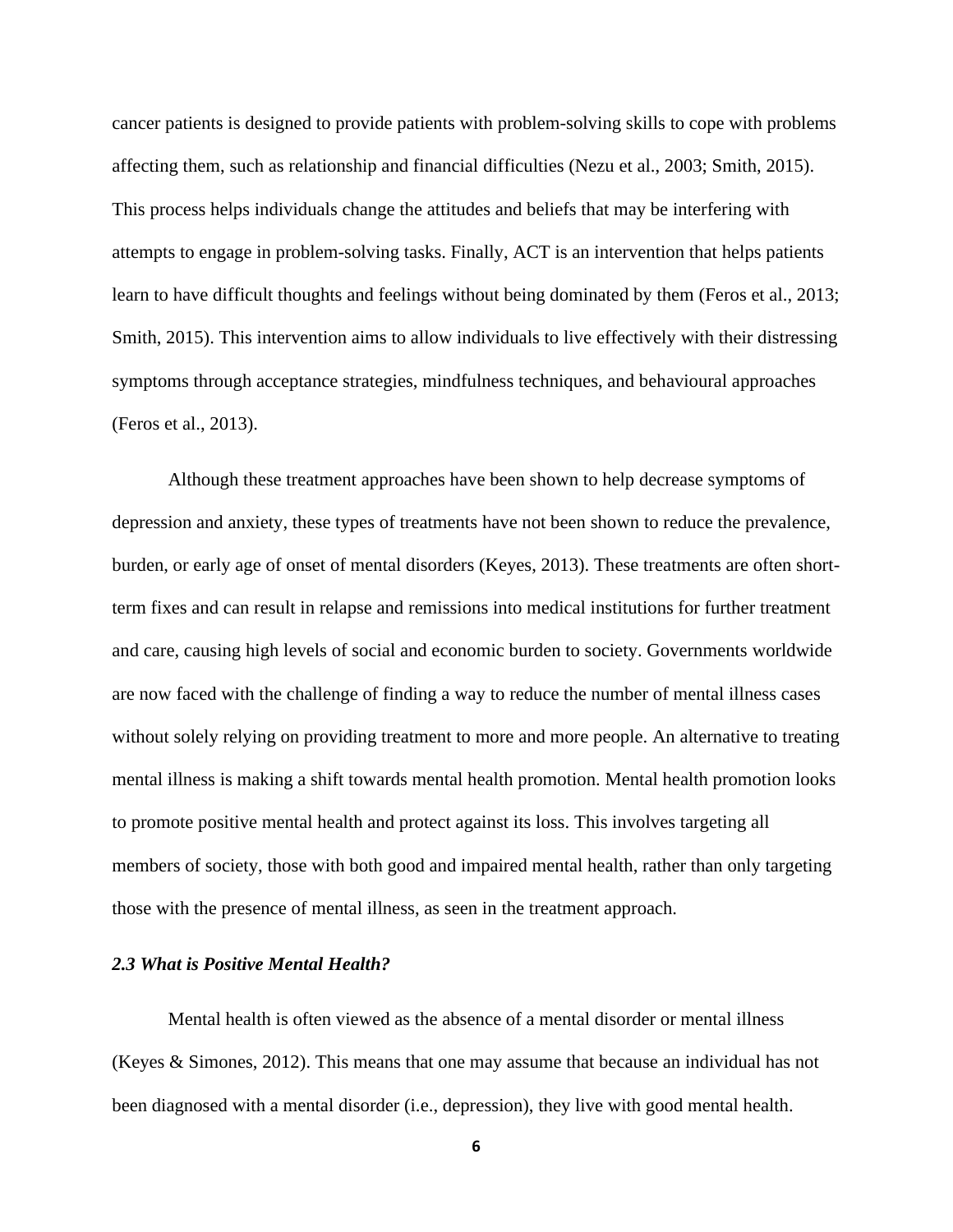However, research has confirmed this assumption to be false, and that mental health is not merely the absence or presence of mental illness, but instead, it is a syndrome of symptoms of an individual's subjective well-being (Keyes 2013; 2002). With these findings, positive mental health has been introduced.

Positive mental health is a relatively new concept within the field of psychology. It views mental health as an evaluation of one's subjective well-being and how well one sees themselves functioning in life (Keyes & Simones, 2012). Subjective well-being includes individuals' perceptions and evaluations of their own lives related to their mood, emotions, psychological functioning, and social functioning. The World Health Organization support this relationship between mental health and well-being as they conceptualize mental health as "a state of well-being in which the individual realizes his or her own abilities, can cope with normal stresses of life, can work productively and fruitfully and is able to make a contribution to his or her community" (World Health Organization, 2013, p.8). With well-being being a key concept in the definition of mental health, research on mental health has now developed from two distinct ancient philosophical viewpoints on well-being: the hedonic view and the eudemonic view (Keyes, 2013; Westerhof & Keyes, 2009).

Hedonic well-being reflects the Epicurean view of happiness, focusing on feeling positive emotions (Keyes, 2013). This can also be understood as emotional well-being as it is believed that there is an inherent human concern for maximizing positive, pleasant feelings while minimizing negative, unpleasant feelings. In addition to the presence of positive affect and the absence of negative affect, emotional well-being includes focusing on an individual's perceptions of happiness and life satisfaction. (Keyes, 2013; Westerhof & Keyes, 2009). Keyes (2013) explains that "happiness is based upon spontaneous reflections of pleasant and unpleasant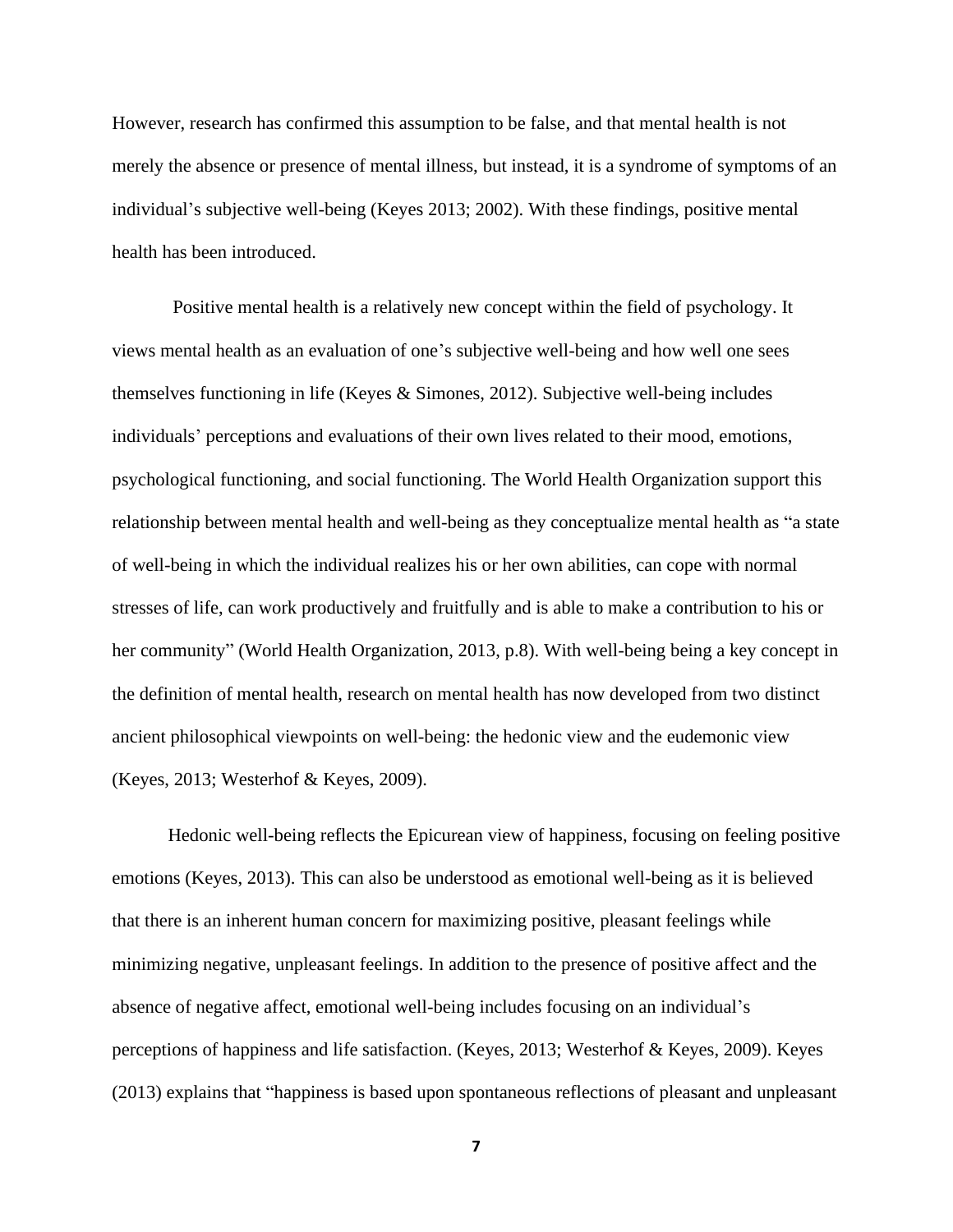effects on one's immediate experience" and "life satisfaction represents a long-term assessment of one's life" (p.15).

Although hedonic well-being plays an essential role in subjective well-being, there is more to mental health than the presence or absence of emotional states (Keyes, 2013; Keyes, 2002). Subjective well-being also includes the presence or absence of positive functioning in life. This is covered in the eudaimonic view of well-being. The eudaimonic tradition reflects the Socratic view of happiness, in which happiness is about striving towards excellence and positive functioning as an individual and as a member of society (Keyes, 2013). This can be understood as psychological well-being. Psychological well-being requires individuals to self-critique their quality of functioning in life apart from their feelings or emotions about life. Psychological wellbeing comprises six elements: self-acceptance, purpose in life, autonomy, positive relations with others, environmental mastery, and personal growth (Ryff & Keyes, 1995).

Keyes (2013) states that "self-acceptance is the criterion toward which individuals must strive in order to feel good about themselves" (p.8). This is characterized by a positive and accepting attitude towards oneself in past and present lives (Westerhof & Keyes, 2009). Purpose in life includes an individual's life goals and objectives for living that uphold one's sense of direction and meaning in life (Keyes, 2013; Westerhof & Keyes, 2009). Autonomy reflects working towards achieving self-determination, independence, and regulation of behaviour from within (Ryff, 1989). Autonomy allows individuals to resist social pressures to think or act in specific ways and enables the individual to behave in ways that align with their standards and values (Keyes, 2013). Positive relations with others include the ability to develop and foster warm, trusting interpersonal relationships (Keyes, 2013; Ryff, 1989). Compassion, cooperation, and compromise are essential aspects of this dimension of psychological well-being. Keyes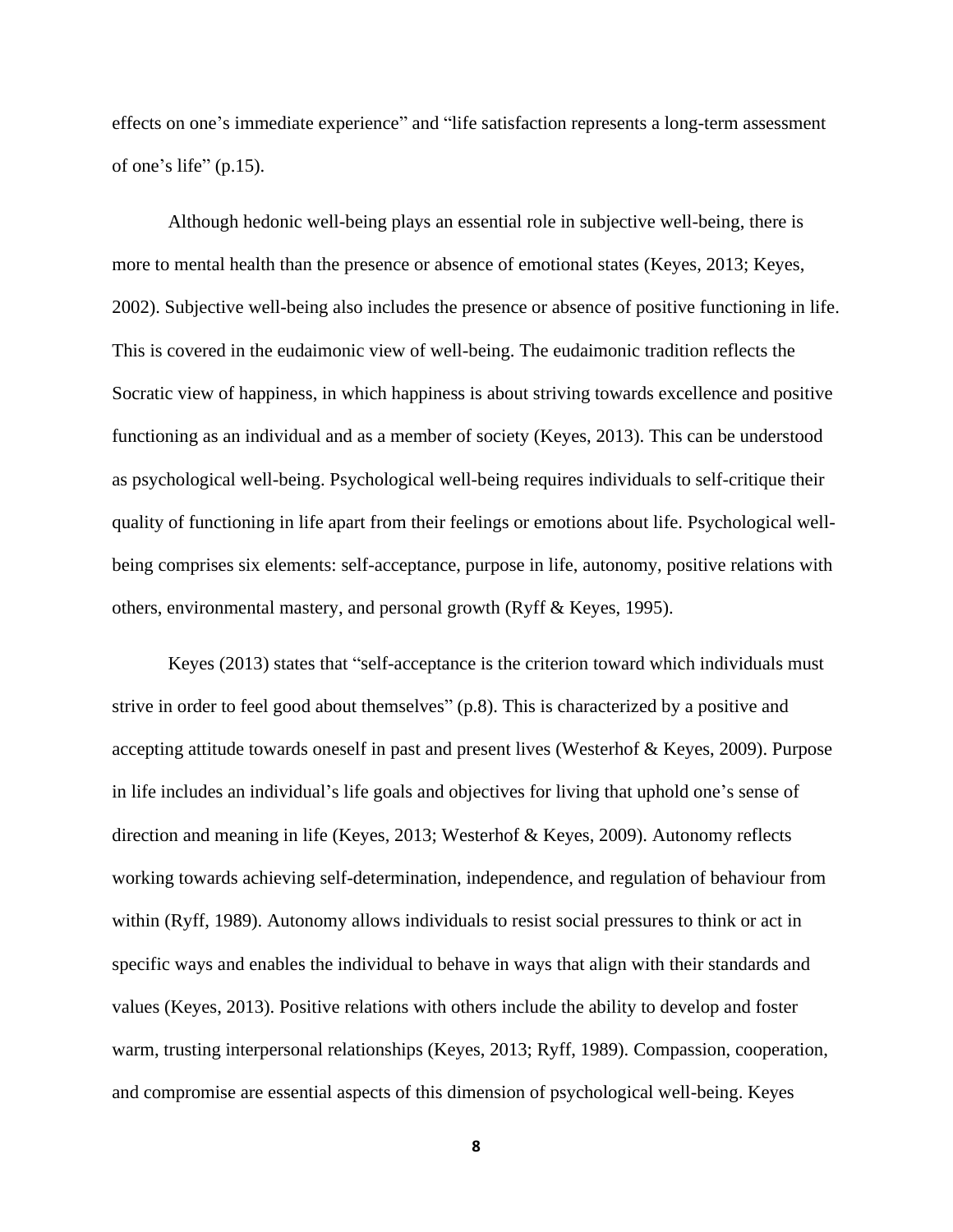(2013) describes environmental mastery as "the ability to manage everyday affairs to control a complex array of external activities, to make effective use of surrounding opportunities, and to choose or create contexts suitable to personal needs" (p.8). This type of mastery involves recognizing their personal needs and wants while feeling that they can take advantage of or manipulate their environment to get what they need (Keyes, 2013; Ryff, 1989). Finally, personal growth involves an individual continuously developing their potential by persistently pursuing and expanding on skills, talents, and opportunities for personal development. Continuous personal growth allows for insight into one's potential and is an essential dimension of psychological well-being (Ryff, 1989; Westerhof & Keyes, 2009).

## *Five Dimensions of Social Well-Being*

It is recognized that striving towards excellence and positive functioning in society requires optimal social functioning (Keyes, 2013). This led researchers to investigate the work of sociologists and social psychologists such as Marx, Durkheim, and Seeman to gather a better understanding of what it takes to thrive socially (Westerhof & Keyes, 2009). Findings led to the conceptualization of five dimensions of social well-being that would be included in the category of eudaimonic well-being. These five dimensions included social coherence, social acceptance, social actualization, social contribution, and social integration (Keyes, 2013; Westerhof & Keyes, 2009).

Social coherence involves making meaning of and being interested in society by understanding that society is intelligible, logical, and predictable (Keyes 2013; Keyes & Shapiro, 2004; Westerhof & Keyes, 1989). Social acceptance involves having a positive attitude towards others, trusting others, acknowledging others' difficulties, and accepting others even when their behaviours can be complex and different from one's own actions. Individuals who are socially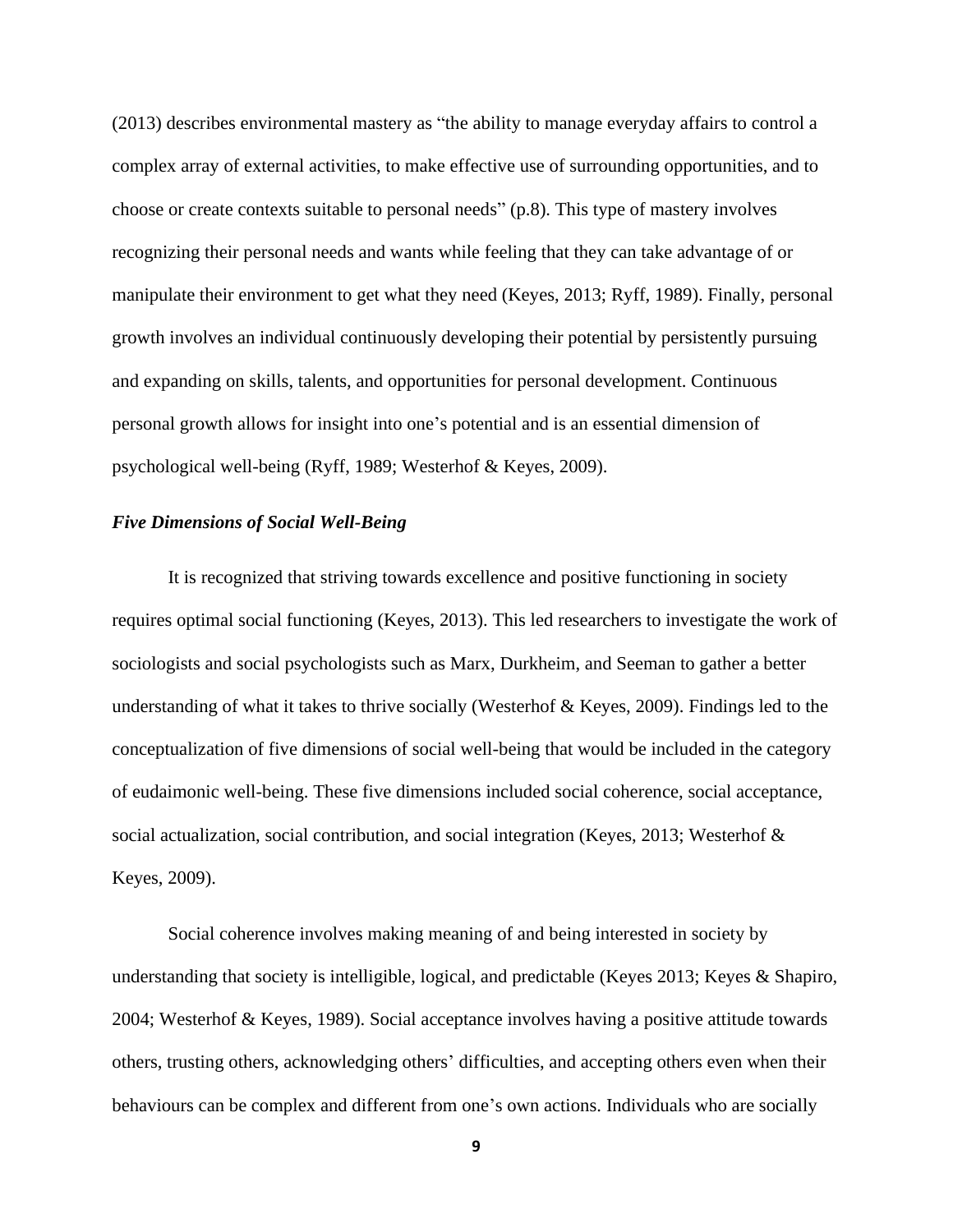accepting are comfortable with other people and believe that people are kind and capable of working hard. Social actualization involves caring and thinking about society and believing that society has the potential to grow positively. Social contribution includes the belief that individuals feel that they are an essential member of society in that their actions contribute to and are valued by society. Finally, social integration involves a personal feeling of belonging to society and is further supported by society. This includes the extent to which individuals feel that they belong to the part of a community and feel that they share commonalities with others in that community (Keyes 2013; Keyes & Shapiro, 2004; Westerhof & Keyes, 1989).

# *2.4 Mental Health Continuum*

The mental health continuum outlines how the dimensions of subjective well-being are collectively involved in measuring complete or incomplete mental health. It is important to reiterate here that mental health is not just the absence of mental illness; it is also not only the presence of high levels of subjective well-being. Instead, mental health should be viewed as a complete state that involves the presence and absence of mental illness and mental health symptoms (Keyes, 2002). Keyes (2013; 2002) discusses the mental health continuum, which consists of three diagnostic categories of positive mental health: flourishing, moderate, and languishing mental health.

Individuals with positive mental health are considered to have flourishing mental health as these individuals experience high levels of well-being, including consistent positive emotions and positive functioning psychologically and socially (Keyes, 2013; 2002). On the other hand, individuals with languishing mental health live with the absence of mental health as they are consistently experiencing low levels of emotional, psychological, and social well-being. Languishing mental health is a state of being mentally unhealthy and leaves individuals feeling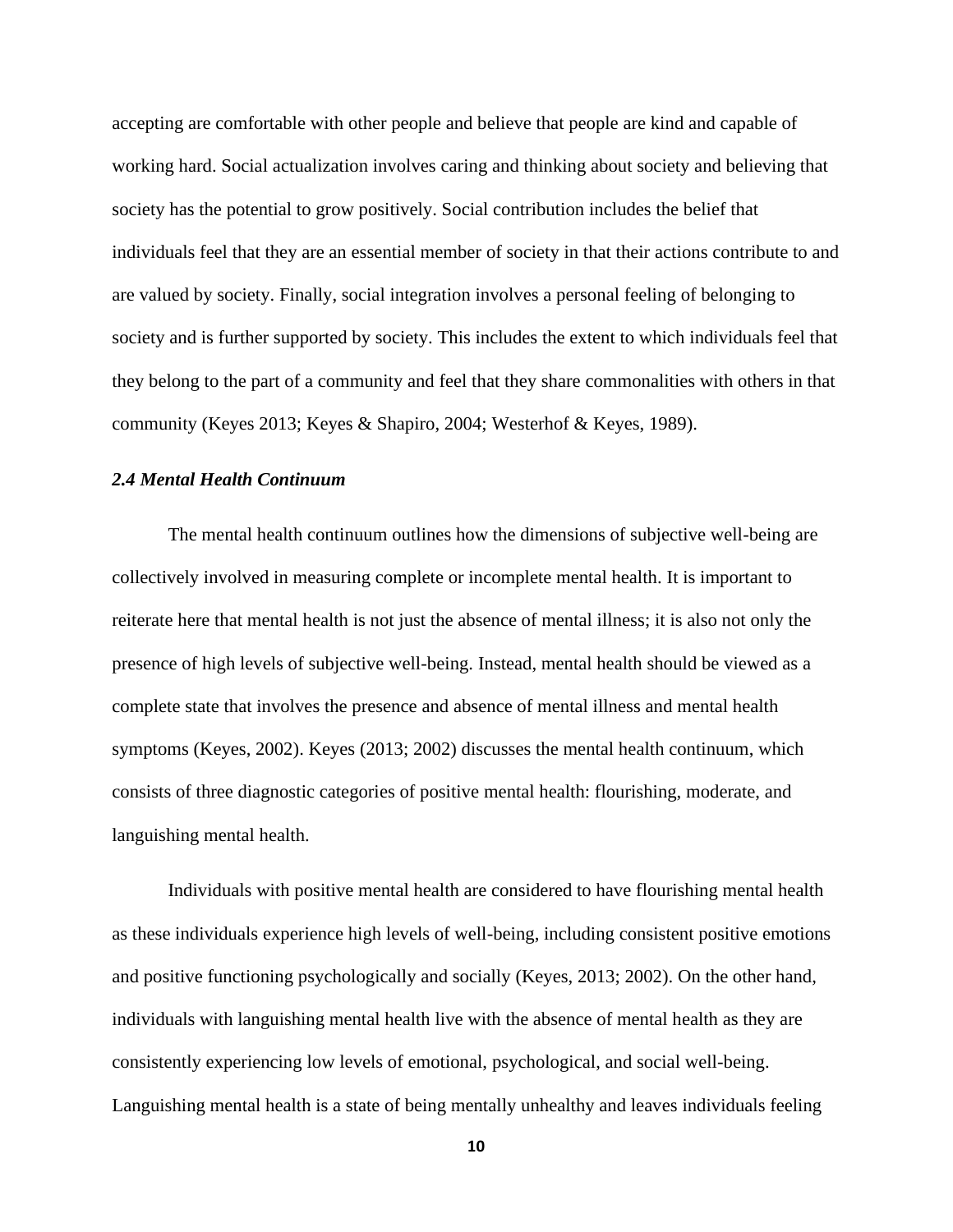stagnant and empty. Individuals with moderate mental health are those who are neither flourishing nor languishing.

These three diagnostic categories of mental health can be measured using the Mental Health Continuum – Short Form (MHC-SF) (Keyes, 2013). The MHC-SF consists of 14 items of subjective well-being from the three dimensions of emotional, psychological, and social wellbeing. To measure subjective well-being, the MHC-SF uses three items from the emotional wellbeing dimension (happy, interested in life, and satisfied), six items from the psychological wellbeing dimension (one item to represent each element of self-acceptance, purpose in life, autonomy, positive relations with others, environmental mastery, and personal growth), and five items from the social well-being dimension (one item to represent each element of social coherence, social acceptance, social actualization, social contribution, and social integration) (Keyes, 2013).

To be diagnosed with flourishing mental health, an individual must experience at least one of the three signs of emotional well-being every day or almost every day and at least six of the eleven signs of psychological and social well-being during the past month (Keyes, 2013). For an individual to be diagnosed with languishing mental health, they must report feeling at least one of the measures of emotional well-being and at least six of the psychological and social wellbeing measures never or maybe once or twice over the last month. Individuals then who do not score as flourishing or languishing are diagnosed as moderately mentally healthy.

From reviewing the literature on this topic, it can be concluded that positive mental health results from a combination of emotional, psychological, and social well-being. This understanding of positive mental health harmonizes well with the core components of the WHO's (2013) definition of mental health as emotional well-being aligns with the element of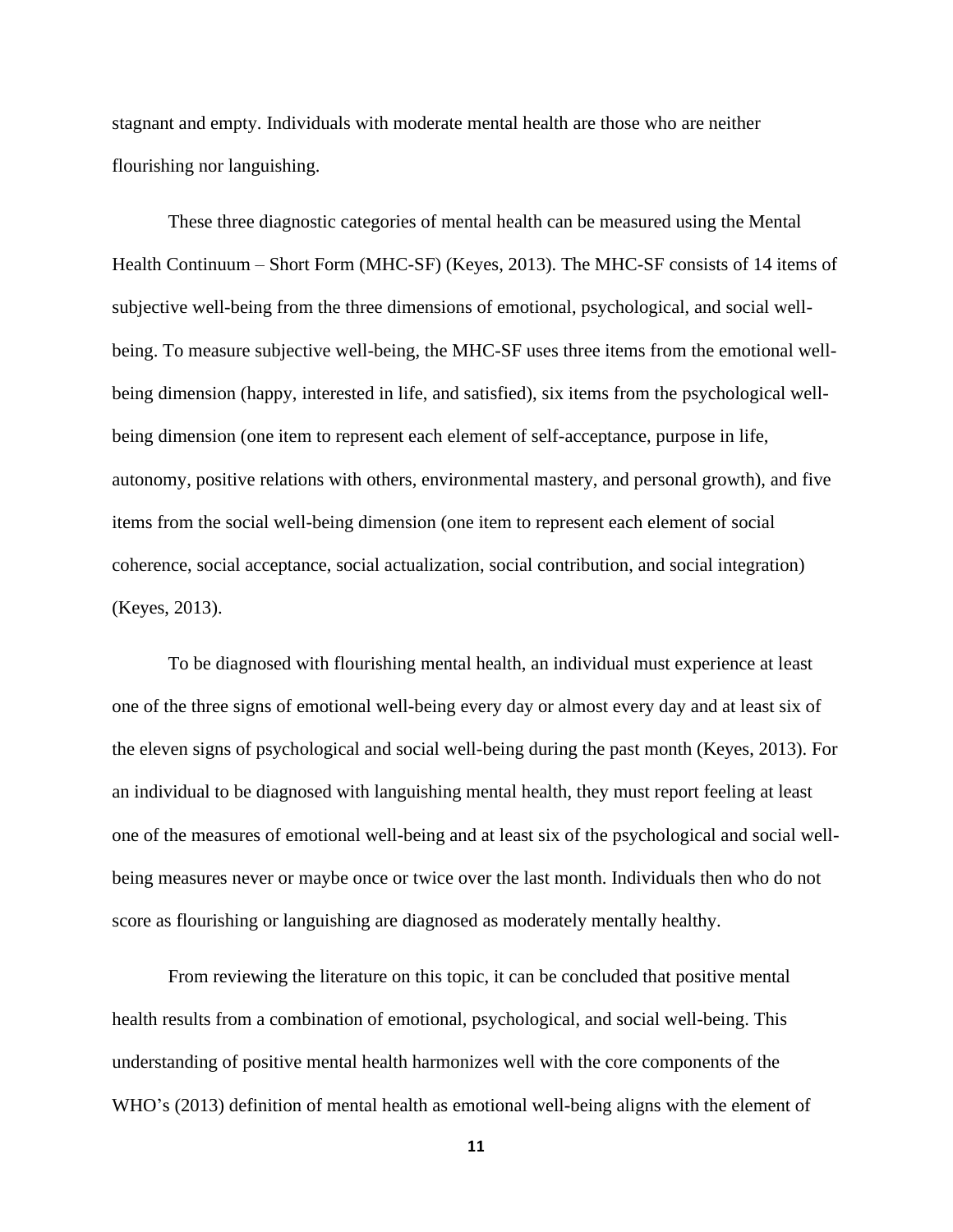well-being in their definition, and psychological and social well-being aligns with the components of optimal individual functioning and optimal functioning in society (Westerhof & Keyes, 2009).

## *2.5 Two continua hypothesis*

The two continua model helps to make the connection between how positive mental health is related to mental illness (Keyes 2013; Westerhof & Keyes, 2009). This model views mental health and mental illness to be related but along two separate continuums. One continuum indicates the presence and absence of positive mental health, and the other shows the presence or absence of mental illness symptoms (Keyes, 2013). The dual continua model has been supported by many studies' findings and has elucidated three critical implications. First is the implication that the absence of mental illness does not imply the presence of mental health (Keyes, 2005; 2007; 2013; Keyes et al., 2008). Research findings have shown that of individuals who have demonstrated to be free of mental disorders (i.e., major depressive disorder (MDE), panic disorder (PD), and generalized anxiety disorder (GAD)), only a small percentage of these individuals were shown to have flourishing mental health and the majority of these individuals lived with moderate mental health (Keyes, 2005; 2007; 2013;Westerhof & Keyes, 2009).

The second implication from the dual continua model is that the presence of mental illness does not implicate the absence of mental health (Keyes, 2002; 2007; 2013). Keyes (2002; 2013) discusses that through their research, they discovered that some individuals living with mental illness also lived with some good levels (flourishing and moderate) of mental health. The third implication of the dual continua model is that individuals with anything less than flourishing mental health, regardless of having a mental illness or not, were associated with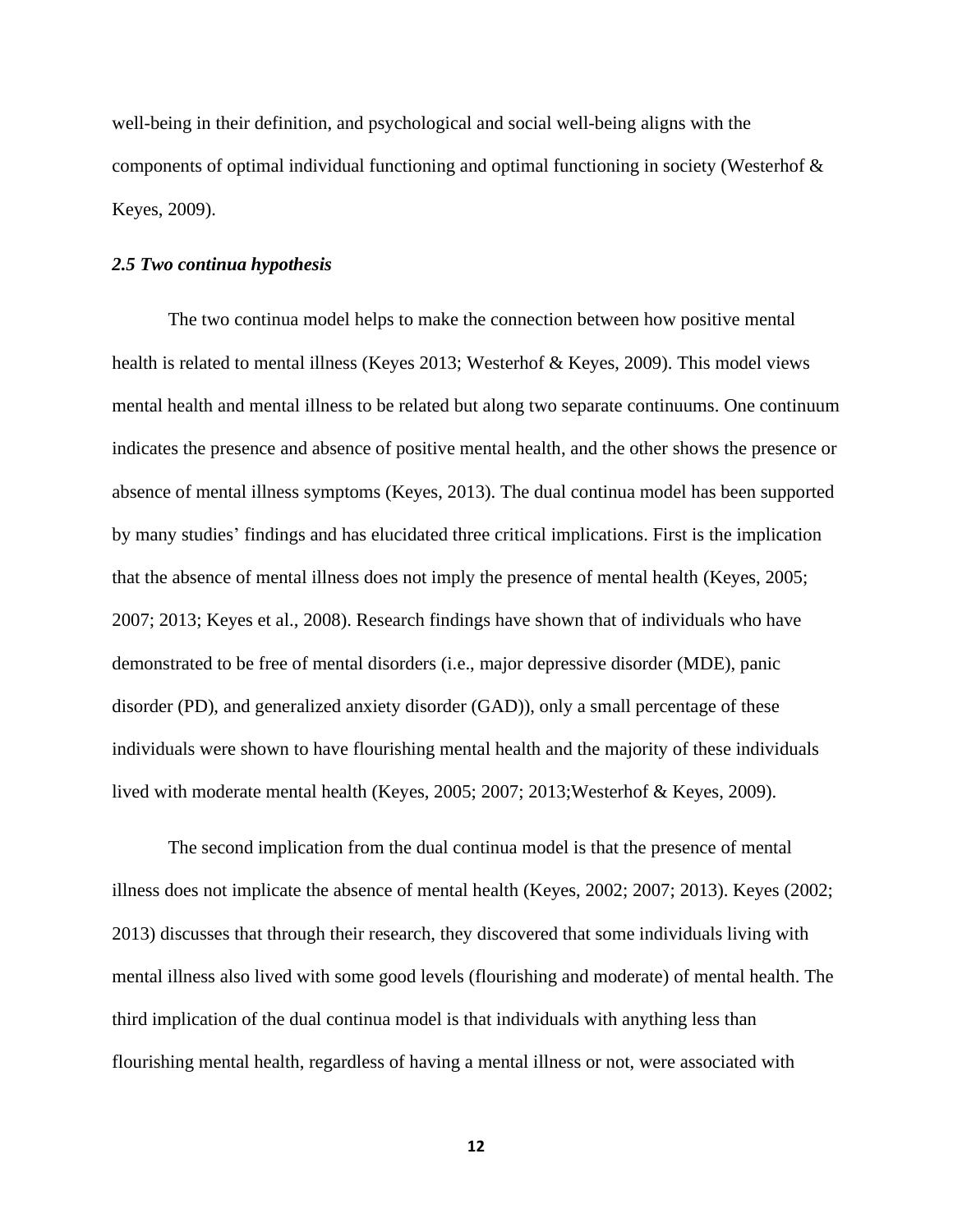impaired dysfunctions in terms of work reductions, physical health outcomes, healthcare utilization, and psychosocial functioning (Keyes, 2002; 2005; 2007; 2013).

## *2.6 The Promotion and Protection of Positive Mental Health*

These implications from the dual continua model highlight the importance of mental health promotion and protection (MHPP). Mental health promotion is central to decreasing the risk of mental illness over time (Keyes, 2013). The premise of the protection of mental health is that if high levels of mental health decrease mental illness risk, efforts should be made to protect and prevent the loss of one's good mental health. With these ideas being proven to be true (Keyes, 2013), there is a need to shift the focus of national public mental health goals from treating mental illness to creating effective techniques and interventions for mental health promotion and protection. As stated by Keyes (2013), "if a nation wants better mental health, it must focus on positive mental health-promoting flourishing and protecting against its loss. Governments cannot promote mental health by solely reducing mental illness, and no amount of wishful thinking will make this fact disappear" (p.25).

## *2.7 Exercise and its Role in Promoting and Protecting Positive Mental Health*

There is a growing body of literature that advocates for the positive effects of exercise on mental health (Biddle & Mutrie, 2007; Craft & Perna, 2004; Klaperski et al., 2019; Mikkelsen et al.,2017). This research has shown that regular physical activity can significantly improve mental health and well-being. Exercise has shown to be related to numerous physiological and psychological changes resulting in reduced blood pressure, enhanced cardiovascular fitness, weight loss, prevention of chronic disease, improvement in mood, increased self-esteem, and lower levels of stress and anxiety.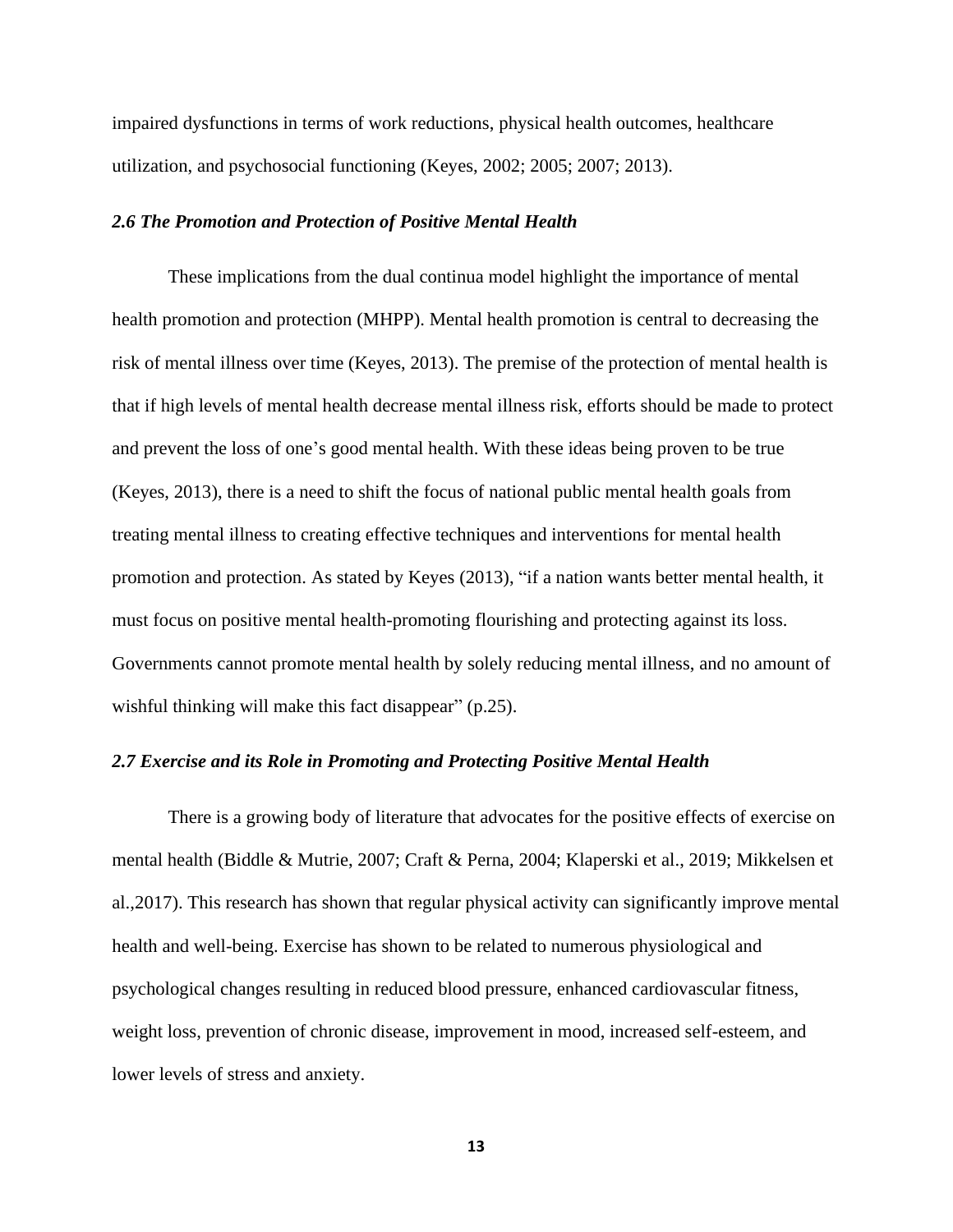Several physiological hypotheses suggest why exercise improves mood and mental health, including the endorphin hypothesis, the thermogenic hypothesis, and the monoamine hypothesis.

The endorphin hypothesis is based on the observation that following exercise, there is an elevation of plasma levels of endorphins (Craft & Perna, 2004). This release of endorphins is associated with reported feelings of euphoria, sedation, and analgesia. This is often referred to as the "runner's high" as individuals feel an increase in mood following running or jogging for extended periods (Mikkelsen et al.,2017).

The thermogenic hypothesis proposes that exercise creates an increase in body temperature, which is responsible for increases in mood elevation and leads to a reduction in symptoms of anxiety and depression (Craft & Perna, 2004; Mikkelsen et al.,2017). Specifically, it is believed that the increase in temperature in brain regions such as the brain stem may be the main contributing factor leading to a decrease in muscle tension and feelings of overall relaxation.

Like the endorphin hypothesis, the monoamine hypothesis proposes that mood change after exercise results from exercises producing chemical changes in the body (Craft & Perna, 2004; Mikkelsen et al.,2017). With this hypothesis, it is believed that exercise leads to an increase in the availability of brain neurotransmitters such as serotonin, dopamine, and norepinephrine. Imbalances in these brain neurotransmitters are linked to people suffering from depression and anxiety. Some individuals have successfully managed these imbalances with selective serotonin reuptake inhibitors (SSRI), which prevent monoamines' reuptake. This allows more availability of these neurotransmitters in the brain. The monoamine hypothesis believes that exercise can work in the same way as antidepressants (Mikkelsen et al., 2017).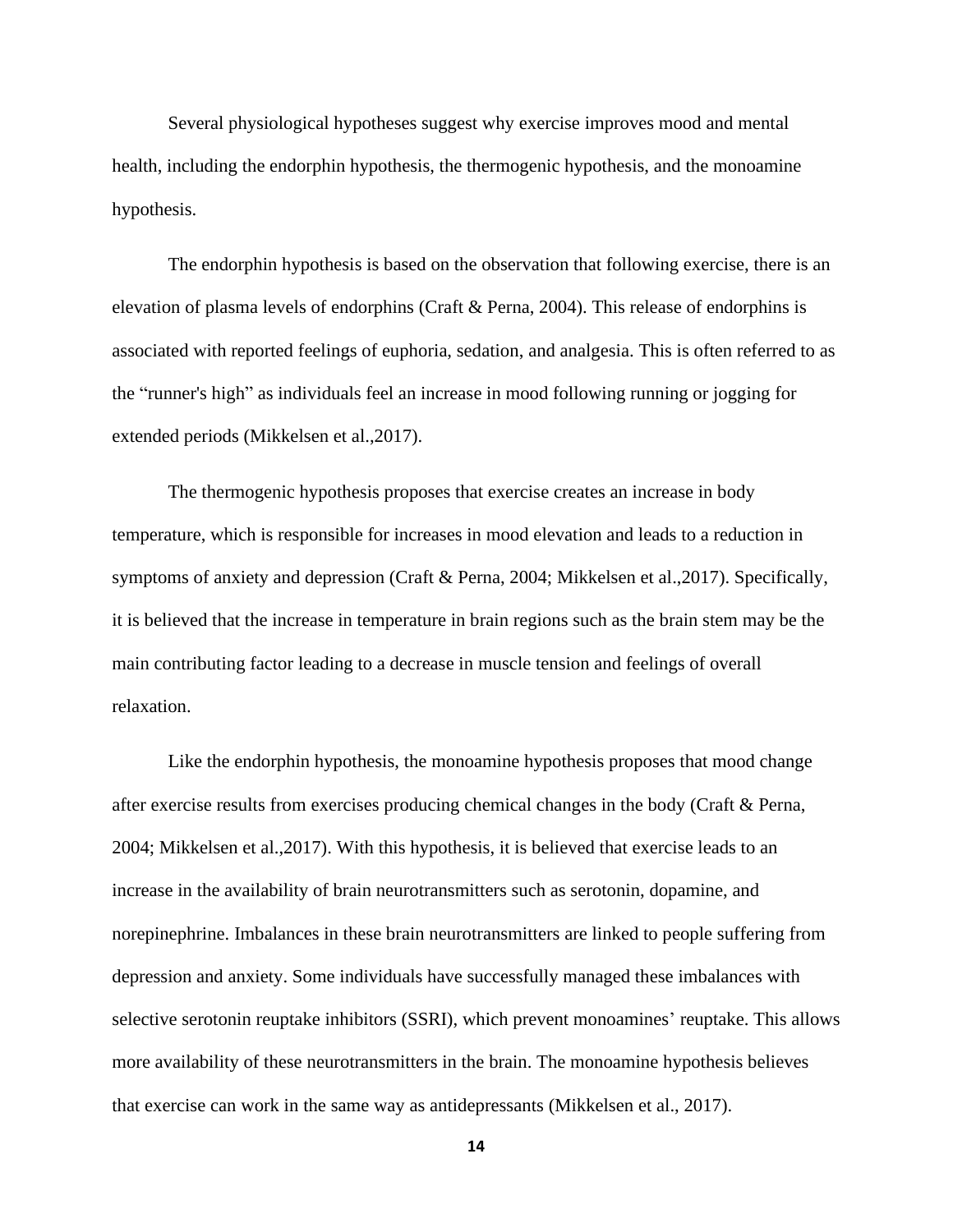Apart from these physiological hypotheses, there are also psychological hypotheses of how exercise impacts mood. Two of the main psychological mechanisms of exercise on mood states are distraction and self-efficacy (Craft & Perna,2004; Kpame & Richard, 2020; Mikkelsen et al., 2017).

The distraction hypothesis proposes that physical activity creates a distraction and makes it difficult to think about negative and worrying thoughts (Kpame & Richard, 2020; Mikkelsen et al., 2017). Distraction has been used as a general means of coping with depression in forms such as relaxation and social contact. However, exercise has been shown to be more effective than other modes of distraction in alleviating depressive mood (Craft & Perna, 2004).

The self-efficacy/mastery hypothesis proposes that completing an important and effortful task, such as exercise, creates a feeling of mastery, which elevates mood (Mikkelsen et al., 2017). Following this hypothesis, it is also believed that when individuals are depressed, they lack a healthy sense of self-efficacy (Craft & Perna, 2004). Self-efficacy refers to an individual's belief in their capability to accomplish specific goals. When individuals engage in physical activity, their feelings of self-efficacy increase, and individuals feel more capable of accomplishing exercise-related goals. With this increase in self-efficacy, individuals will have a greater chance of maintaining adherence to their exercise-related goals. Sustaining a commitment to exercise-related goals by participating in physical activity and a healthy lifestyle is linked to positive self-esteem and lower depressive behaviour levels (Mikkelsen et al., 2017). Overall, mastery and self-efficacy are two psychological aspects that contribute to the mood-elevating effects of exercise.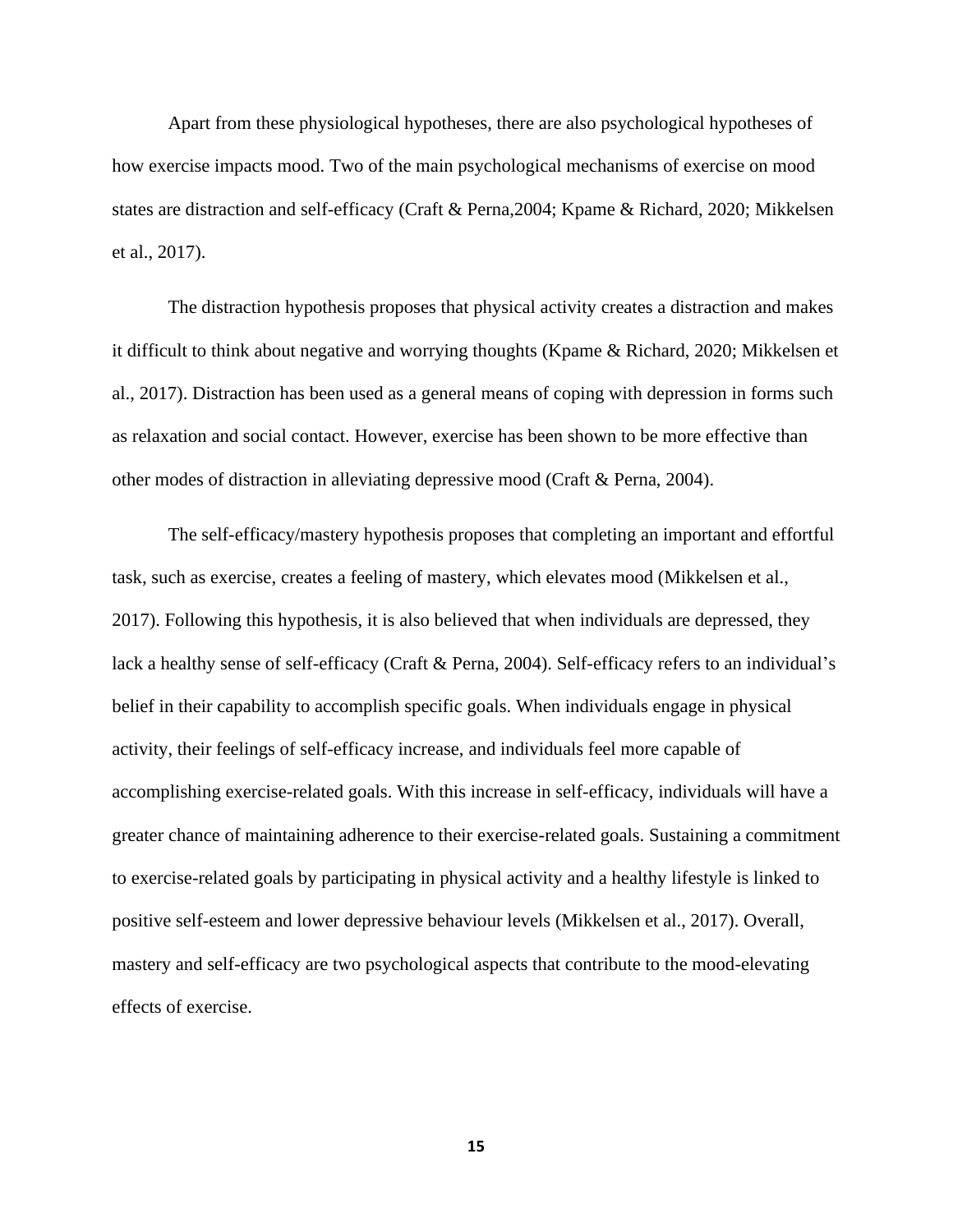## *Anti-Inflammatory Effects of Exercise*

There is also literature that supports the possibility that the positive effects of exercise on mental health are related to the ability of exercise to reduce inflammation (Euteneuer et al., 2017; Mikkelsen et al., 2017). Chronic inflammation has been linked to depression and poor mental health, and regular exercise has been shown to alleviate depressive symptoms in patients with inflammatory-related diseases. The anti-inflammatory effects of exercise have been primarily attributed to cytokine changes such as interleukin (IL)-6 and IL-10 (Mikkelsen et al., 2017).

Exercise has been shown to stimulate an increase in many different cytokines, but specifically, exercise has been shown to produce more significant amounts of interleukin (IL)-6 than any other cytokine (Mikkelsen et al., 2017; Pedersern & Fischer, 2007). IL-6 is released into circulation during exercise as it is produced by contracting muscle, and the increase in production is related to exercise intensity, duration, muscle mass, and the individual's capacity for endurance. IL-6 is often classified as a pro-inflammatory cytokine, but it also holds antiinflammatory properties as it stimulates the production of anti-inflammatory cytokines. IL-6 also inhibits the production of pro-inflammatory cytokines such as IL-1 and TNF- alpha, which have been linked to depression.

It has also been suggested that reduced levels of the anti-inflammatory cytokine IL-10 increase the risk of depression and that exercise can increase levels of IL-10. (Euteneuer et al., 2017). Euteneuer et al. (2017) randomly assigned ninety-eight patients with major depression (MD) to either a cognitive-behavioural therapy with an emphasis on exercise (CBT-E), a cognitive behavioural therapy with pleasurable low energy activities as an active control condition (CBT-C), and a passive waitlist control group (WL). The CBT-E and CBT-C interventions were delivered by clinical psychologists who completed clinical training in CBT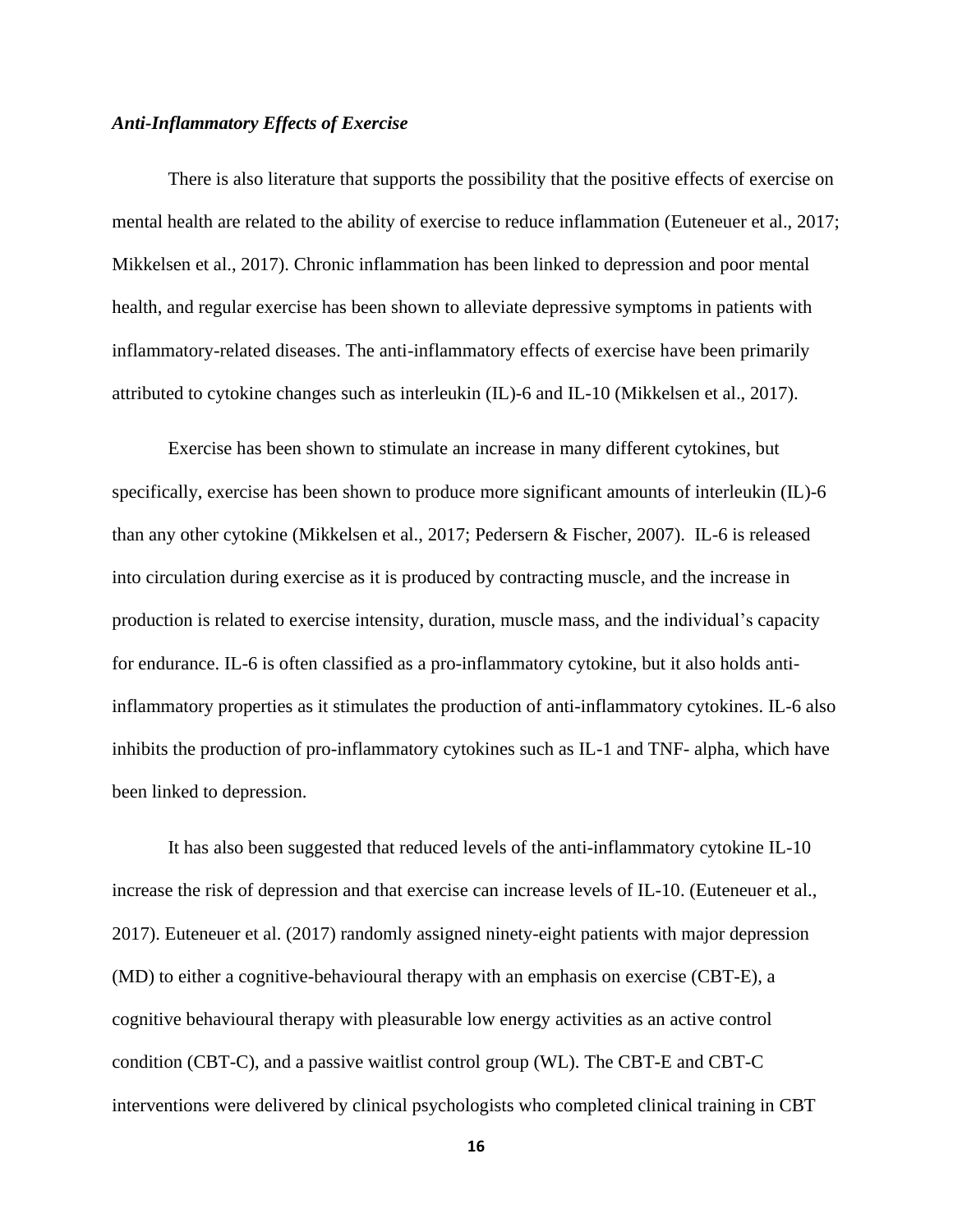and followed typical CBT protocols during 50 minutes of individual manualized psychotherapy weekly for 16 weeks. The CBT-E intervention was modified to increase physical activity to align with the recommendations of the World Health Organization. This intervention included psychoeducation that focused on MD, recommendations for being physically active, and problem-solving strategies to reduce any barriers to physical activity. The patient and therapist prepared an individualized schedule during treatment sessions that included at least four 40 minute exercise sessions per week. The study also included thirty none-depressed age and sexmatched controls to compare immunological alterations in patients with MD at baseline. The researchers found that patients with MD exhibited lower baseline levels of anti-inflammatory IL-10 than the controls prior to the treatment phase. However, the results indicated that after week eight and week sixteen, the patients in the CBT-E group had higher levels of IL-10 than patients in the CBT-C and WL conditions. In relation to depressive symptoms of the patients in this study, the CBT-E condition was associated with significantly lower depressive symptoms at weeks eight and sixteen when compared to the WL condition. The CBT-C condition was associated with lower depressive symptoms than the WL condition and there was no significant difference in depressive symptoms between the CBT-E and CBT-C conditions. An additional finding from this study that highlights the potential benefits of exercise being included in CBT for MD is its impact on one's cardiovascular health. Before the treatment stage of this study, forty-two patients with MD had elevated C- reactive protein (CRP) levels and were potentially at risk of cardiovascular disease (CVD). However, after the sixteen weeks of treatment, the patients in the CBT-E condition showed significantly lower CRP levels than patients in the CBT-C and WL conditions. This study indicates that, given the links between depression, inflammation, and CVD, there are significant implications for how exercise being included in behavioural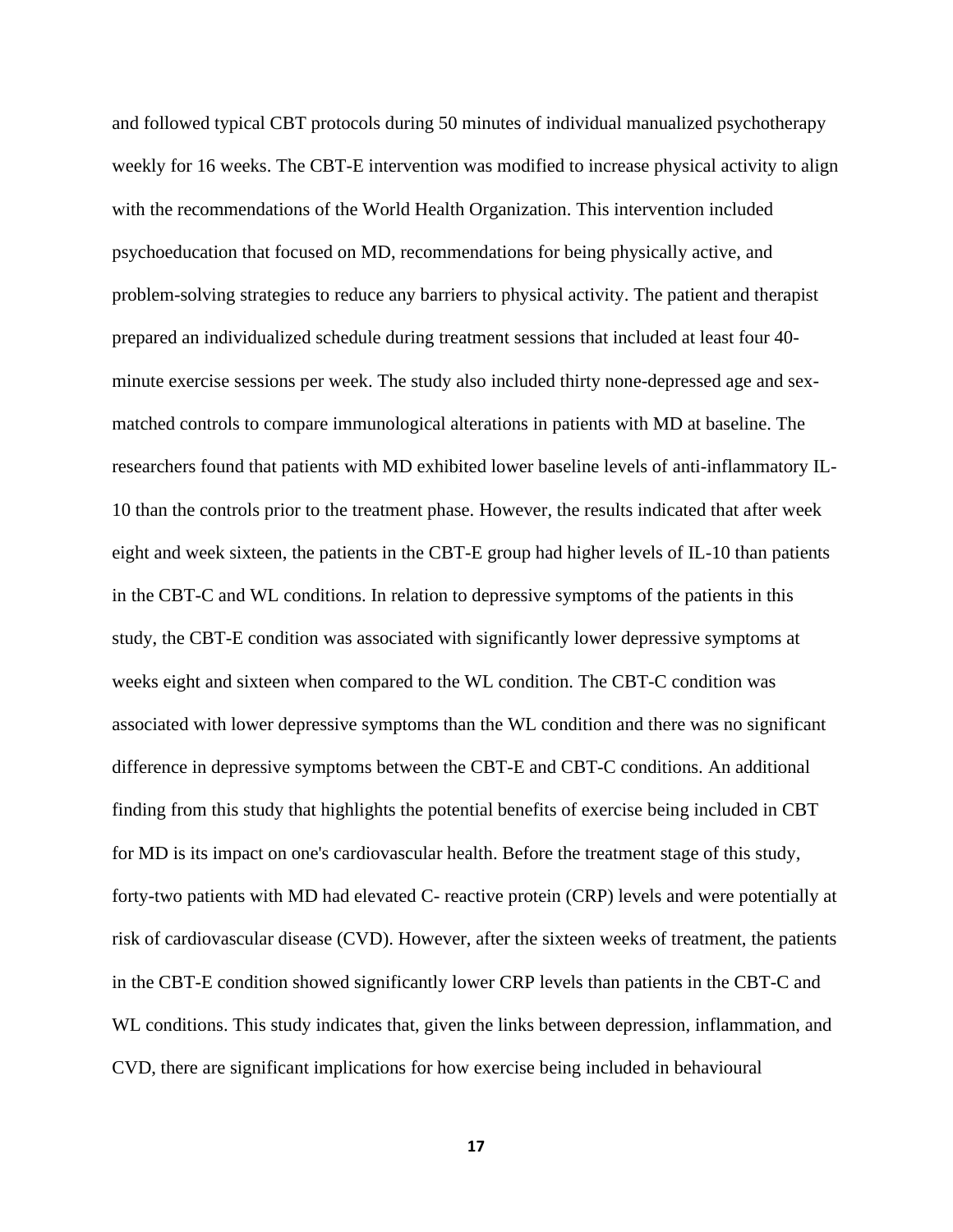treatments of depression can be beneficial in reducing depressive symptoms, decreasing inflammation, and promoting cardiovascular health (Euteneuer et al., 2017).

Research has shown no significant differences between gender and the effectiveness of exercise on mental health (Helgadottir et al., 2016). However, it has been indicated that there are differences in the preferred type of exercise and perceived barriers to exercise across gender (Busch et al., 2016; Rosselli et al., 2020). For example, in a study by Busch et al. (2016), men preferred weightlifting more than double the rate of women, and women preferred yoga significantly more than men. The most preferred form of exercise among both genders was walking. Additionally, women have substantially higher levels of perceived barriers to exercise than men (Rosselli et al., 2020). These barriers include lack of time, social influence, lack of energy, lack of willpower, lack of skill, and lack of resources. With these findings, it is important to consider providing patients with multiple forms of exercise to choose from when developing an exercise treatment program while also developing and implementing strategies to contrast any barriers to physical activity that the patient may be experiencing.

Overall, exercise has shown to have a positive impact on mental health from multiple avenues. This suggests that exercise could be helpful in promoting and protecting positive mental health. Further, this would be beneficial for the development of individuals and society as it has been shown that mentally healthy individuals function better than others in terms of fewest workdays missed, fewest cutbacks of work, lowest levels of health limitations of activities of daily living, fewest chronic physical diseases and conditions, lowest health care utilization, and higher levels of psychosocial functioning (Keyes, 2007).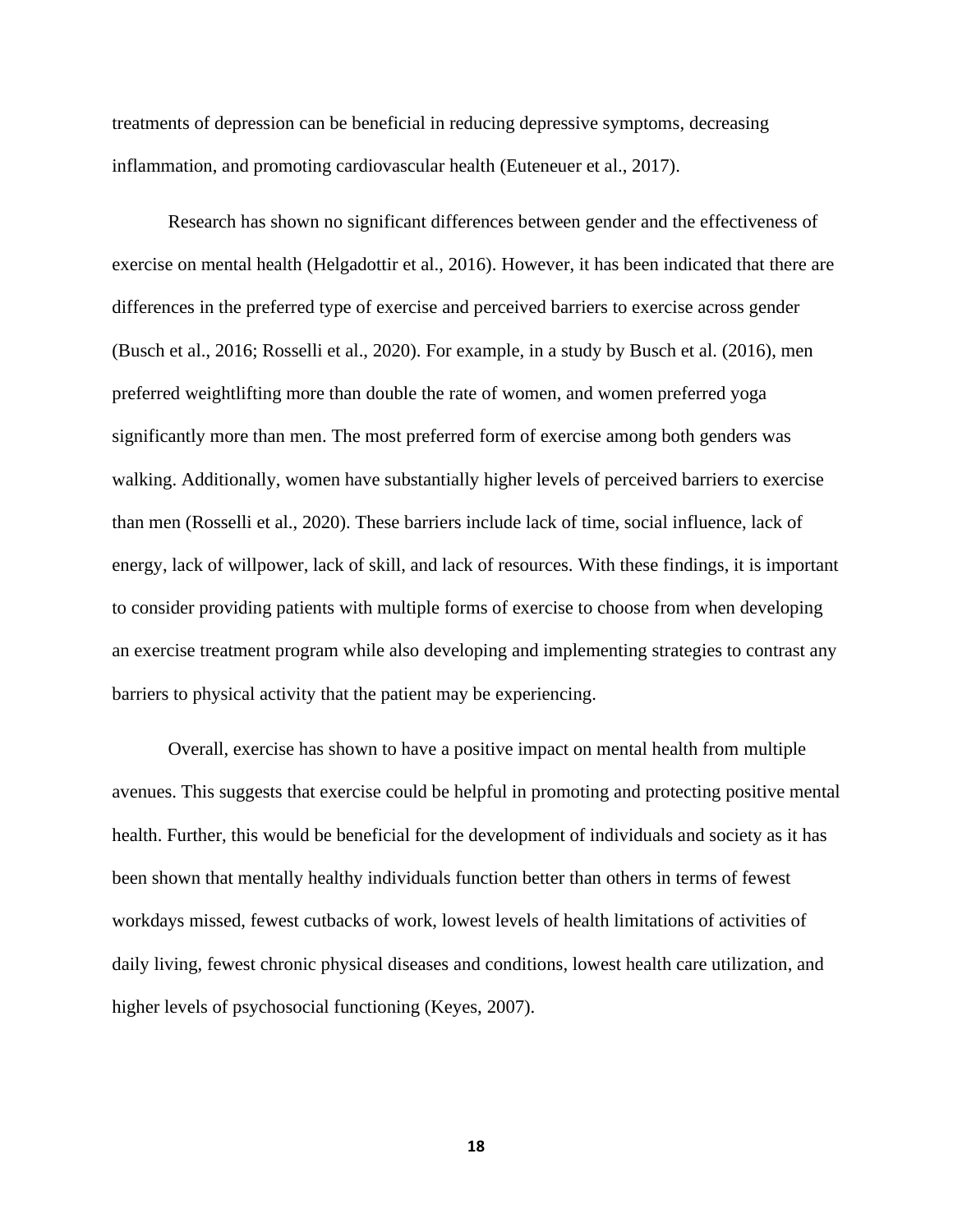### *2.8 Exercise and Cancer*

Cancer patients experience multiple symptoms from the disease, along with the adverse effects of treatments (Feriolo et al., 2018). These include physical aspects such as bone loss and bone disease, weight and muscle imbalance, peripheral neuropathy, pain, and fatigue. However, exercise is capable of reducing these cancer symptoms and cancer treatment side effects.

Bone loss and bone diseases, for example, are linked to cancer metastasis and treatments such as hormonal therapy (Feriolo et al., 2018). This can cause severe pain, pathological fractures, compression syndromes of the nerve root or the spinal cord, metabolic disturbances, and can lead to osteopenia or osteoporosis. However, studies have shown that exercise in cancer patients positively impacts bone health (Almstedt et al., 2016; Bolam et al., 2012; Winters-Stone et al., 2013; Winters-Stone et al., 2011). The training programs in these studies included a combination of impact (e.g., walking, jogging, running, and jumping) and resistance (e.g., bodyweight exercise, dumbbells, and resistance bands) training or aerobic (e.g., walking or use of elliptical machines) and resistance training.

Cancer patients are also prone to muscular and weight changes such as loss of muscular mass, increased fat mass, and weight gain (Feriolo et al., 2018). These can be due to cancer itself and cancer treatment. Either way, loss of muscle mass is associated with poor survival and the development of other cancer syndromes such as cachexia, while increased fat mass and weight gain leave the patient at risk for cardiovascular disease, poor survival, and cancer recurrence. Exercise has been shown to be one of the most effective treatments for acting on muscle strength, fat mass, and weight gain (Cormie et al., 2015; Fiuza-Lucas et al., 2017; Kim et al., 2015; Kolden et al., 2002; Ohira et al., 2006). Fiuza-Lucas et al. (2017) completed a randomized controlled trial to determine the effects of an in-hospital exercise intervention that combined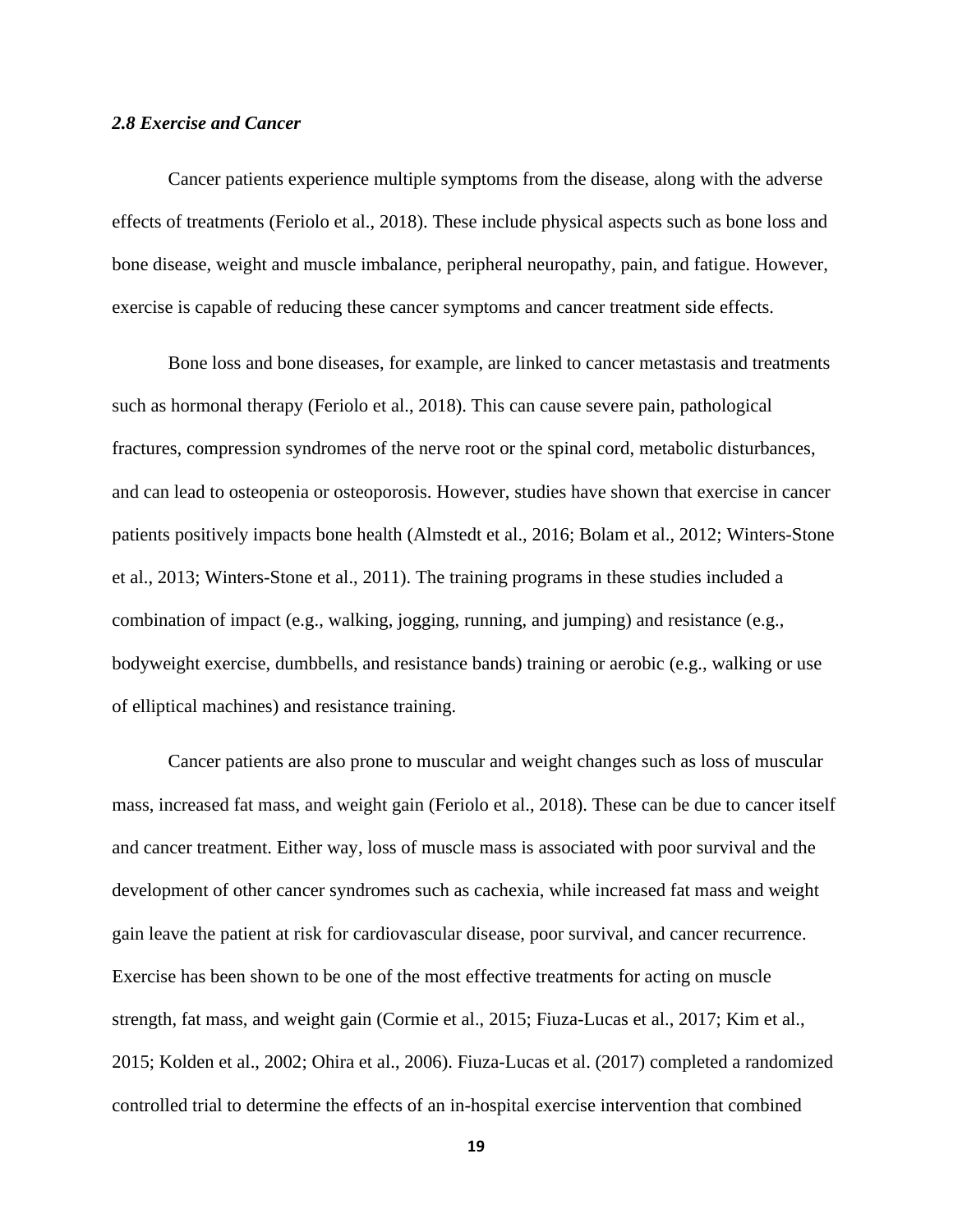aerobic and strength training among cancer patients. They found that three sessions per week of approximately 30 minutes of aerobic exercise (cycle-ergometer pedalling, treadmill running, or arm cranking) followed by approximately 30 minutes of strength training (resistance training, mobility work, and dumbbell exercises) resulted in significant increases in cancer patients upper and lower body muscle strength. Another study by Kim et al. (2015) examined the effects of a 12- week walking exercise program on the body weight and fat mass of breast cancer patients undergoing chemotherapy. The program in this study involved walking five times per week for 12 weeks. Each session included a 5-10-minute warm-up and cool down with a walking period of 30-40 minutes. Each participant's body composition was measured before and after the 12 week exercise program, and the results showed significant reductions in weight, body mass index, and percent of body fat. These studies' findings provide clinically meaningful evidence for a positive effect of exercise training on muscle strength, fat mass, and weight gain in cancer patients.

The neurotoxic effects of chemotherapy also put cancer patients at an increased risk for damage to peripheral nerves, causing a condition called peripheral neuropathy (Fiuza-Lucas et al., 2017). Peripheral neuropathy is associated with sensory symptoms such as tingling, hyperalgesia, and allodynia but can also cause motor or autonomic symptoms such as hypotension, muscle atrophy, constipation, and erectile dysfunction. This can negatively impact the course of the disease and treatment as it often results in the need for dose reductions, treatment delays, and sometimes it is necessary to stop treatment altogether (Brewer et al., 2016). Overall, peripheral neuropathy has a negative impact on cancer patients' quality of life as it slows the treatment process. The symptoms also limit the patient's mobility and ability to perform daily activities (Fiuza-Lucas et al., 2017). Studies have shown that exercise that focuses on strength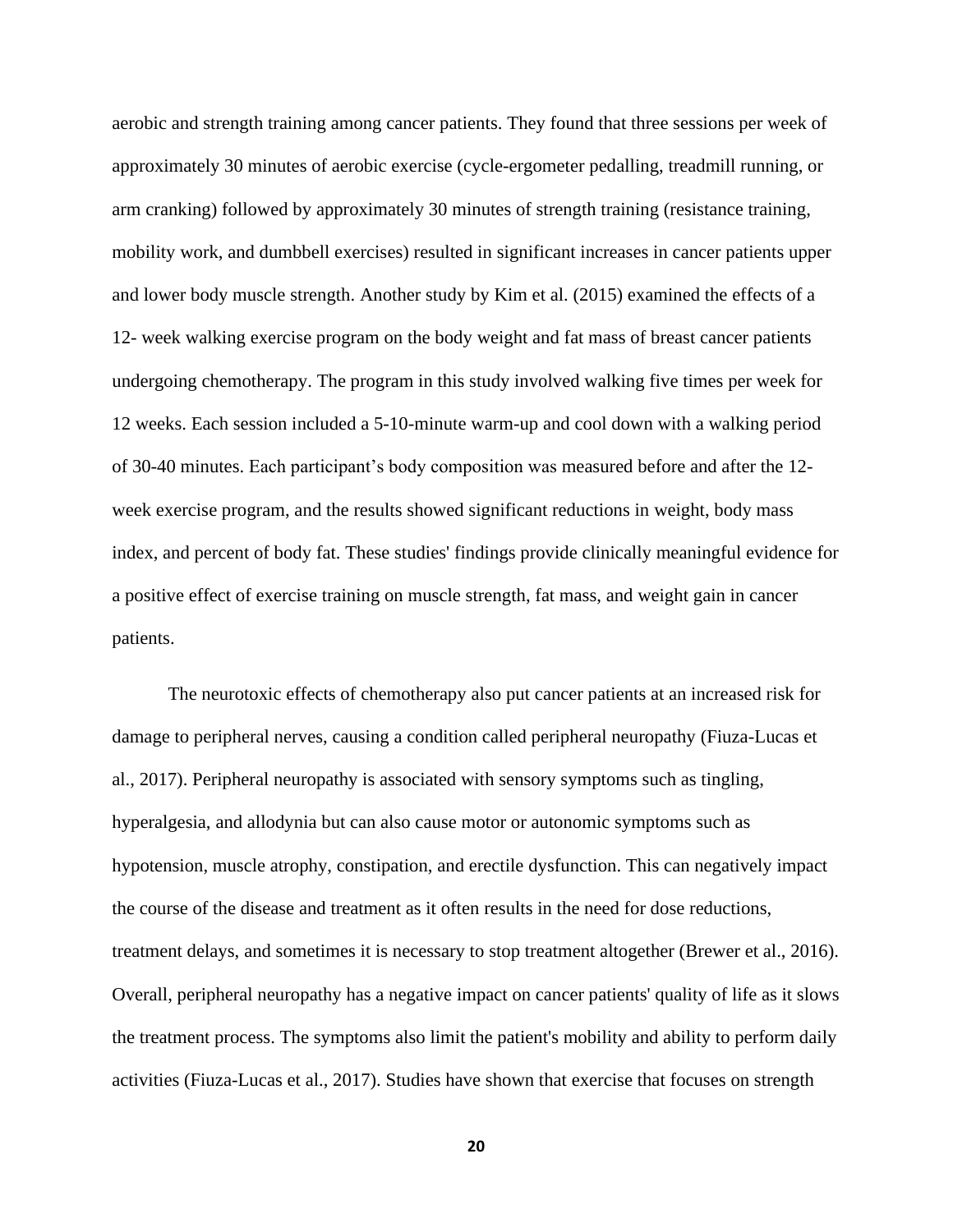and balance can positively impact patients' lives with peripheral neuropathy (Allet et al., 2010; Streckmann et al., 2014). These strengths and balance exercise programs helped increase patients' walking speed, improve balance and stability, and reduce the fear of falling in patients with peripheral neuropathy by focusing on a multitude of balance exercises and strengthening the leg and core muscles.

Cancer pain is another symptom that negatively impacts cancer patients' quality of life (Fiuza-Lucas et al., 2017; Schug & Chandrasena, 2015). Epidemiologic data have indicated that about 35% of cancer patients are experiencing pain at the time of their cancer diagnosis, with 46% of cancer patients experiencing moderate to severe pain throughout the course of the disease. This data reported that 76% of patients experience pain during the advanced stages of the disease (Russo & Sundaramurthi., 2019). Pain can be directly related to cancer itself but can be induced by cancer treatments or aggravated by the patient's comorbidities. Studies on exercise and cancer pain have indicated that aerobic exercise interventions significantly decrease pain levels in cancer patients (Galiano-Castillo et al., 2016; Griffith et al., 2009; Wong et al., 2012).

All types of cancer can cause cancer-related fatigue, which is characterized by "a distressing, persistent, subjective sense of physical, emotional, and cognitive exhaustion related to cancer or cancer treatment that is not proportional to recent activity and interferes with usual functioning" (Berger et al., 2015, p. 1021). Approximately 80% of individuals who receive chemotherapy experience cancer-related fatigue (Fiuza-Lucas et al., 2017). This type of fatigue is described as being more severe and intense than normal fatigue and cannot be reduced by sleep or rest. Cancer patients have described fatigue as more distressing than pain and the most distressing symptom associated with cancer (Berger et al., 2015). Studies have shown that physical activity is a non-pharmacological intervention that effectively treats cancer-related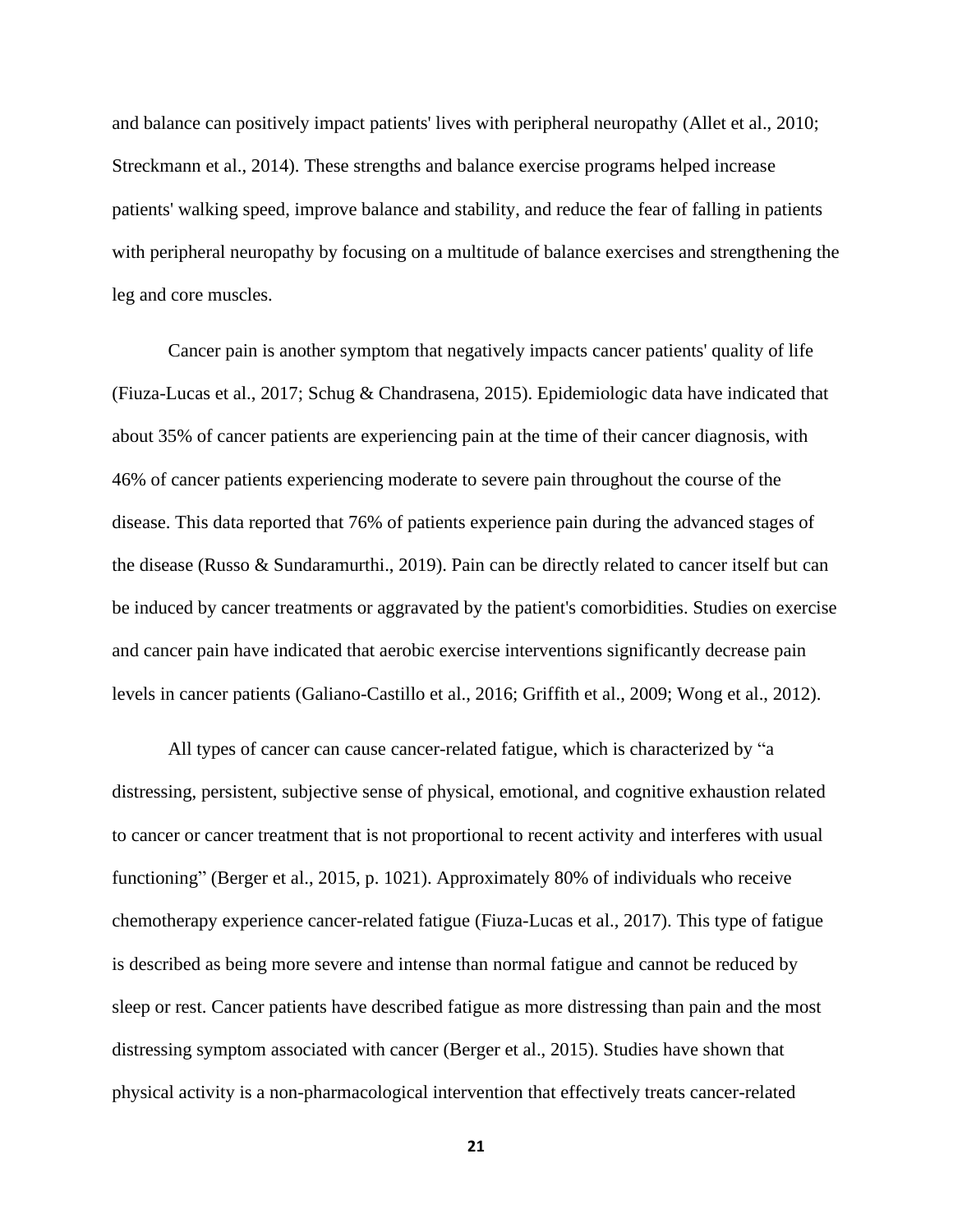fatigue (Fiuza-Lucas et al., 2017; Mustian et al., 2017). In a study by Patel and Bhise (2017), patients screened for cancer-related fatigue were assigned to an intervention group that received an aerobic exercise program. This intervention was a 6-week exercise program that consisted of moderate-intensity (50-70% of maximum heart rate) treadmill walking for 20-40 minutes a day, five days a week. This study showed a significant reduction in cancer-related fatigue after the 6 week exercise intervention compared to the control group. Another study by Stan et al. (2016) found that yoga and strength exercises resulted in significant improvements in cancer-related fatigue and cancer patients' quality of life. These findings indicate that different types of physical activity and exercise are feasible, safe, and effective for managing cancer-related fatigue.

Along with the physical aspects described above, cancer patients also experience psychological aspects such as depression and anxiety (Feriolo et al., 2018). As previously mentioned, depression and anxiety are two common symptoms of cancer and can occur for many reasons, such as from the individual's response to a cancer diagnosis, from the symptoms associated with cancer, from the side effects of cancer treatment, and the fear of cancer recurrence or progression (Kim et al., 2011; Meggiolaro et al., 2016; Mehnert et al., 2018). Depression and anxiety in cancer patients negatively impact the individual's quality of life and are associated with increased hospital stays, physical distress, and lower treatment adherence. Studies have shown that exercise has a positive impact on depression and anxiety symptoms in cancer patients (Chen et al., 2015; Kang et al., 2017; Lee et al., 2015). In a study by Chen et al. (2015), cancer patients took part in a 12-week, moderate-intensity walking exercise program consisting of three forty-minute sessions per week. The results from this study indicated that regular exercise is associated with significant improvements in cancer patient's anxiety and depression levels over time.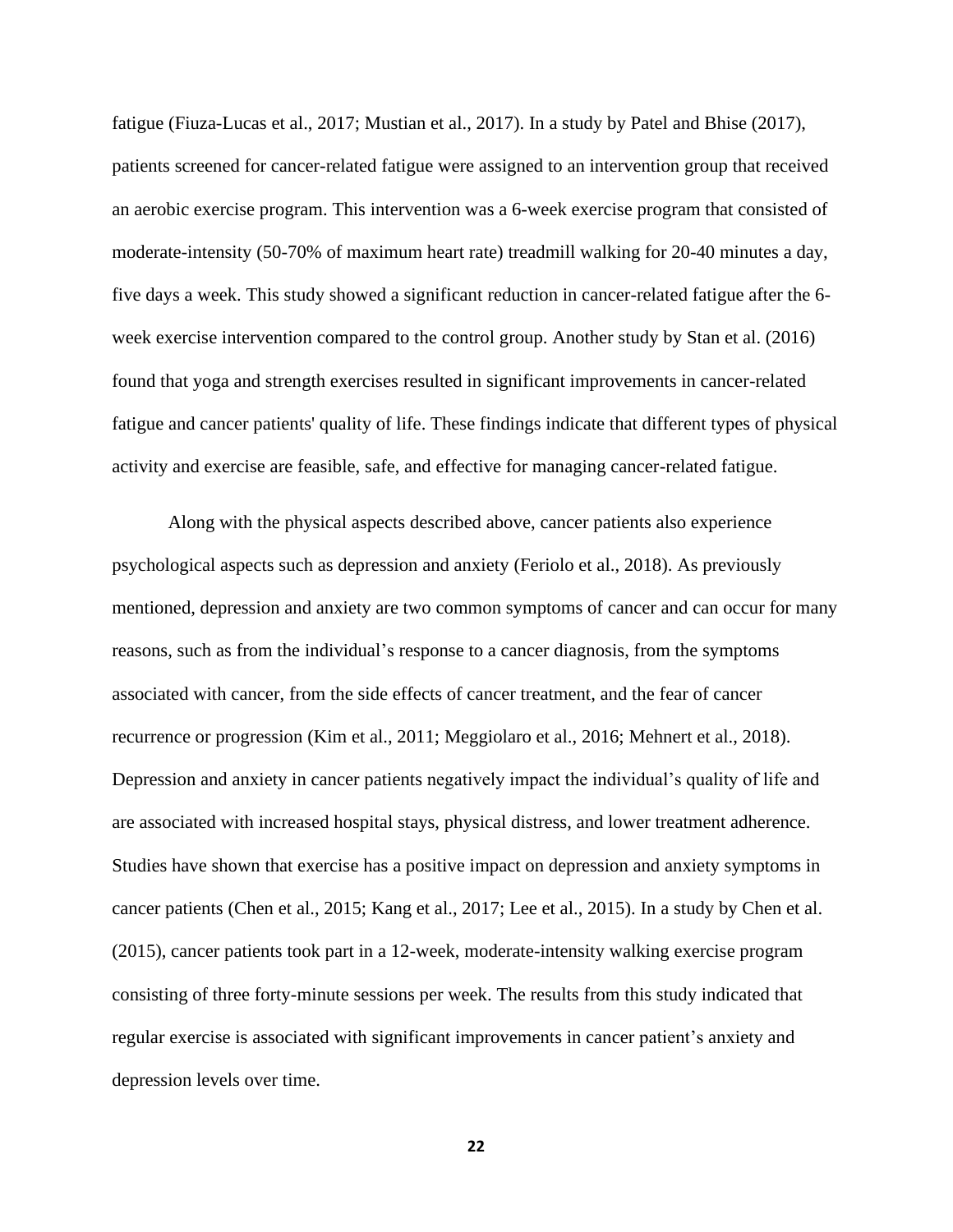#### **Chapter 3: Current Study**

This literature indicates that mental illness is prevalent in patients with cancer and is associated with increased pain, poor adherence to treatment, reduced quality of life, and even higher mortality (Kim et al., 2011; Meggiolaro et al., 2016; Mehnert et al., 2018). Pharmacological and psychosocial interventions have been discussed and have shown to decrease anxiety and depression symptoms in cancer patients (Osborn et al., 2006; Smith, 2015). However, these treatment methods have not been shown to reduce the prevalence, burden, or early age of onset of mental illness (Keyes, 2013). A growing body of literature advocates for promoting and protecting positive mental health, allowing individuals to recognize their abilities, cope with the everyday stresses of life, work productively, and contribute to society (Keyes, 2013; World Health Organization, 2013). This literature review further indicates that exercise and physical activity positively impacts mental health and well-being (Biddle & Mutrie, 2007; Craft & Perna, 2004; Klaperski et al., 2019; Mikkelsen et al.,2017). Additionally, it has been recognized in this literature review that exercise benefits cancer patient's physical and mental health (Chen et al., 2015; Ferioli, 2018; Patel & Bhise, 2017). Therefore, exercise and physical activity could play a role in promoting and protecting all individuals' positive mental health in society but specifically for individuals diagnosed with cancer. This study looks to investigate the relationship between exercise and the positive mental health of cancer patients using the Canadian Community Health Survey (CCHS) database.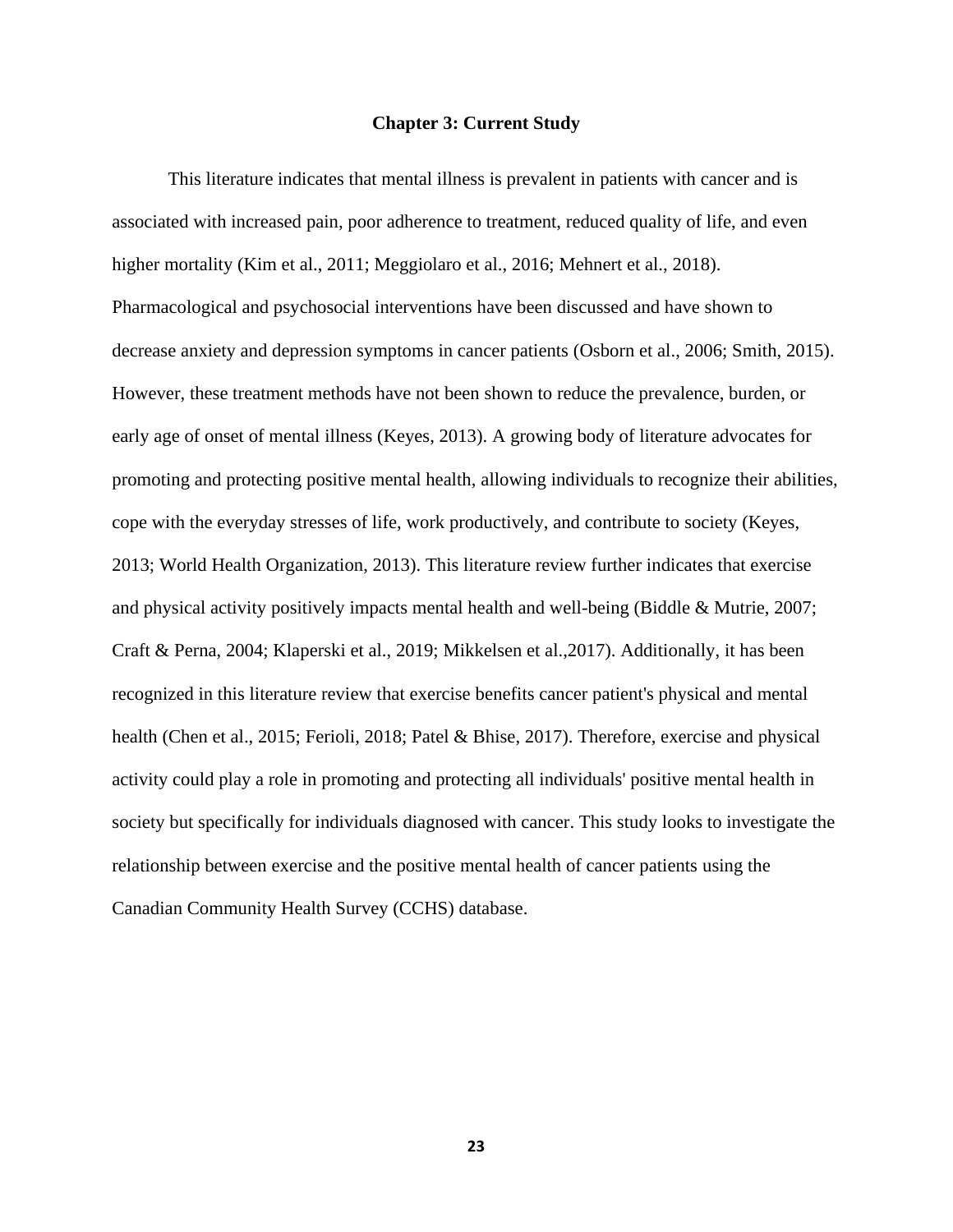#### **Chapter 4: Methods**

#### *4.1 Participants*

Data for the current study were obtained through the Statistics Canada Canadian Community Health Survey of Mental Health, a cross-sectional approach to understand the influences, factors, and processes contributing to mental health across the Nation (CCHS-MH; Statistics Canada, 2013). The CCHS-MH focuses on health, social, and economic determinants to allow for a multidisciplinary approach to individual information across Canada (Statistics Canada, 2013). The CCHS-MH encompasses ten provinces and collected data from individuals between the ages of 15- and 80-years old living in private dwellings throughout 115 different health regions in Canada. The combined household and person response rate was 68.9%, with 29,088 households agreeing to participate (79.8%) and 25,113 individuals (one per household) agreeing to participate (86.3%), with the final sample including 25,113 Canadians (Statistics Canada, 2013).

Excluded from the sample were individuals living in territories, living on reserves or other Aboriginal settlements, or full-time members of the Canadian Forces and those who are institutionalized. However, as estimated by Statistics Canada, the total number of individuals in these exclusion criteria is less than 3% of the total Canadian population (Statistics Canada, 2013). Therefore, the sample used in the CCHS-HM is still considered to be nationally representative.

To select the sample of respondents for the CCHS-MH, a three-stage design was used. First, geographical areas referred to as "clusters" were selected. Second, households were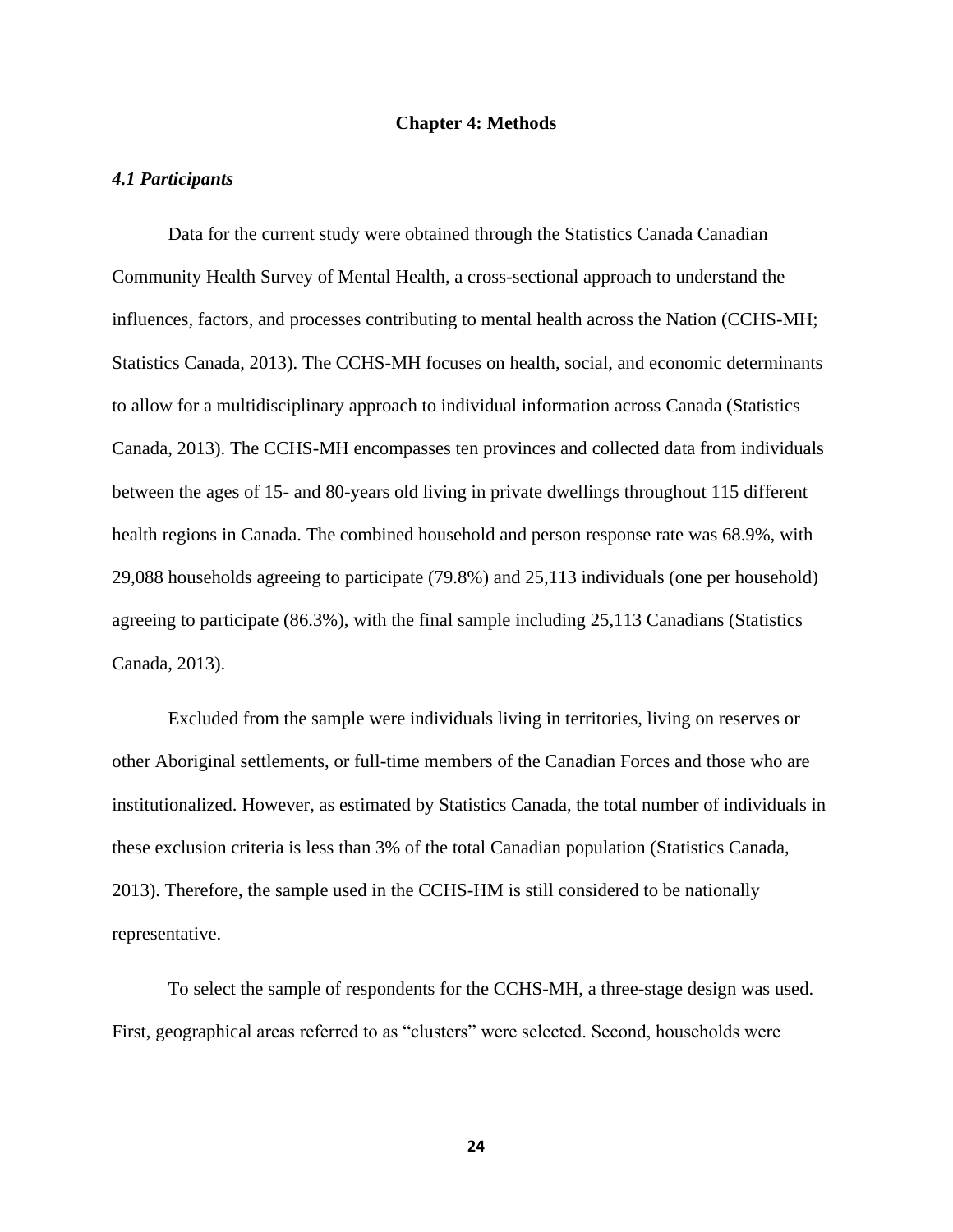selected within each of these chosen clusters. Last, of the selected households, one individual was randomly selected as the respondent.

Age is recorded categorically in the database in five-year increments from age 15 to age 80+. Inclusion in this study is based on age and response to variables of interest. Those under the age of 20 years old were not included in the current study as the focus of the study was on adults with cancer. The way in which age is categorized in the CCHS database did not allow for the inclusion of 19- and 18- year-olds without including those ages 15-17 years old as well. Therefore, we could not include any respondents under the age of 20. An examination of the dataset indicated that only two individuals (one male and one female) reported having cancer in the 15-19 age group.

The final sample of participants who reported having cancer consisted of 562 individuals. The prevalence rate of cancer in the sample was 2.4%.

## *4.2 Data Collection Method*

Data collection for the CCHS-MH took place from January 2012 to December 2012. The data was obtained from individuals aged 15-80 living in private dwellings throughout the ten Canadian provinces. During this sample period, 25,113 valid interviews were conducted. A detailed explanation of sampling techniques and data collection is available from Statistics Canada (2013); however, they are summarized below.

The CCHS-MH used the area frame design for the Canadian Labour Force Survey (LFS) as a sampling frame, which is a multistage stratified cluster design. Firstly, homogeneous strata are formed, from which independent samples of clusters are drawn from each stratum. Secondly, dwelling lists are prepared for each cluster and households (i.e., dwellings) are selected from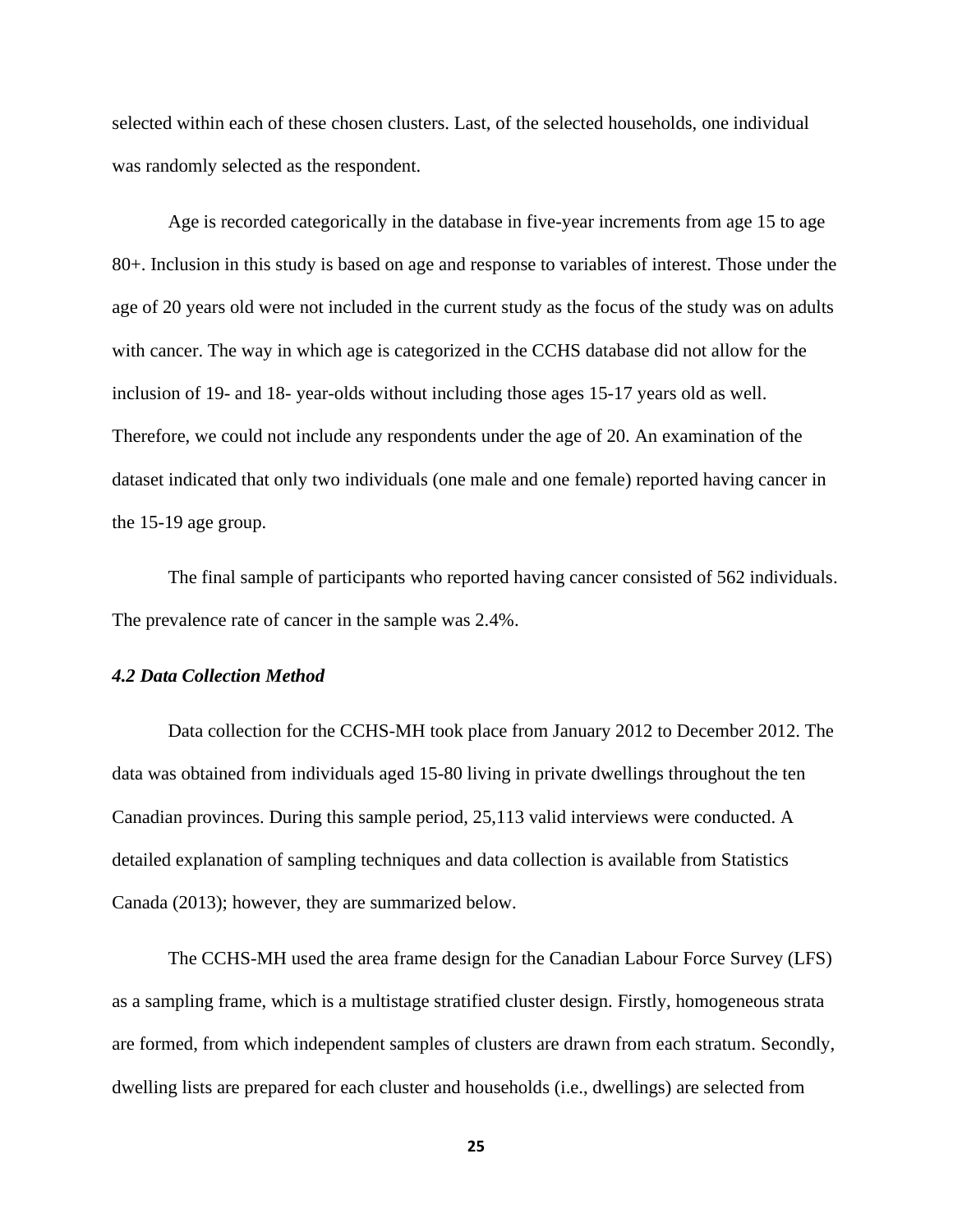these lists. Lastly, a random individual is chosen, with the assistance of selection probabilities based on household composition and age, within each chosen dwelling. Before data collection, the 43,030 selected households were sent introductory letters and brochures explaining the purpose of the study, the importance of survey participation, and examples describing the planned utilization of the CCHS-MH data. It was presented to participants that their contribution to the survey would be impactful and meaningful; however, their participation was entirely voluntary.

**Use of CAPI by trained interviewers.** The data were directly collected from survey respondents by trained individuals from Statistics Canada's collections planning and management division. A small portion of interviews were conducted via telephone (13%); however, the majority were in person (87%). All interviews were completed using a form of computer-assisted interview known as the computer-assisted personal interviewing method (CAPI). This system allows for the customization of interviews for each respondent based on their individual characteristics and results throughout the survey. This ensures a concise and clean interview and data collection as the interviewers will not ask questions that do not apply to the respondent.

**Minimizing non-responding.** The CAPI interviewers were instructed to make personal contact with the randomly selected survey respondent from each dwelling initially, and every reasonable effort was made to obtain interviews. Initially, respondents were contacted by phone to arrange a time to conduct the in-person interview, or they were offered the opportunity to complete the interview over the phone is available immediately. Interviews by proxy were not permitted for the CCHS-MH.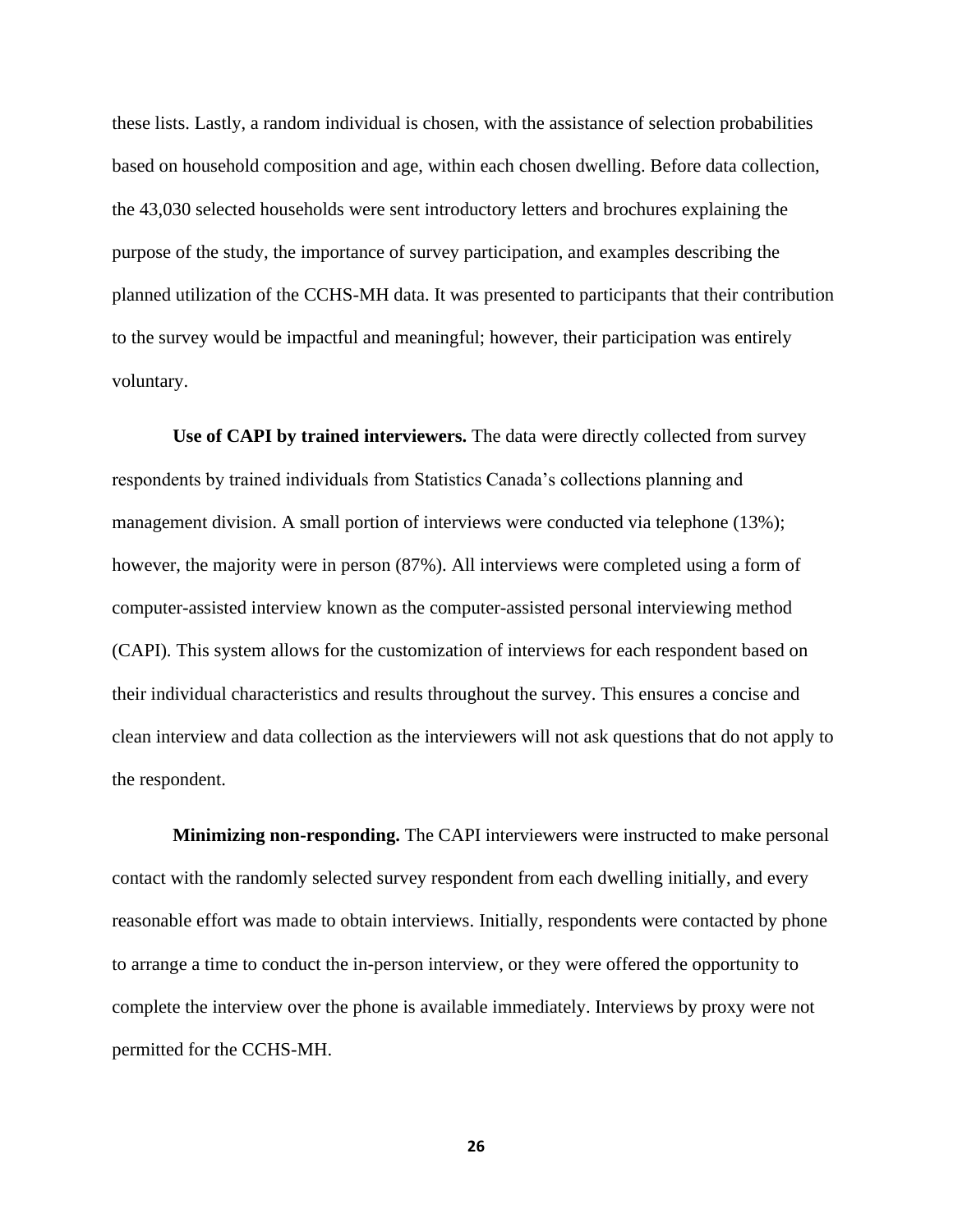In a further attempt to minimize non-responding, a letter further describing the importance of the dwelling's participation in the CCHS-MH was sent to respondents who refused to complete the survey initially. Following this letter was a second contact with a statistics Canada representative, either in person or by phone, to further emphasize the importance of survey participation.

**Weighting.** Each respondent of the CCHS-MH was assigned a survey weight value. This value corresponds with the number of people in the entire population that the respondent is intended to represent. Weighting is conducted so that the estimates made based on the sample data can be representative of the entire population rather than just the sample itself.

### *4.3 Instrument Description*

Statistics Canada designed the CCHS-MH in consultation with the Mental Health Commission of Canada, academic experts in mental health, and representatives from various government agencies. Health, healthcare services, lifestyle and social conditions, mental health and well-being, and preventions and detections of disease are all subjects that are covered in the survey. The survey is composed of 30 modules, including an in-depth module assessing for symptoms of a given psychiatric disorder. The decision to include this module was guided by recommendations from the CCHS-MH expert committee. Modules to be incorporated into the CCHM-MH were selected based upon numerous factors, such as relevance to current programs/policy, currently available estimates of prevalence, comparability with previous CCHS-MH cycles, and perceived impact on health care costs (CCHS-MH; Statistics Canada, 2013).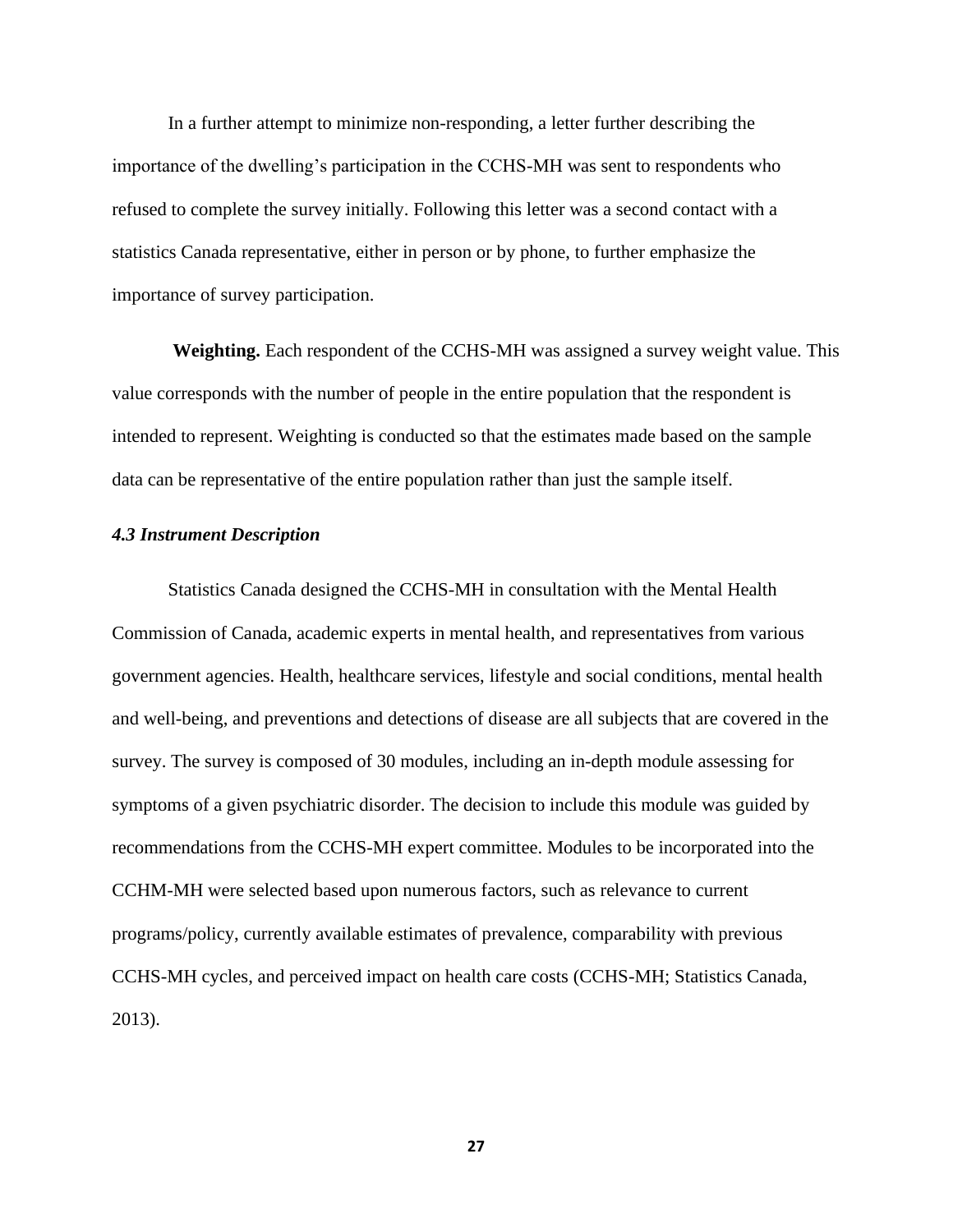#### *4.4 Measures*

**Socio-demographic variable.** The socio-demographic variables included in the analysis included age, marital status, level of education, and personal income. The variables are all categorical in nature.

*Age.* Age was recorded in the database categorically in five-year increments; 20-24, 25- 29, 30-34, 35-39, 40-44, 45-49, 50-54, 55-59, 60-64, 65-79, and 80 and older.

*Education*. Level of education was categorized as: 'less than secondary school graduation,' 'secondary school graduation,' 'some post-secondary, 'post-secondary graduation.'

*Martial Status.* Marital status was recorded as: 'married,' 'common-law,' 'widowed,' 'divorced or separated,' or 'single.'

*Income*. Respondents' personal income from all sources was recorded as 'less than \$10,000", "\$10,000-\$19,999", "20,000-\$29,999", "30,000-\$39,000", "\$40,000-\$49,000", and "\$50,000 or more".

*Sex.* Participant's sex was recorded as either male or female. No other options for reporting gender were provided in the CCHS database.

**Self Report of Cancer.** A series of long-term health conditions were listed, including cancer, and respondents were asked to answer "yes" or "no" to any long-term health conditions they had been diagnosed with. Researchers explained to respondents that they were interested in conditions diagnosed by a health professional, and which are expected to last or have already lasted six months or more. The question utilized to determine whether respondents had been diagnosed with cancer were directly asked, "do you have cancer?".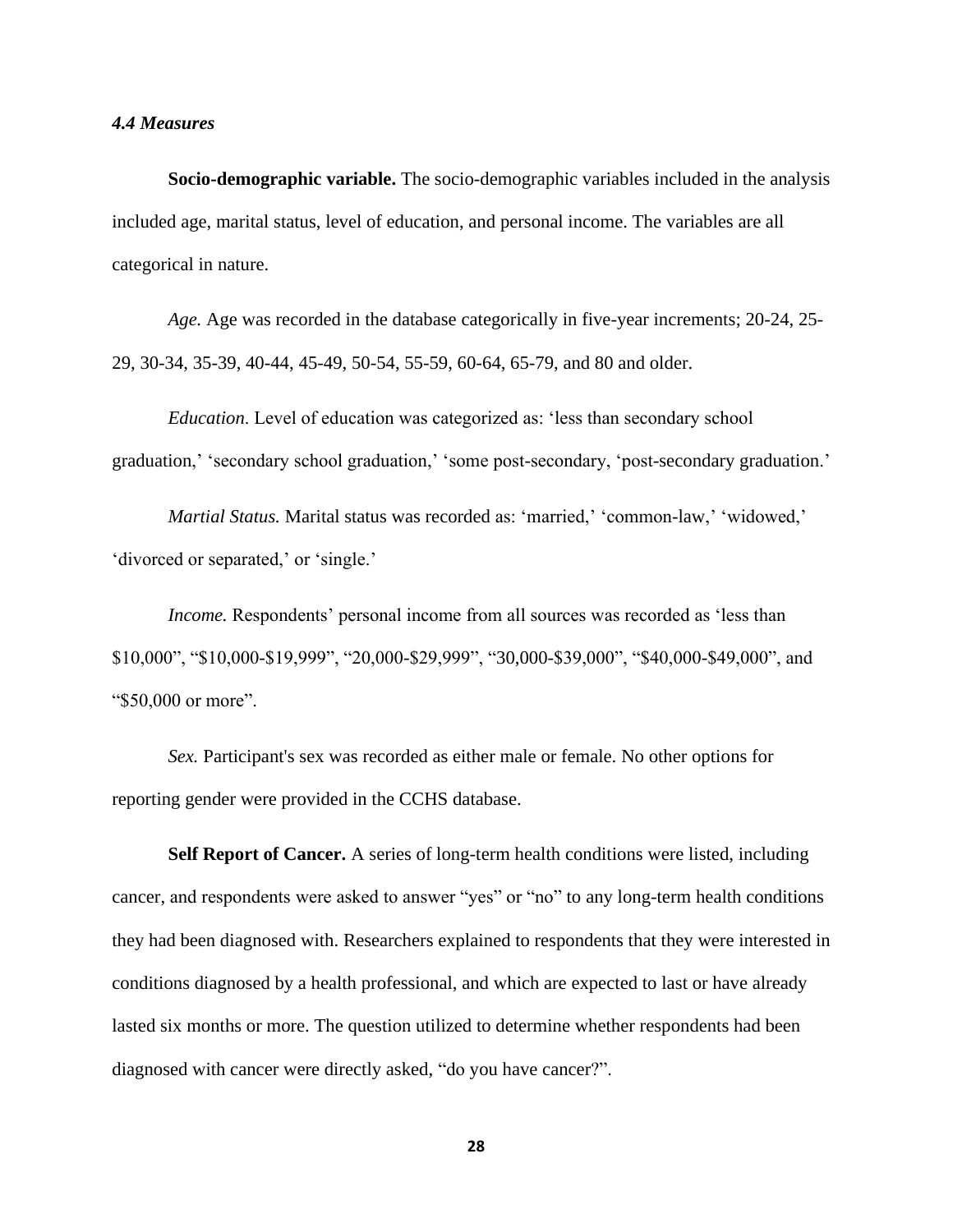**Positive Mental Health (PMH).** Positive mental health is assessed using the Mental Health Continuum- Short Form (MHC-SF) instrument (Keyes, 2009). The MHC-SF contains 14 items that classify the respondent as having flourishing, languishing, or moderate mental health. In addition, the MHC-SF provides a total score (ranging from 0-70), with higher scores indicating higher levels of positive mental health.

**Physical Activity (PHS).** The CCHS-MH assessed respondent's levels of physical activity by providing two questions that asked how often the respondent participates in moderate or vigorous physical activity in the past seven days and the average duration of these activities. For an introduction to this section, the interviewer states, "The next questions are about physical activity done for leisure, work, housework, or for transportation." The first question then asks, "In the past seven days, how many times did you participate in moderate or vigorous physical activity?". To clarify the criteria for moderate or vigorous physical activity, the interviewer explained that "Moderate physical activity causes an increase in breathing and heart rate" and "physical activity related to transportation includes brisk walking, cycling, etc.". The second question asks, "About how much time did you spend on each occasion?". The interview then reads the following categories to the respondent; 0 to 15 minutes, 16 to 30 minutes, 31 to 60 minutes, 61 minutes to 2 hours, and more than 2 hours.

#### *4.5 Data Analysis*

Descriptive statistics were calculated to characterize the sample in terms of demographic variables (i.e., province of residence, age, sex, personal income, marital status, and education level).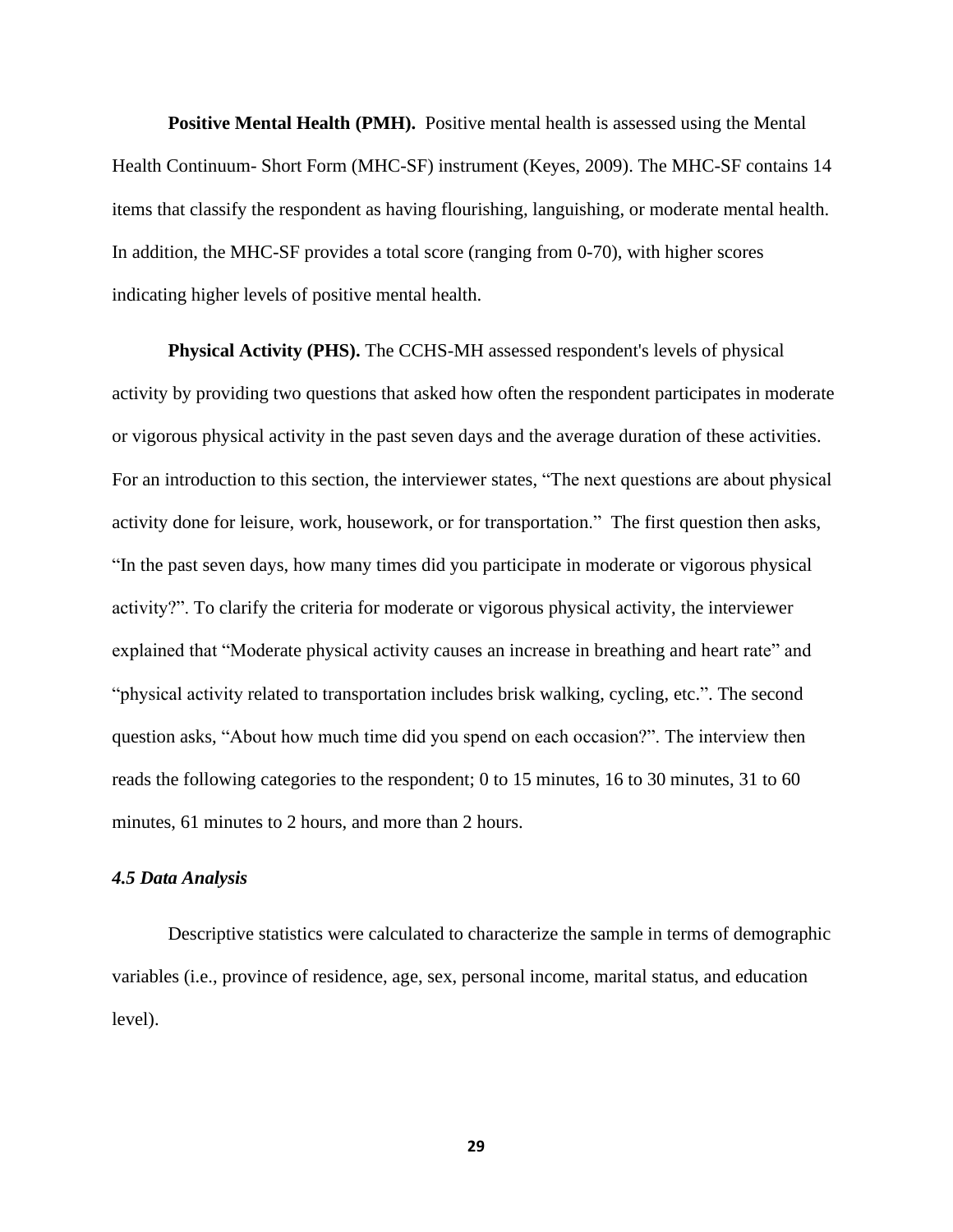Following this, a series of t-tests were conducted to compare mean scores on the physical activity and positive mental health variables between (1) the overall sample of individuals with cancer to the population mean;  $(2)$  the males with cancer to the males without cancer;  $(3)$  the females with cancer to the females without cancer; and (4) the males with cancer to the females with cancer.

Lastly, a hierarchical regression was used to analyze factors that predict positive mental health in the sample of individuals with cancer. The variables included as predictor variables in the hierarchical regression were income, education, age, sex, and physical activity. All analyses described were completed using IMB SPSS Statistics Software.

## **Chapter 5: Results**

In the current study, there were 23,089 adult respondents to the survey ranging in age from 20 to 80+. Of this total sample, 562 (2.4%) respondents reported having been diagnosed with cancer by a medical professional. Of the 562 respondents who reported having been diagnosed with cancer by a medical professional, 270 (48%) identified as male and 292 (52%) identified as female.

Table 1 shows the means and standard deviations of the physical activity and positive mental health variables for the male and female participants in the total sample. Results from independent sample t-tests showed that males reported a significantly higher number of hours of moderate or vigorous physical activity in the past week than females, t  $(23,029) = 22.467$ , p<.001, while females had significantly higher scores on the positive mental health measures, t  $(20,749) = -1.973$ , p = .049.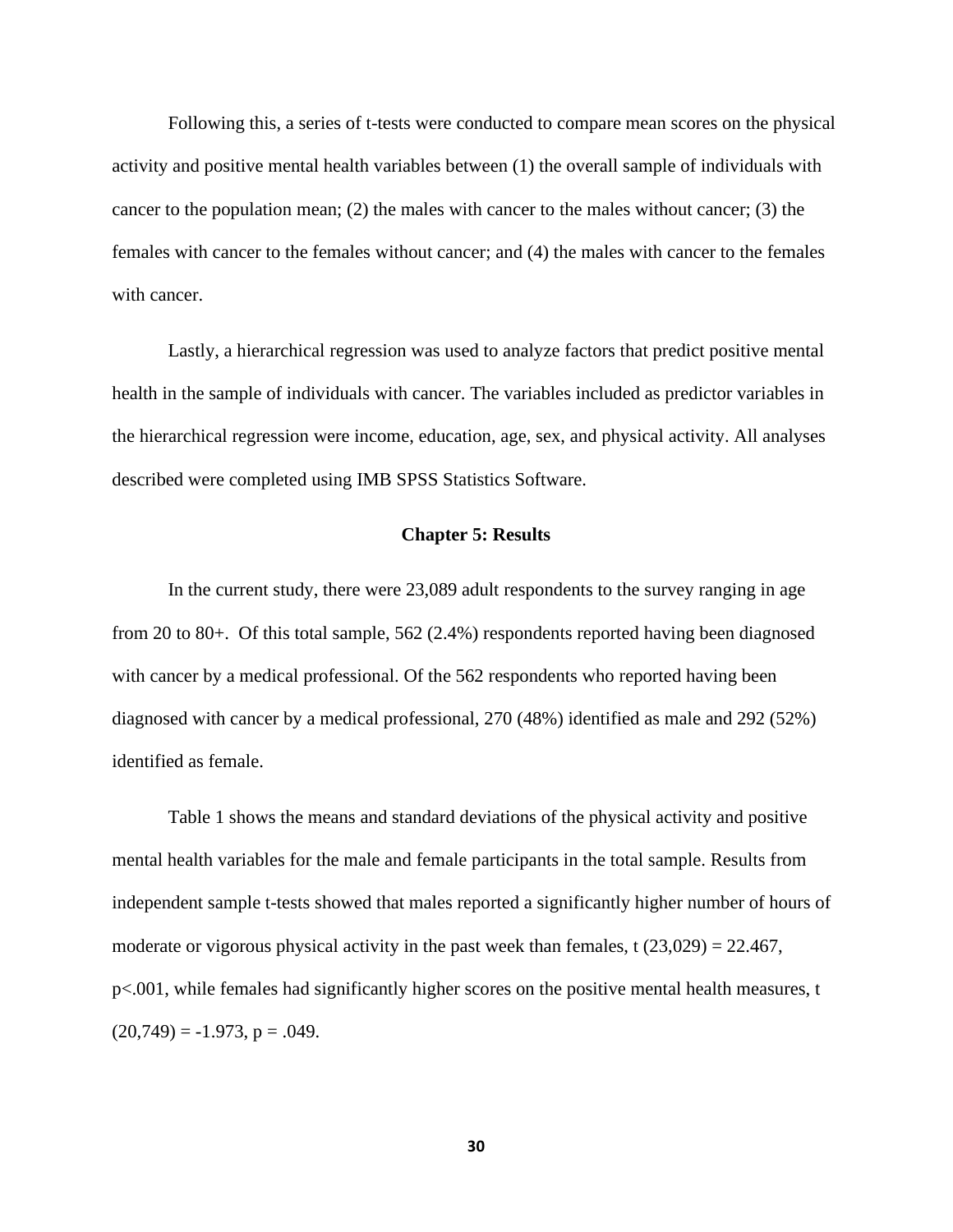|                                             | N      | Mean  | Standard  |  |
|---------------------------------------------|--------|-------|-----------|--|
|                                             |        |       | Deviation |  |
| Average number of hours of moderate or      |        |       |           |  |
| vigorous physical activity in the past week |        |       |           |  |
| Male                                        | 10,347 | 4.094 | 4.462     |  |
| Female                                      | 12,684 | 2.897 | 3.623     |  |
| Positive mental health: continuous score    |        |       |           |  |
| Male                                        | 9,434  | 53.71 | 11.353    |  |
| Female                                      | 11,317 | 54.02 | 11.076    |  |

**Table 1. Means and Standard Deviations of the Physical Activity and Positive Mental Health Scores for Male and Female Participants in Total Sample**

A series of one-sample t-tests were carried out to compare the means of the cancer subgroups to the overall population. The mean physical activity score for individuals reporting a cancer diagnosis was  $2.7 \pm 3.8$ , which was lower than the mean physical activity score of the overall population, with a mean score of 3.43. The difference of .75 (95% CI  $[0.43 - 1.06]$ ) was statistically significant (t (558) =  $-4.656$ , p < .001). In the sub-group of males reporting a cancer diagnosis, the mean physical activity score was  $2.96 \pm 4.17$  compared to the mean for the overall sample of males of 4.09. This difference of 1.13 (95% CI  $[0.63 - 1.63]$ ) was also statistically significant (t (266) =  $-4.435$ , p  $< .001$ ). In the sub-group of females reporting a cancer diagnosis, the mean physical activity score was  $2.43 \pm 3.41$ , which was lower than the mean for the overall sample of females, with a mean score of 2.89. The difference of .46 (95% CI [0.07 to 0.85]) was statistically significant (t  $(291) = -2.307$ , p = .022).

One-sample t-tests also compared the means of positive mental health scores of cancer subgroups to the overall population. The positive mental health scores from the MHC-SF for individuals reporting a cancer diagnosis was  $52.13 \pm 12.48$ , which was lower than the mean positive mental health scores of the overall population, with a mean score of 53.88. The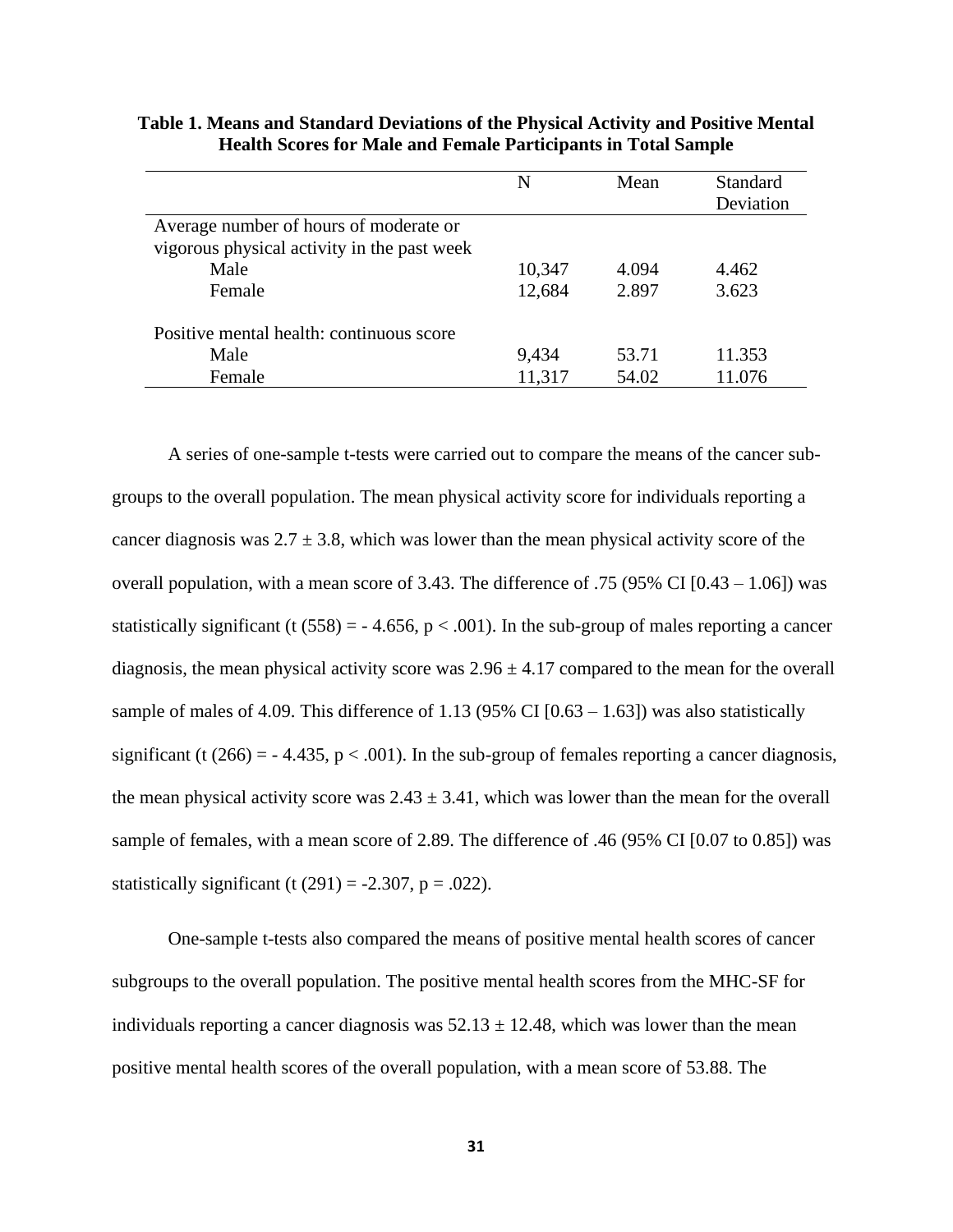difference of 1.75 (95% CI [0.62 to 2.87]) was statistically significant (t (474) = -3.048, p = .002). In the sub-group of males reporting a cancer diagnosis, the mean positive mental health score was  $51.85 \pm 12.68$  compared to the mean for the overall sample of males of 53.71. The difference of 1.86 (95% CI [0.20 to 3.52]) was statistically significant (t (225) =  $-$  2.206, p = .028). In the sub-group of females reporting a cancer diagnosis, the mean positive mental health score was  $52.39 \pm 12.32$ , which was lower than the mean positive mental health score for the overall sample of females of 54.02. The difference of 1.63 (95% CI [0.09 to 3.16]) was also statistically significant (t  $(248) = -2.084$ , p = .038).

Table 2 shows the mean and standard deviations of the physical activity and positive mental health variables for the male and female participants reporting a cancer diagnosis. Results from independent samples t-tests showed that there were no significant differences in the average number of moderate or vigorous physical activity hours in the past week that males and females with cancer reported, t  $(557) = 1.646$ ,  $p = .10$  or in their positive mental health scores, t  $(473) = -$ . 474,  $p = .64$ .

|                                             | N   | Mean  | Standard  |
|---------------------------------------------|-----|-------|-----------|
|                                             |     |       | Deviation |
| Average number of hours of moderate or      |     |       |           |
| vigorous physical activity in the past week |     |       |           |
| Male                                        | 267 | 2.958 | 4.171     |
| Female                                      | 292 | 2.429 | 3.414     |
| Positive mental health: continuous score    |     |       |           |
| Male                                        | 226 | 51.85 | 12.676    |
| Female                                      | 249 | 52.39 | 12.315    |

**Table 2. Means and Standard Deviations of the Physical Activity and Positive Mental Health Scores for Male and Female Participants Reporting a Cancer Diagnosis**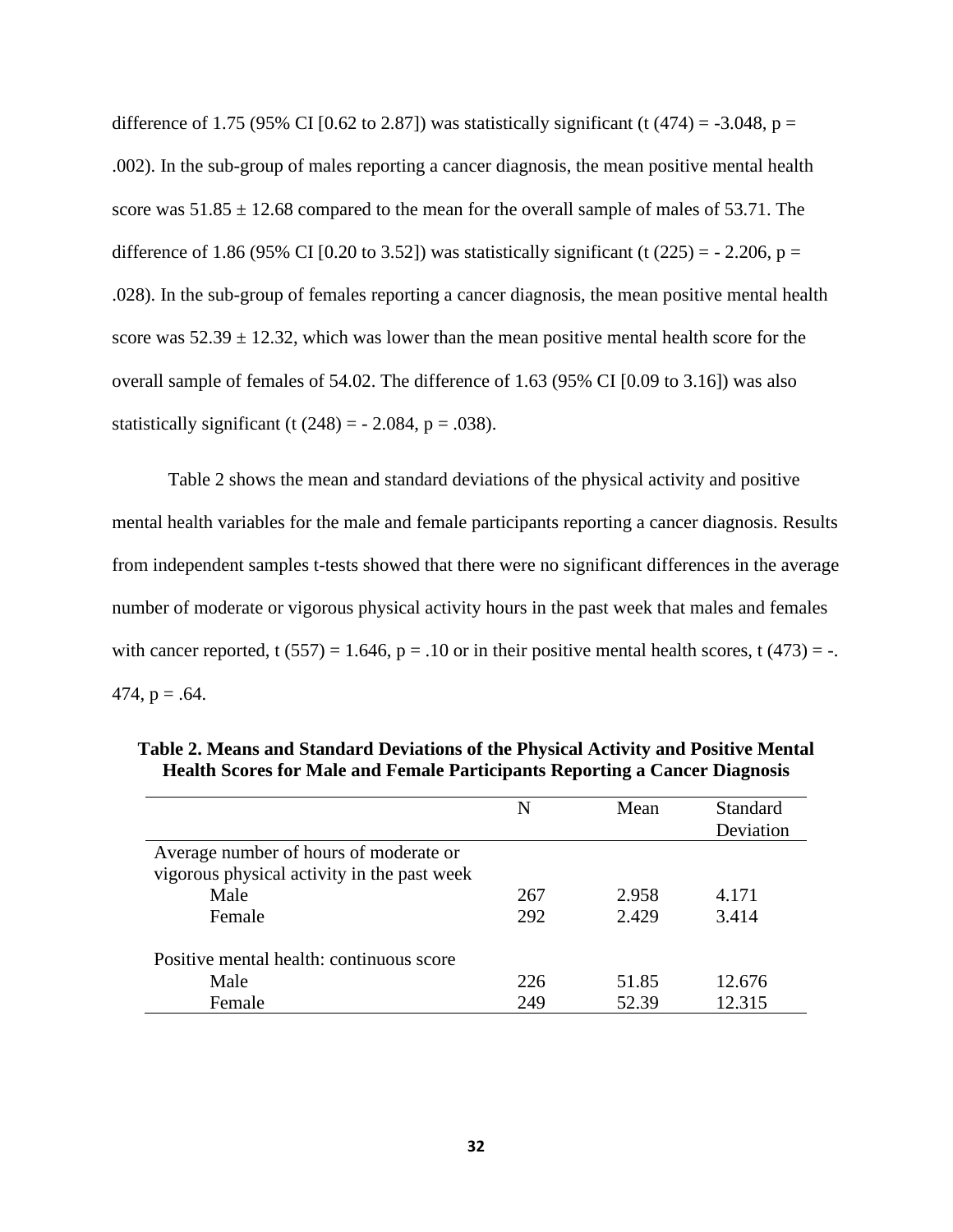A hierarchal regression analysis was conducted to determine the effect of physical activity on the positive mental health in individuals reporting a cancer diagnosis. The first step of the regression consisted of age, sex, the highest level of education attained, and total personal income. In the second step of the regression, the average number of moderate or vigorous physical activity hours in the past week was added. Results of the regression analysis are shown in Table 3. The overall regression model predicted approximately 5% of variance in positive mental health based on the scores from the MHC-SF scores ( $R^2 = .05$ , F (5,433) = 4.58, p < .001). On step one, age, sex, the highest level of education attained, and total personal income predicated approximately 1.2% of the variance in positive mental health. However, as indicated in Table 3, only total personal income was a significant predictor. In step two of the analysis, physical activity accounted for an additional 3.8% of the variance in positive mental health scores. The average number of hours of moderate or vigorous physical activity in the past week was a significant predictor of positive mental health scores.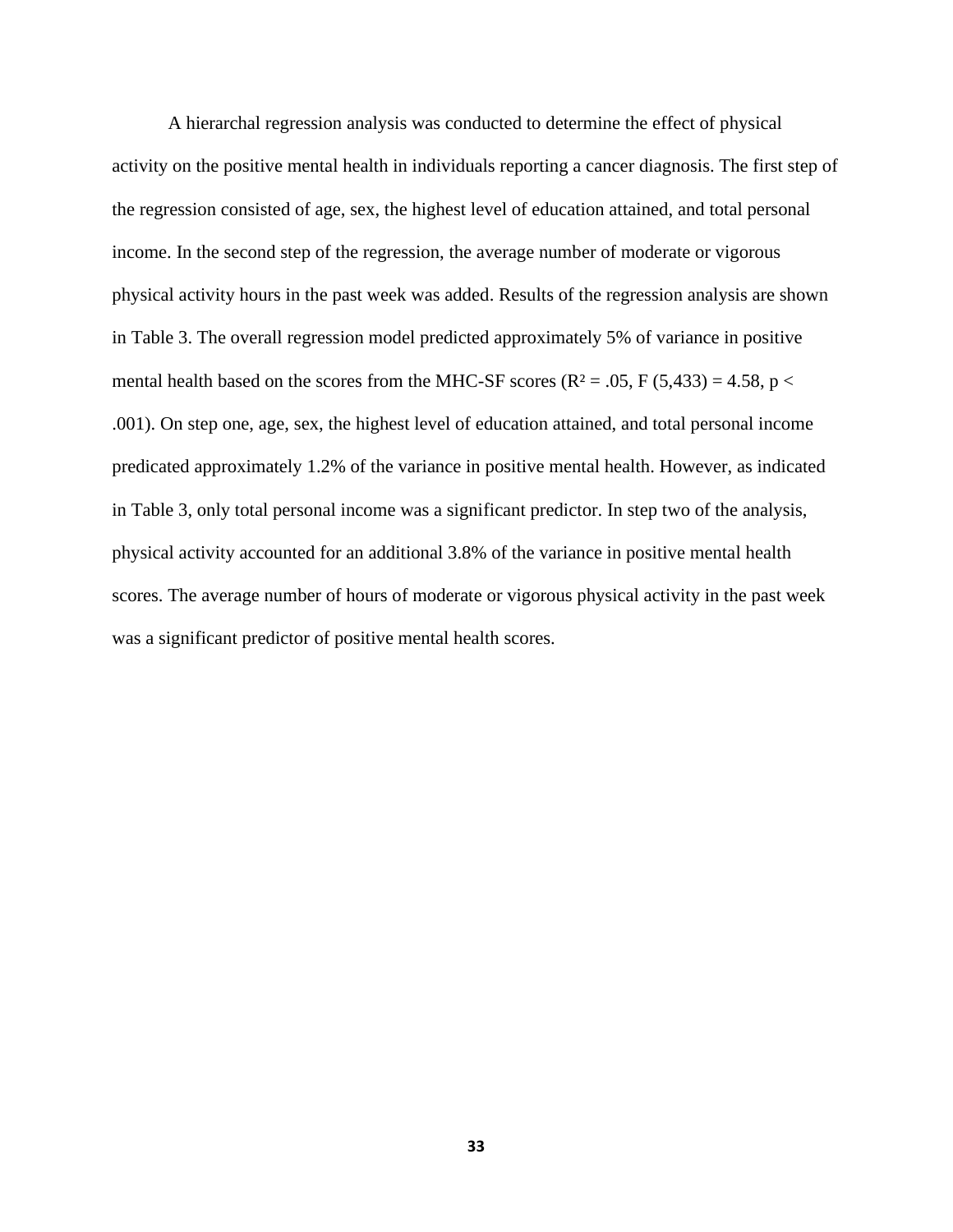|                |                                                                                             |                              | Unstandardized |                  | Standardized     |       |                    |      |
|----------------|---------------------------------------------------------------------------------------------|------------------------------|----------------|------------------|------------------|-------|--------------------|------|
|                |                                                                                             | Coefficients<br>Coefficients |                |                  |                  |       |                    |      |
| <b>Step</b>    | Predictor                                                                                   | $\boldsymbol{B}$             | SE             | $\boldsymbol{B}$ | $\boldsymbol{p}$ | $R^2$ | $\boldsymbol{F}$   |      |
|                | Age                                                                                         | $-.185$                      | .234           | $-.040$          | .429             | .012  | $\overline{1.329}$ | .258 |
|                | <b>Sex</b>                                                                                  | .824                         | 1.212          | .034             | .497             |       |                    |      |
|                | Total personal income<br>from all sources                                                   | .846                         | .416           | .108             | .043             |       |                    |      |
|                | Highest level of education<br>attained by respondent: 4<br>levels                           | $-.357$                      | .500           | $-.038$          | .475             |       |                    |      |
| $\overline{2}$ | Age                                                                                         | $-.026$                      | .233           | $-.006$          | .911             | .050  | 4.584              | .000 |
|                | <b>Sex</b>                                                                                  | 1.353                        | 1.196          | .056             | .259             |       |                    |      |
|                | Total personal income<br>from all sources                                                   | .772                         | .409           | .099             | .060             |       |                    |      |
|                | Highest level of education<br>attained by respondent: 4<br>levels                           | $-.345$                      | .490           | $-.037$          | .483             |       |                    |      |
|                | Average number of hours<br>of moderate or vigorous<br>physical activity in the<br>past week | .636                         | .152           | .199             | .000             |       |                    |      |

# **Table 3. Summary of Stepwise Regression Analysis for Variables Predicting PMH Among 18-80+ Year-Olds Diagnosed with Cancer**

# **Chapter 6: Discussion**

Nearly one in two Canadians can expect to receive a cancer diagnosis in their lifetime (Canadian Cancer Statistics Advisory Committee, 2019). It is well established that individuals with cancer experience impairments that can negatively impact their well-being and quality of life (Burke et al.,2017; Kayl & Meyers, 2006). Therefore, this population is at a greater risk of experiencing low levels of positive mental health and possible mental illness. It is essential to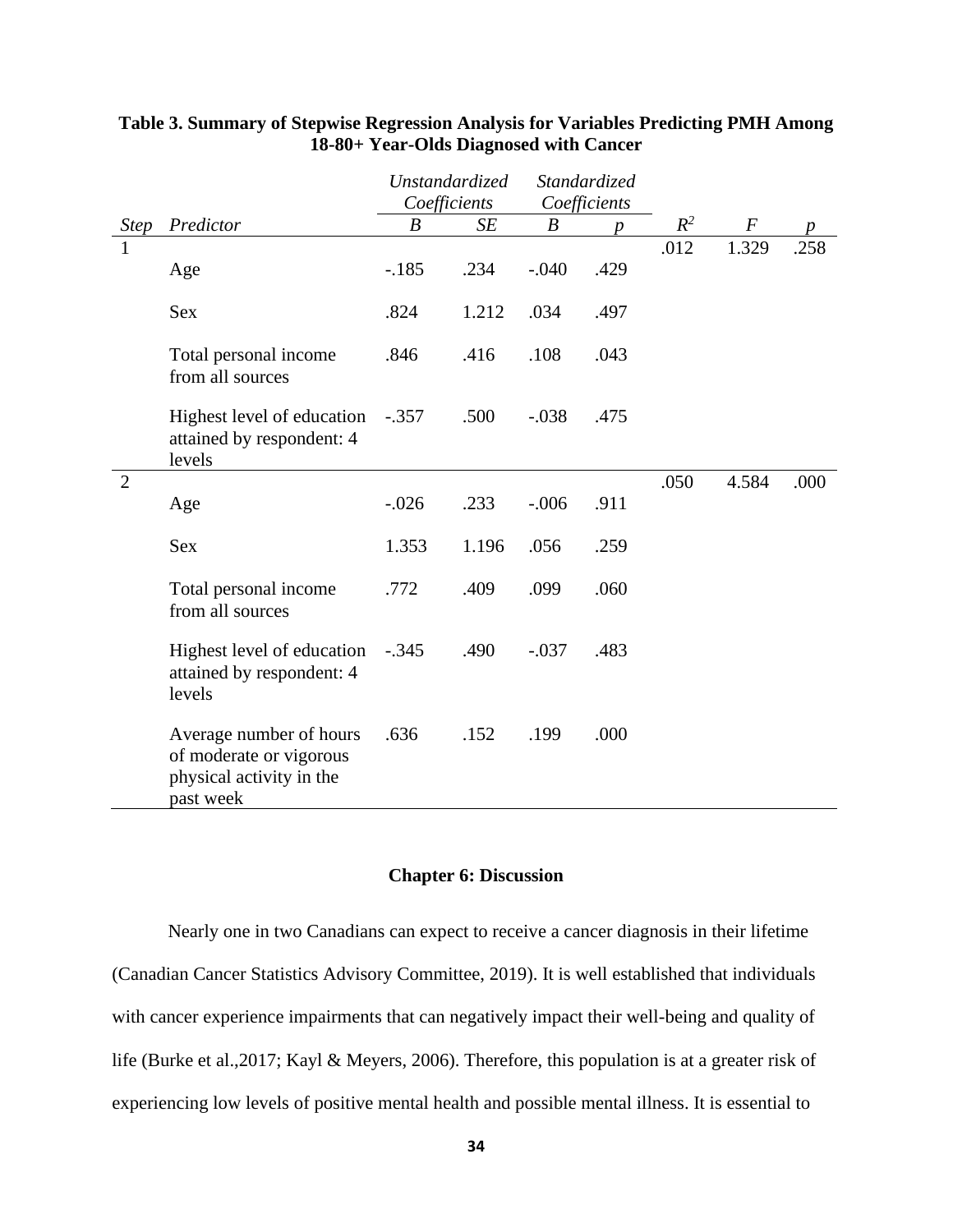develop further what is currently understood about promoting and protecting the positive mental health of individuals with cancer. The current research emphasizes the importance of physical activity as one possible avenue for promoting and protecting positive mental health in individuals from this population.

## *6.1 Cancer and Positive Mental Health*

As expected, in the current study, respondents reporting a cancer diagnosis scored significantly lower in positive mental health. These findings support previous research that suggests that individuals diagnosed with cancer are at a higher risk of experiencing psychological distress associated with increased pain, poor adherence to treatment, and reduced quality of life (Kendell et al., 2011; Kim et al., 2011; Meggiolaro et al., 2016; Mehnert et al., 2018). It is not surprising when previous studies have also reported that individuals diagnosed with cancer are at a higher risk of mental illness when compared to healthy populations (Ng et al., 2018; Wang et al., 2020). Studies have reported that 39%-41% of cancer patients experience mental illness, with the most commonly reported mental illnesses being adjustment disorder, major depressive disorder, anxiety, and sleep disturbances (Dornelas, 2018; Gopalan et al., 2016; Kim et al., 2011; Kuhnt et al., 2016). When cancer patients experience mental illness, such as anxiety or depression, these individuals are at risk of reduced treatment efficiency, reduced quality of life, increased hospital stay time, increased disease progression and increased mortality rates (Dornelas, 2018; Garcia, 2014; Krebber et al., 2014). Therefore, these findings highlight the importance of healthcare professionals understanding the association between cancer and mental health and the need for high-quality cancer care to focus on easing cancer patients' psychological distress by improving and protecting patients' positive mental health.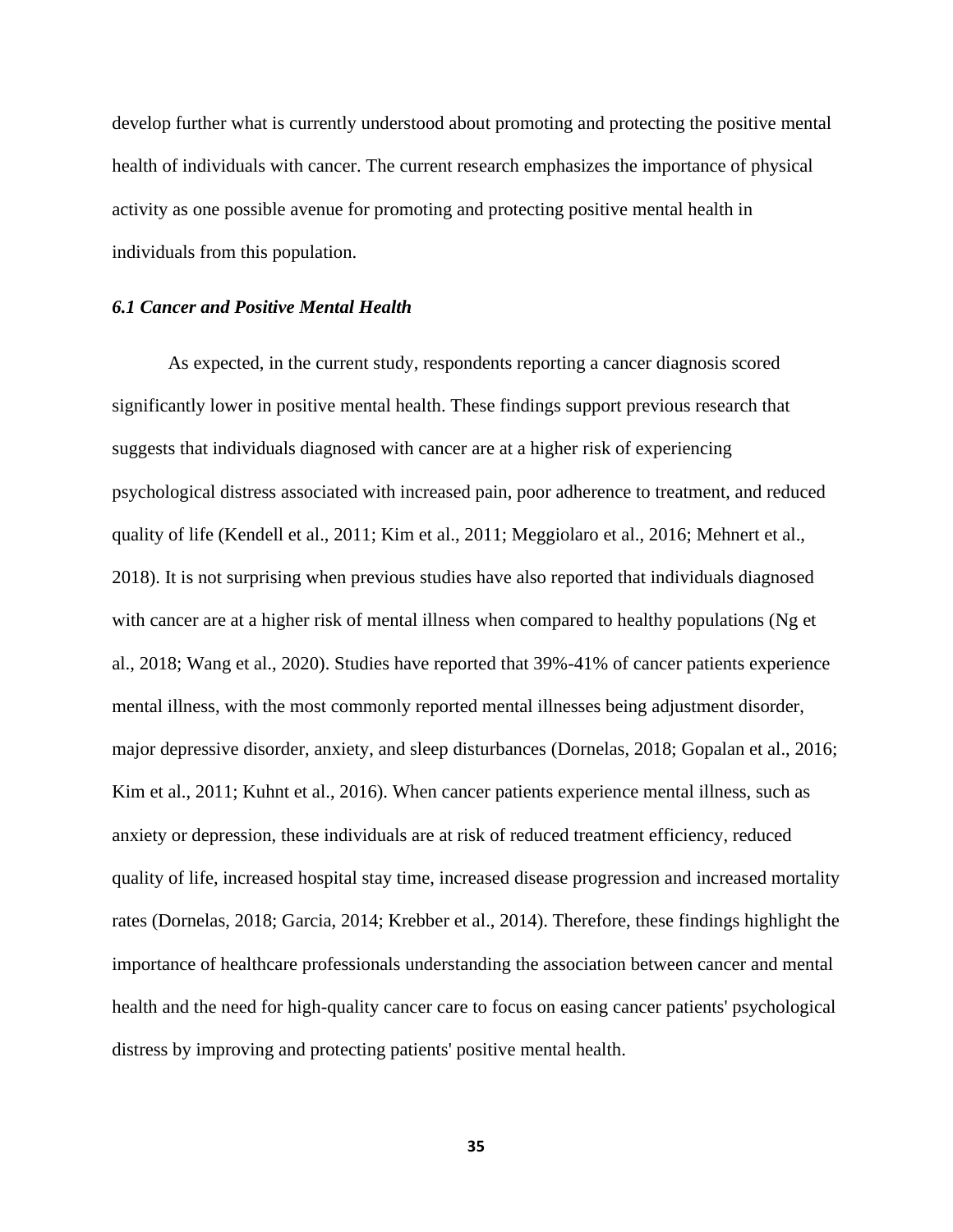### *6.2 Cancer, Positive Mental Health, and Exercise*

It has been suggested that regular physical activity has psychological benefits in cancer patients (Chen et al., 2015; Kang et al., 2017; Lee et al., 2015). The results of this current study suggest that regular moderate or vigorous physical activity may be beneficial for the positive mental health of individuals diagnosed with cancer. In the present study, the average number of moderate or vigorous physical activity hours in the past week was a significant predictor of positive mental health scores in individuals who reported a cancer diagnosis. These findings suggest that regular physical activity, if possible, should be included in high-quality cancer care to help promote positive mental health in cancer patients. Additionally, physical activity can reduce cancer symptoms and cancer treatment side effects such as bone loss, bone disease, weight and muscle imbalances, peripheral neuropathy, pain, and fatigue (Feriolo et al., 2018; Fiuza-Lucas et al.,2017). These findings further highlight the benefits of physical activity to be included in the care of cancer patients as it positively impacts the patients' physiological and psychological health.

Although the regression analysis did show a statistically significant effect of physical activity on positive mental health scores, the r-squared value for the model was relatively small. This indicates that the independent variables included in the model explained only a small proportion of the variance in positive mental health scores. These findings are not surprising as mental health is influenced by many factors which were not included in the model. The Public Health Agency of Canada identified 25 determinants of positive mental health as they developed a conceptual framework to collect positive mental health data to help inform mental health promotion programs and policies across Canada (Orpana et al., 2016). The 25 determinants of positive mental health were organized within four domains: individual, family, community, and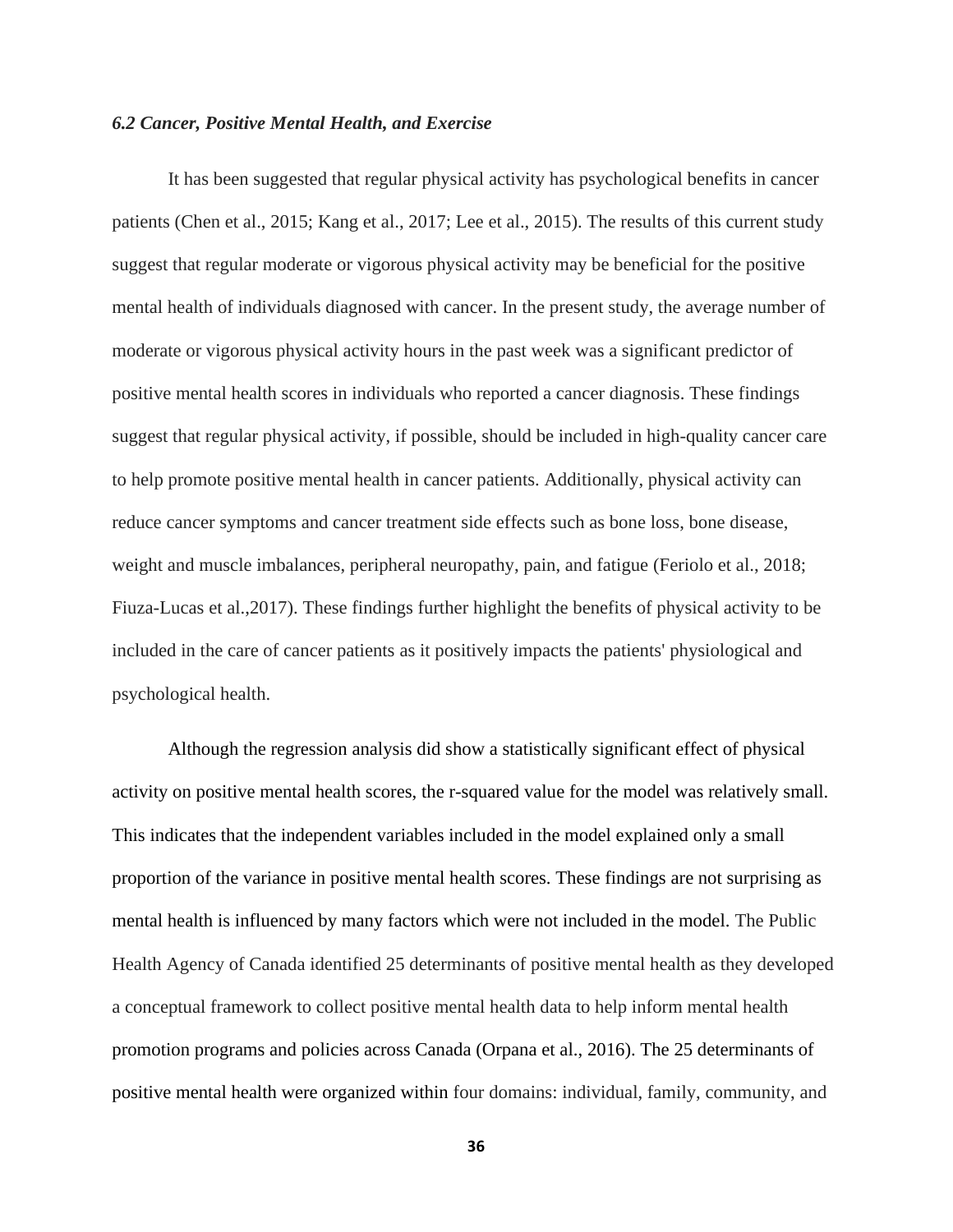societal. Determinants included protective and risk factors such as resiliency, nurturing childhood experiences, health status, physical activity, household income, family relationship quality and connectedness, social support, workplace environment, inequality, discrimination, and more (Canada, 2020). As many factors influence positive mental health, it is not surprising that any one factor would account for only a small amount of variance in a regression. Previous studies have seen similar results when looking at significant predictors of positive mental health. A study by Bickerdike et al. (2019), for example, identified eight variables as predictors of positive mental health, and after a multivariate linear regression was carried out, the model had an adjusted R-squared value of 0.370, thus accounting for 37.0% of the variance. This means that it could be possible that each factor accounted for only a small amount of variance. Therefore, in the current study, although physical activity only accounted for a small amount of the variance of positive mental health, the effect was statistically significant. These findings suggest that although there are many determinants of positive mental health, it seems that physical activity is one of these determinants.

Despite the reported physiological and psychological benefits of physical activity in cancer patients, physical activity guidelines are not always included in the care of cancer patients (Nadler et al., 2017). Findings from the current study indicated that the mean physical activity score of individuals reporting a cancer diagnosis was significantly lower than the mean physical activity score of the overall population. These findings could support that physical activity is not always included as part of cancer care. This could result from the lack of knowledge of cancer care providers regarding exercise counselling (Nadler et al., 2017). Nadler et al. (2017) surveyed oncology care practitioners and found that 48% of respondents reported that they did not know Canada's Physical Activity guidelines and that 69% of respondents were not aware of any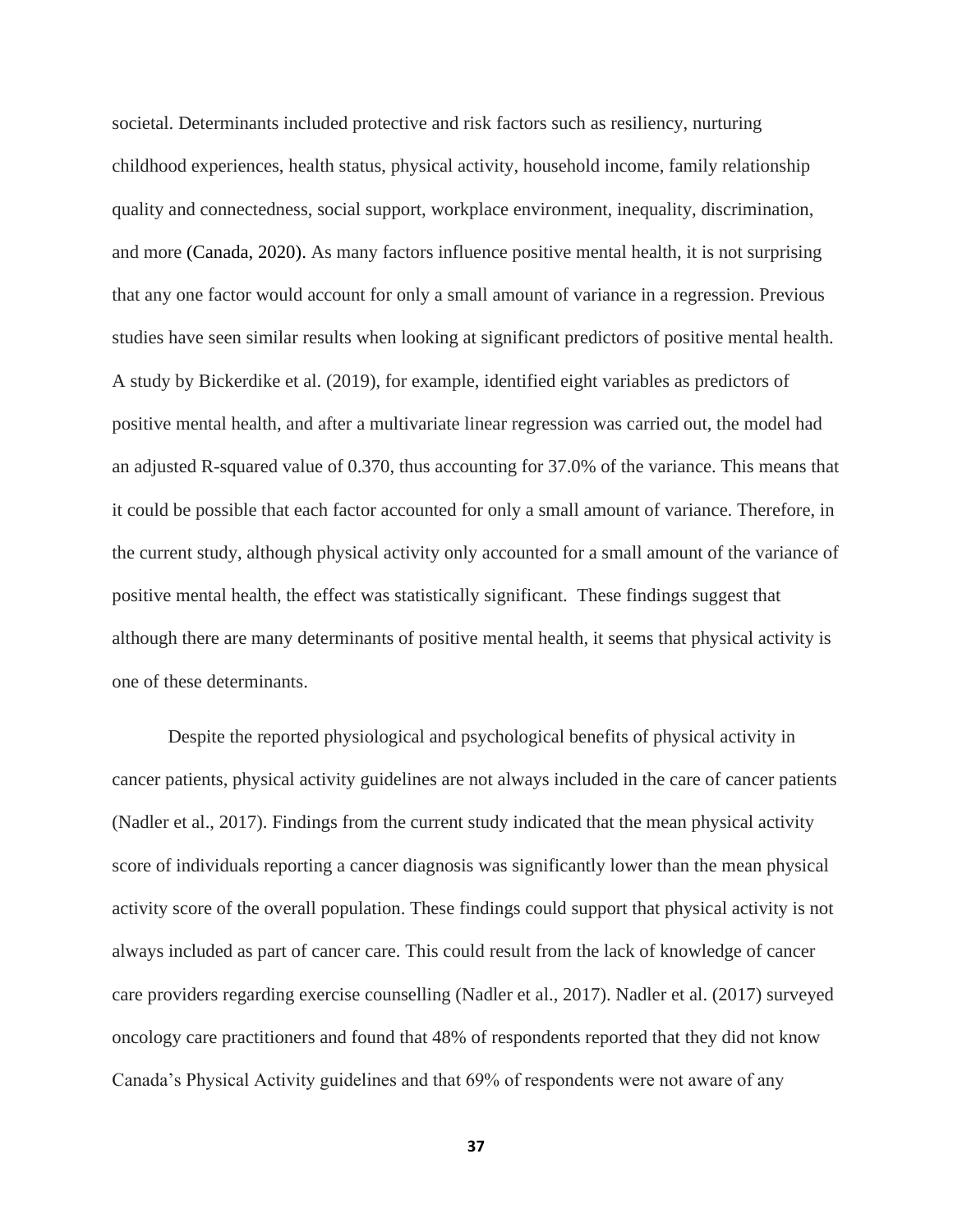exercise guidelines for people with cancer. Additionally, 80% of respondents reported insufficient knowledge of when, how, and which patients to refer to exercise programs and how to counsel based on exercise guidelines (Nadler et al., 2017). These findings indicate that cancer care providers could benefit from education and training regarding the existence, description, and utilization of physical activity in high-quality cancer care.

However, in the current study, the lower physical activity scores from the individuals who reported a cancer diagnosis could result from other barriers experienced by cancer patients. For example, previous studies have shown that being too unwell or fatigued to exercise was a barrier experienced by cancer patients (Blaney et al., 2013; Hardcastle et al., 2018). Additional barriers experienced by cancer patients could include fear, pain, time, lack of facilities, and motivation (Blaney et al., 2013; Hardcastle et al., 2018; Russel, 2017). This information is helpful for cancer care providers as it could be used to help cancer care providers create solutions to overcome these identified barriers.

## *6.3 Gender Differences*

In the current study, the results indicated differences between males and females, in the overall sample, on both positive mental health scores and the average number of hours of moderate or vigorous physical activity in the past week. Males in the overall population reported lower positive mental health scores when compared to the females of the overall population. This aligns with previous research that has shown women to report higher levels of subjective wellbeing than men (Yue et al., 2017). These studies have indicated that women possess greater optimism and gratitude than men, which could enable them to obtain higher subjective wellbeing (Lai & Yue, 2014; Yue et al., 2017). Research has also indicated that women suffer more than men from internalizing mental health disorders such as depression and anxiety (Boyd et al.,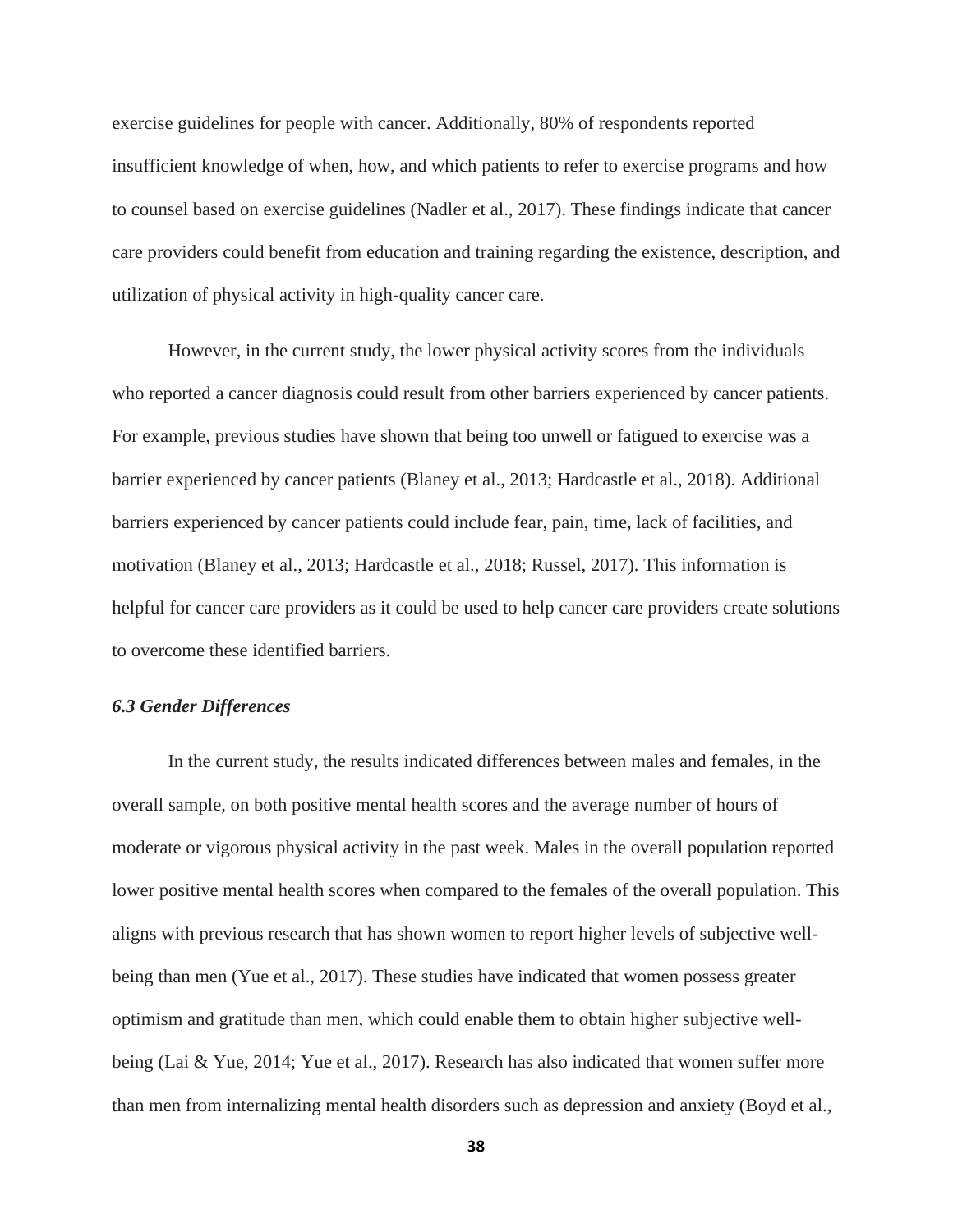2015; Rosenfield & Mouzon, 2013; Van Droogenbroeck et al., 2018). However, suppose women possess more significant optimism and gratitude, this could lead to higher levels of subjective well-being, even while experiencing mental health symptoms. In that case, this could explain why women reported higher positive mental health scores as positive mental health is not the absence of a mental health disorder but instead, it is an evaluation of one's subjective well-being and how well they see themselves functioning in life (Keyes & Simones, 2012).

Looking at the physical activity variable, males in the overall population reported a higher average number of hours of moderate or vigorous physical activity in the past week when compared to women of the overall population. These findings have been highlighted in previous research in which females consistently reported getting less moderate-vigorous physical activity than their male counterparts (Arriaza Jones,1998; Edwards & Sackett, 2016; Troiano et al., 2008). This difference in physical activity levels could be related to factors such as self-efficacy, perceived competency, outcome expectancies, attitudes, perceived barriers and risks, subjective norms, social support, enjoyment, and body image (Edwards & Sackett, 2016).

The gender differences that were found in the overall population were non-existent within the cancer sample population. There was no statistically significant difference between males' and females' positive mental health scores who reported a cancer diagnosis. These findings align with the results of previous research that have shown no gender differences in severity of depressive symptoms in cancer patients (Aass et al., 1997; Ciaramella & Poli, 2001; Miaskowski, 2004; Walsh et al., 2000). Previous studies on cancer and quality of life have also indicated no significant relationship between gender and quality of life, a construct that reflects a person's evaluation of subjective well-being (Akhondi-Meybodi et al., 2016; Burke et al., 2017; Laghousi et al., 2019). As cancer is related to a decrease in patient's subjective well-being (Palgi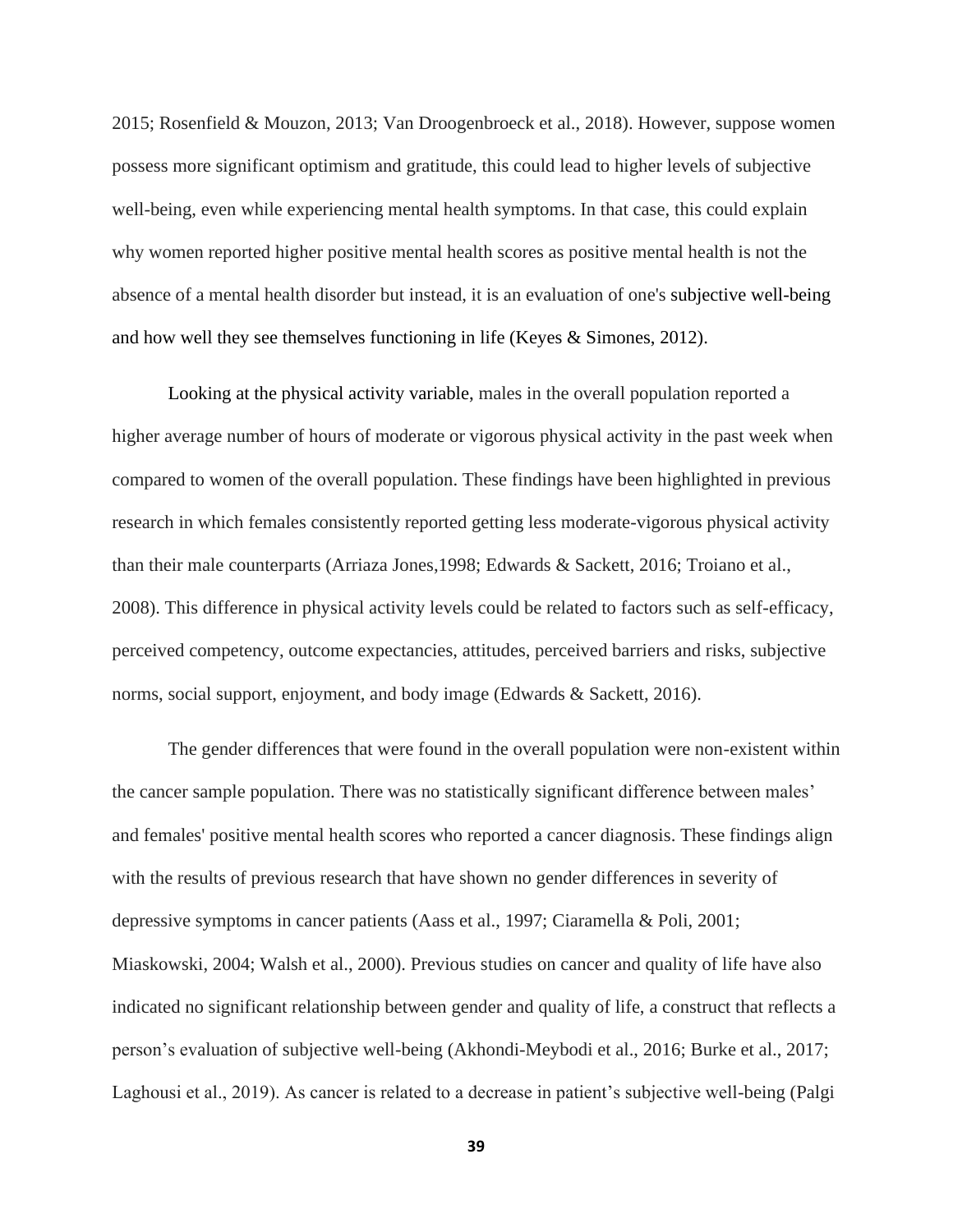et al., 2014; So et al., 2010), it is not surprising that both males and females who reported a cancer diagnosis reported similar scores of positive mental health.

There were also no gender differences in physical activity scores within the cancer sample population. This could be the result of physical activity guidelines not being included in the care of cancer patients or other barriers to physical activity experienced by cancer patients such as fear, pain, time, lack of facilities, and motivation (Blaney et al., 2013; Hardcastle et al., 2018; Nadler et al., 2017; Russel, 2017).

## *6.4 Limitations*

The current study's findings shed light on the positive relationship between physical activity and the positive mental health of individuals with cancer. Nonetheless, important limitations should be discussed. First, the data utilized in this current study are subject to biases introduced by both respondent self-reporting and misdiagnoses of cancer. During the survey, respondents were asked to indicate whether they had previously been diagnosed with cancer by a medical professional. Responses to this question might have been inaccurate if participants received an informal diagnosis or misdiagnosis of the disease.

Furthermore, the dependent variable (positive mental health) and the independent variable (average number of hours of moderate or vigorous physical activity in the past week) were each self-report measures. This creates the risk of responder bias, resulting in the possibility that associations between these variables have been inflated. Another limitation is that respondents who reported a cancer diagnosis were not asked to provide any information about the type of cancer or the stage of their cancer. Differences may exist between different types of cancer and different stages of cancer. For example, previous research has indicated that the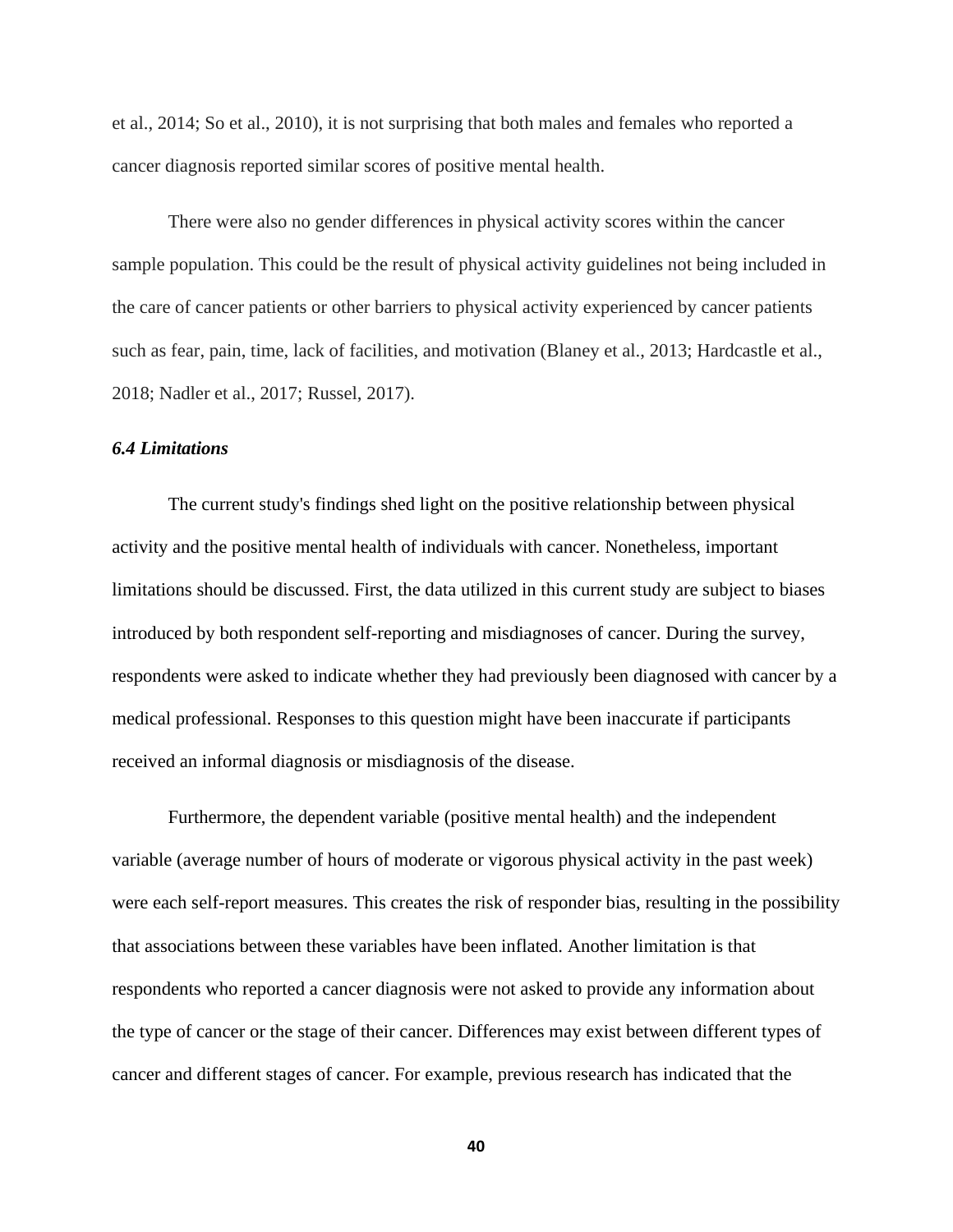psychological distress of someone who has recently been diagnosed with cancer is significantly lower than the psychological distress of metastatic cancer patients and terminal phase cancer patients (Sahin et al., 2013; Zabora et al., 1997). Additionally, different types of cancer and cancer phase could also play a role in an individual's physical ability to partake in physical activity. Finally, it is essential to note that respondents were only asked to indicate if they had been diagnosed with cancer, and no questions were asked regarding the treatment of the disease. This information could be important because some participants may have availed of medications, therapy, or a combination of both. This could have had an impact on their positive mental health and physical activity scores.

Considering study limitations and results, recommended future research could investigate cancer patients with specific types of cancer and similar stage of cancer. Randomized controlled trials could be utilized to test the effectiveness of physical activity on positive mental health scores in comparison to other treatment options such as psychotherapy, pharmacotherapy, a combination of both, and waitlist control. Some form of moderate to vigorous physical activity may, according to the findings of the current study, enhance levels of positive mental health for cancer patients. Not only does this hypothesis draw on the results of this present study, but it is also informed by a growing body of literature supporting physical activity being linked to having positive effects on the physical and psychological health of cancer patients (D'Ascenzi et al., 2019; Feriolo et al., 2018; Juvet et al., 2017; Kpame & Richard, 2020; Mikkelsen et al., 2017).

## **Chapter 7: Conclusion**

The current study's findings highlight the need for more public health discussion regarding the positive mental health of individuals living with a cancer diagnosis. The results indicated that individuals reporting a cancer diagnosis reported lower positive mental health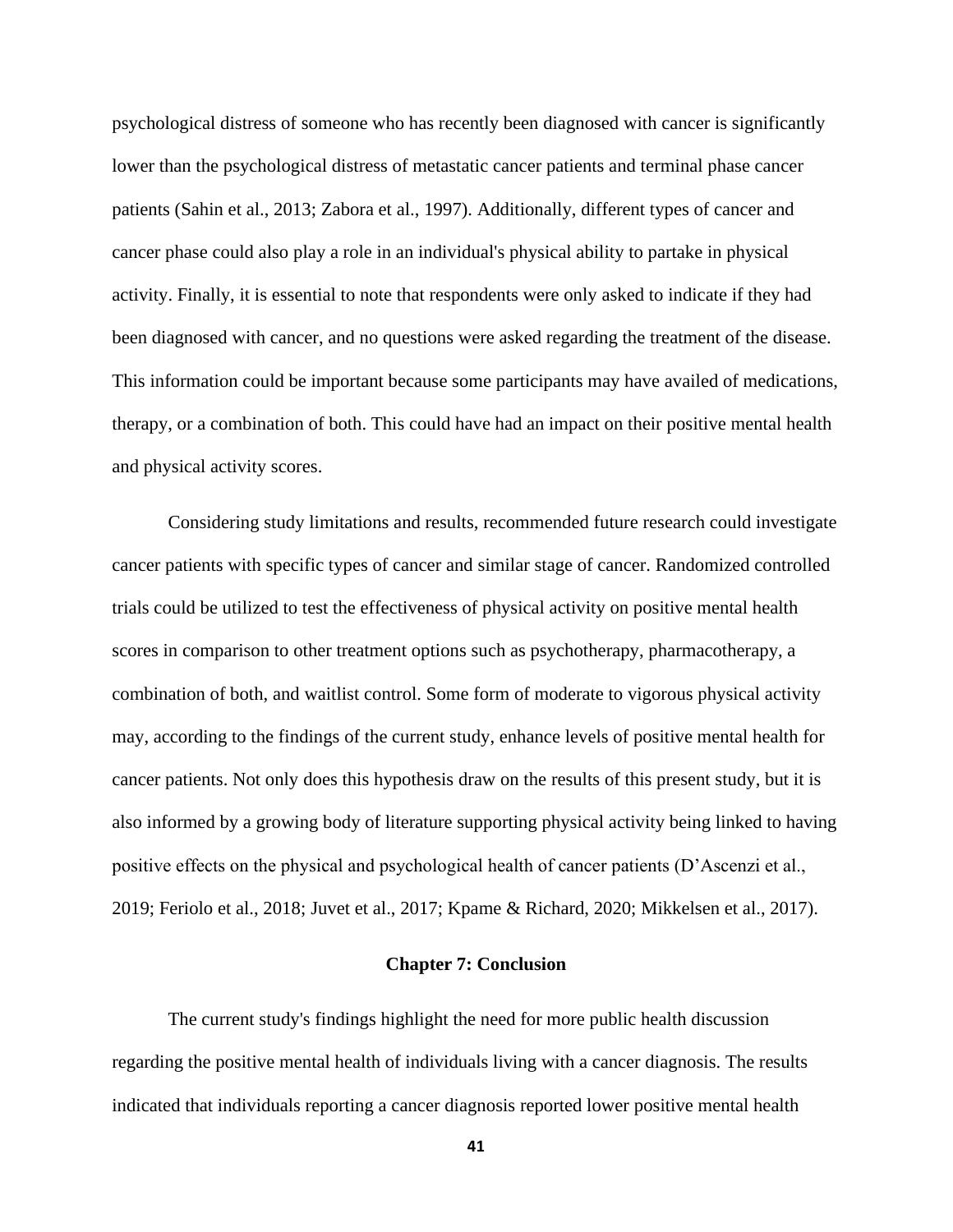scores. Keyes (2013) suggested that lower levels of positive mental health put an individual at greater risk of mental illness over time. As previously discussed, mental illness, such as anxiety and depression, in cancer patients is associated with increased hospital stay time and reduced compliance and treatment efficiency (Kunt et al., 2016; Tsaras et al., 2018). Therefore, highquality cancer care should include a focus on the promotion and protection of positive mental health.

Additionally, the current study's findings indicated that regular moderate to vigorous physical activity was associated with higher levels of positive mental health in individuals reporting a cancer diagnosis. These findings contribute to the growing body of literature that has shown that physical activity has a positive impact on mental health from multiple avenues (Biddle & Mutrie, 2007; Craft & Perna, 2004; Klaperski et al., 2019; Mikkelsen et al., 2017). This further suggests that physical activity could help promote and protect the positive mental health of individuals diagnosed with cancer.

This study also informs the research and practice in the field of counselling psychology. If health care professionals and counsellors, who are working with cancer patients, are aware of the positive impact that physical activity can have on the mental health of cancer patients, then these professionals can counsel individuals on physical activity's ability to manage and promote positive mental health. Additionally, this literature can support future research in this area. Future research could investigate physical activity's impact on the positive mental health of individuals living with other health conditions or even physical activity's impact on the positive mental health of healthy individuals. As research in physical activity and positive mental health accumulates and is recognized by organizations, such as the World Health Organization, this type of research can become more publicly published. This will create an opportunity to educate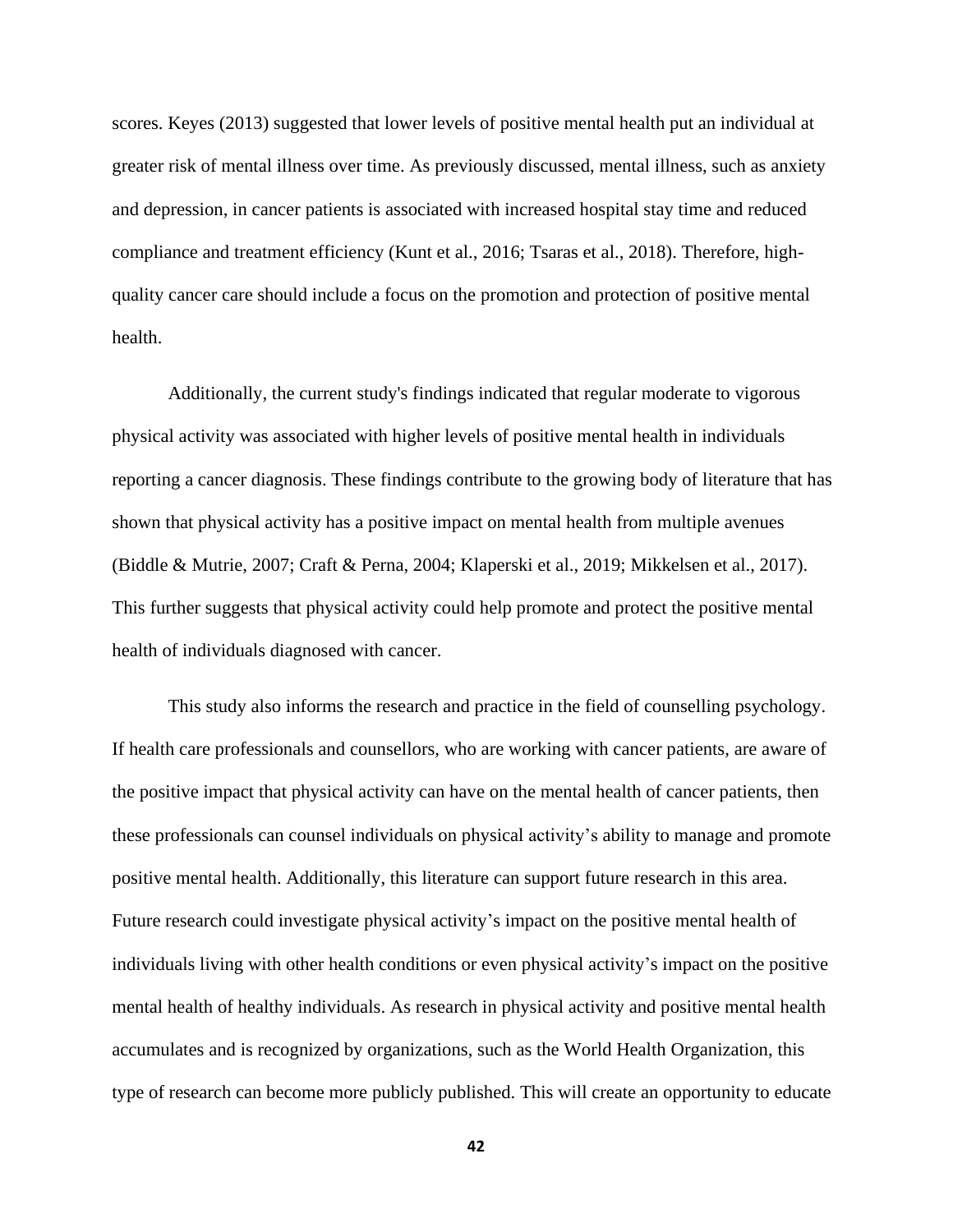professionals across multiple disciplines which will further promote physical activity and positive mental health across the world.

Overall, these findings highlight that high-quality cancer care should include some form of regular moderate to vigorous physical activity. Cancer care committees, which develop, implement, monitor, and evaluate comprehensive care plans for cancer patients, have an excellent opportunity to be aware of this type of research and to incorporate physical activity as a critical lifestyle recommendation within their comprehensive care plans. Cancer care providers are also in a great position to educate and support cancer patients by helping them develop realistic, individualized physical activity goals and plans to achieve these goals. For this to happen, cancer care providers need to receive proper education and training regarding the existence, description, and utilization of physical activity in high-quality cancer care. The current study makes an important contribution to understanding how physical activity may help promote and protect the positive mental health of individuals diagnosed with cancer. Therefore, promoting physical activity should be considered in cancer care, and future research should investigate comparing physical activity interventions to alternative interventions that promote positive mental health within this population.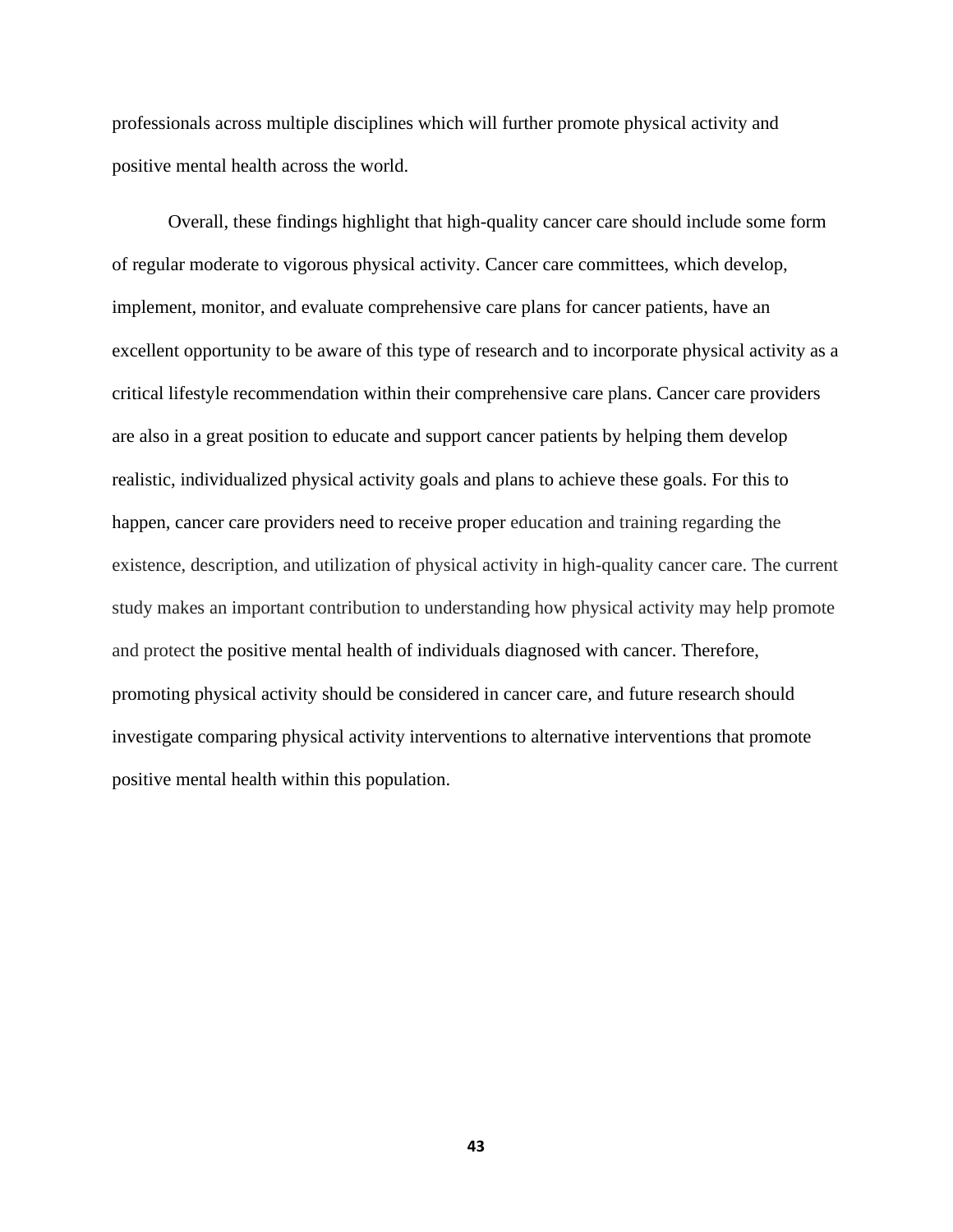## **References**

- Aass, N., Fosså, S. D., Dahl, A. A., & Aloe, T. J. (1997). Prevalence of anxiety and depression in cancer patients seen at the Norwegian Radium Hospital. *European Journal of Cancer*, *33*(10), 1597-1604.
- Akhondi-Meybodi, M., Akhondi-Meybodi, S., Vakili, M., & Javaheri, Z. (2016). Quality of life in patients with colorectal cancer in Iran. *Arab Journal of Gastroenterology*, *17*(3), 127- 130.
- Allet, L., Armand, S., De Bie, R. A., Golay, A., Monnin, D., Aminian, K., ... & de Bruin, E. D. (2010). The gait and balance of patients with diabetes can be improved: a randomised controlled trial. *Diabetologia*, *53*(3), 458-466.
- Almstedt, H. C., Grote, S., Korte, J. R., Beaudion, S. P., Shoepe, T. C., Strand, S., & Tarleton, H. P. (2016). Combined aerobic and resistance training improves bone health of female cancer survivors. *Bone reports*, *5*, 274-279.
- Arriaza Jones, D., Ainsworth, B. E., Croft, J. B., Macera, C. A., Lloyd, E. E., & Yusuf, H. R. (1998). Moderate leisure-time physical activity: who is meeting the public health recommendations? A national cross-sectional study. *Archives of family medicine*, *7*(3), 285.
- Bandelow, B., Michaelis, S., & Wedekind, D. (2017). Treatment of anxiety disorders. *Dialogues in clinical neuroscience*, *19*(2), 93.
- Berger, A. M., Mooney, K., Alvarez-Perez, A., Breitbart, W. S., Carpenter, K. M., Cella, D., ... & Jacobsen, P. B. (2015). Cancer-related fatigue, version 2.2015. *Journal of the National Comprehensive Cancer Network*, *13*(8), 1012-1039.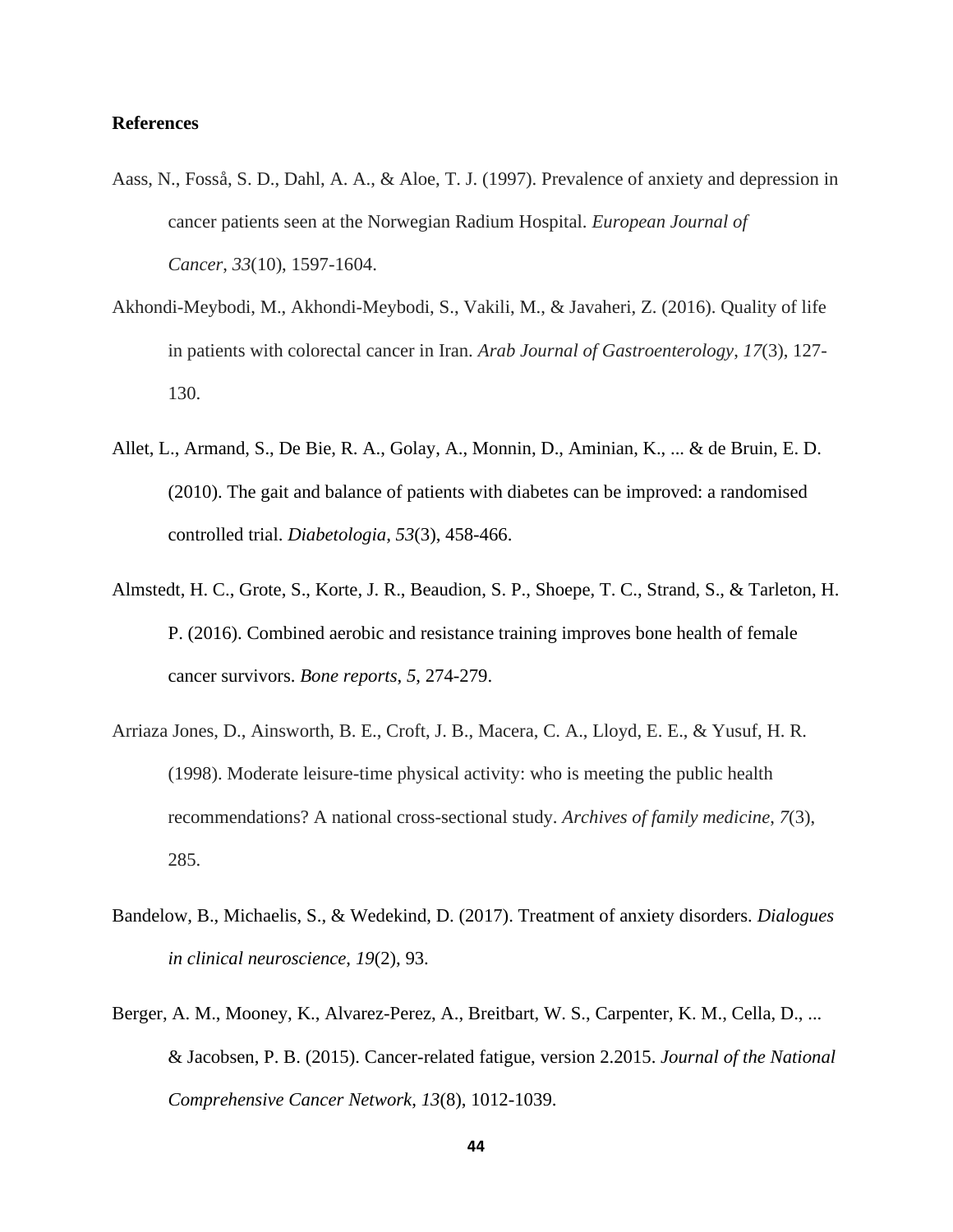- Bickerdike, A., Dinneen, J., & O'Neill, C. (2019). 'A Healthy CIT': An Investigation into Student Health Metrics, Lifestyle Behaviours and the Predictors of Positive Mental Health in an Irish Higher Education Setting. *International journal of environmental research and public health*, *16*(22), 4318.
- Biddle, S. J., & Mutrie, N. (2007). *Psychology of physical activity: Determinants, well-being and interventions*. Routledge.
- Blaney, J. M., Lowe‐Strong, A., Rankin‐Watt, J., Campbell, A., & Gracey, J. H. (2013). Cancer survivors' exercise barriers, facilitators and preferences in the context of fatigue, quality of life and physical activity participation: a questionnaire–survey. *Psycho‐ oncology*, *22*(1), 186-194.
- Bolam, K. A., Galvao, D. A., Spry, N., Newton, R. U., & Taaffe, D. R. (2012). AST-induced bone loss in men with prostate cancer: exercise as a potential countermeasure. *Prostate cancer and prostatic diseases*, *15*(4), 329-338.
- Boyd, A., Van de Velde, S., Vilagut, G., De Graaf, R., Florescu, S., Alonso, J., ... & EU-WMH Investigators. (2015). Gender differences in mental disorders and suicidality in Europe: results from a large cross-sectional population-based study. *Journal of affective disorders*, *173*, 245-254.
- Brenner, D. R., Weir, H. K., Demers, A. A., Ellison, L. F., Louzado, C., Shaw, A., ... & Smith, L. M. (2020). Projected estimates of cancer in Canada in 2020. *Cmaj*, *192*(9), E199-E205.
- Brewer, J. R., Morrison, G., Dolan, M. E., & Fleming, G. F. (2016). Chemotherapy-induced peripheral neuropathy: current status and progress. *Gynecologic oncology*, *140*(1), 176- 183.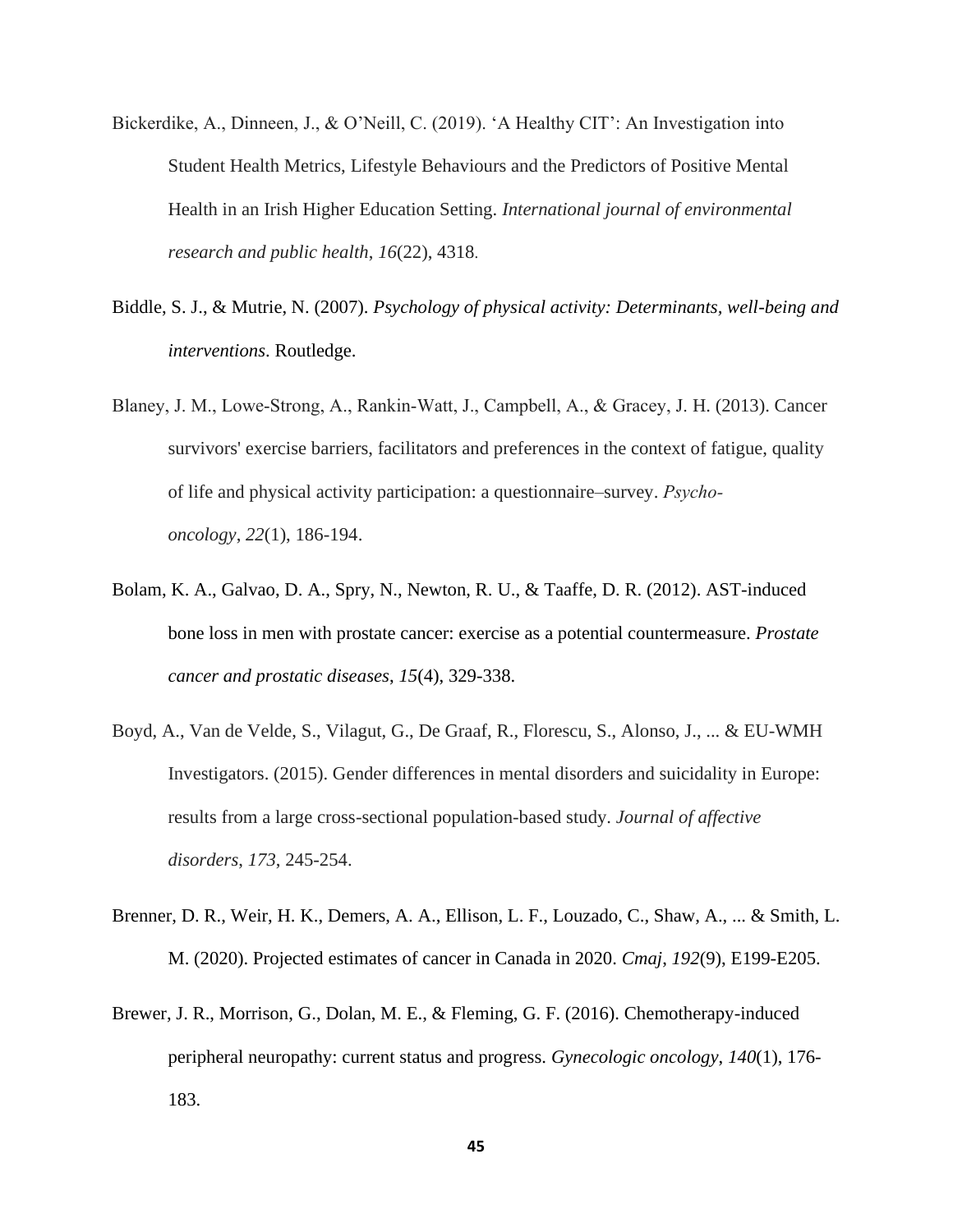- Bronner, M. B., Nguyen, M. H., Smets, E. M., van de Ven, A. W., & van Weert, J. C. (2018). Anxiety during cancer diagnosis: Examining the influence of monitoring coping style and treatment plan. *Psycho‐oncology*, *27*(2), 661-667.
- Brown, J. C., Huedo-Medina, T. B., Pescatello, L. S., Ryan, S. M., Pescatello, S. M., Moker, E., ... & Johnson, B. T. (2012). The efficacy of exercise in reducing depressive symptoms among cancer survivors: a meta-analysis. *PloS one*, *7*(1), e30955.
- Busch, A. M., Ciccolo, J. T., Puspitasari, A. J., Nosrat, S., Whitworth, J. W., & Stults-Kolehmainen, M. A. (2016). Preferences for exercise as a treatment for depression. *Mental health and physical activity*, *10*, 68-72.
- Burke, S., Wurz, A., Bradshaw, A., Saunders, S., West, M. A., & Brunet, J. (2017). Physical activity and quality of life in cancer survivors: a meta-synthesis of qualitative research. *Cancers*, *9*(5), 53.
- Canada, P. H. A. of. (2020, June 22). *Government of Canada*. Canada.ca. https://www.canada.ca/en/public-health/services/health-promotion/mental-health/mentalhealth-promotion/measuring-positive-mental-health-canada.html.
- Canadian Cancer Statistics Advisory Committee. (2019). *Canadian Cancer Statistics 2019*. https://www.cancer.ca/~/media/cancer.ca/CW/cancer%20information/cancer%20101/Can adian%20cancer%20statistics/Canadian-Cancer-Statistics-2019-EN.pdf?la=en.
- Caruso, R., Nanni, M. G., Riba, M., Sabato, S., Mitchell, A. J., Croce, E., & Grassi, L. (2017). Depressive spectrum disorders in cancer: prevalence, risk factors and screening for depression: a critical review. *Acta Oncologica*, *56*(2), 146-155.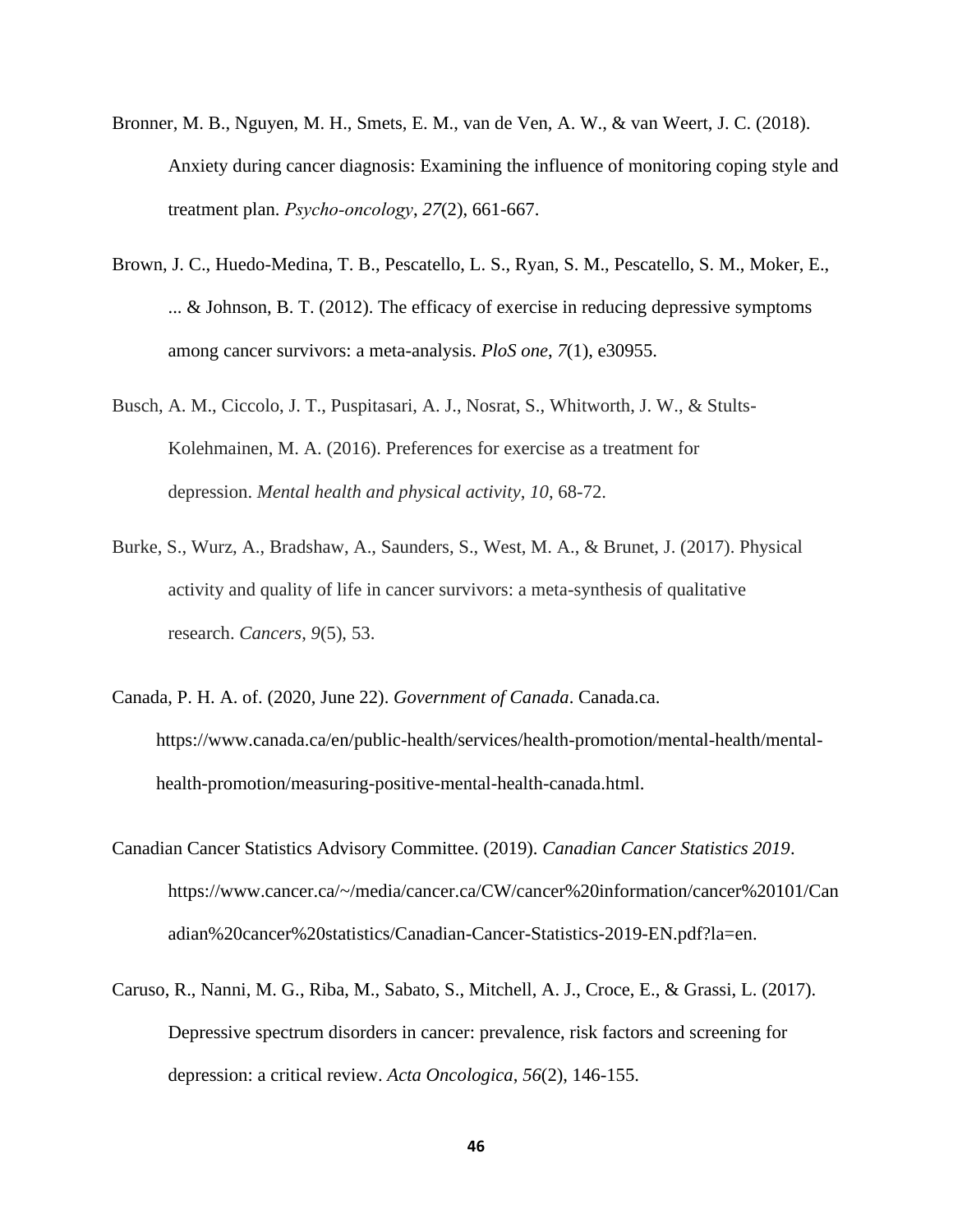- Chen, H. M., Tsai, C. M., Wu, Y. C., Lin, K. C., & Lin, C. C. (2015). Randomised controlled trial on the effectiveness of home-based walking exercise on anxiety, depression and cancer-related symptoms in patients with lung cancer. *British Journal of Cancer*, *112*(3), 438-445.
- Ciaramella, A., & Poli, P. (2001). Assessment of depression among cancer patients: the role of pain, cancer type and treatment. *Psycho‐Oncology: Journal of the Psychological, Social and Behavioral Dimensions of Cancer*, *10*(2), 156-165.
- Cormie, P., Galvão, D. A., Spry, N., Joseph, D., Chee, R., Taaffe, D. R., ... & Newton, R. U. (2015). Can supervised exercise prevent treatment toxicity in patients with prostate cancer initiating androgen‐deprivation therapy: a randomised controlled trial. *BJU International*, *115*(2), 256-266.
- Craft, L. L., VanIterson, E. H., Helenowski, I. B., Rademaker, A. W., & Courneya, K. S. (2012). Exercise effects on depressive symptoms in cancer survivors: a systematic review and meta-analysis. *Cancer Epidemiology and Prevention Biomarkers*, *21*(1), 3-19.
- Craft, L. L., & Perna, F. M. (2004). The benefits of exercise for the clinically depressed. *Primary Care Companion to the Journal of Clinical Psychiatry*, *6*(3), 104.
- D'Ascenzi, F., Anselmi, F., Fiorentini, C., Mannucci, R., Bonifazi, M., & Mondillo, S. (2019). The benefits of exercise in cancer patients and the criteria for exercise prescription in cardio-oncology. *European Journal of Preventive Cardiology*, 2047487319874900.
- Dornelas, E. (2018). *Psychological treatment of patients with cancer* (First ed., Clinical health psychology series).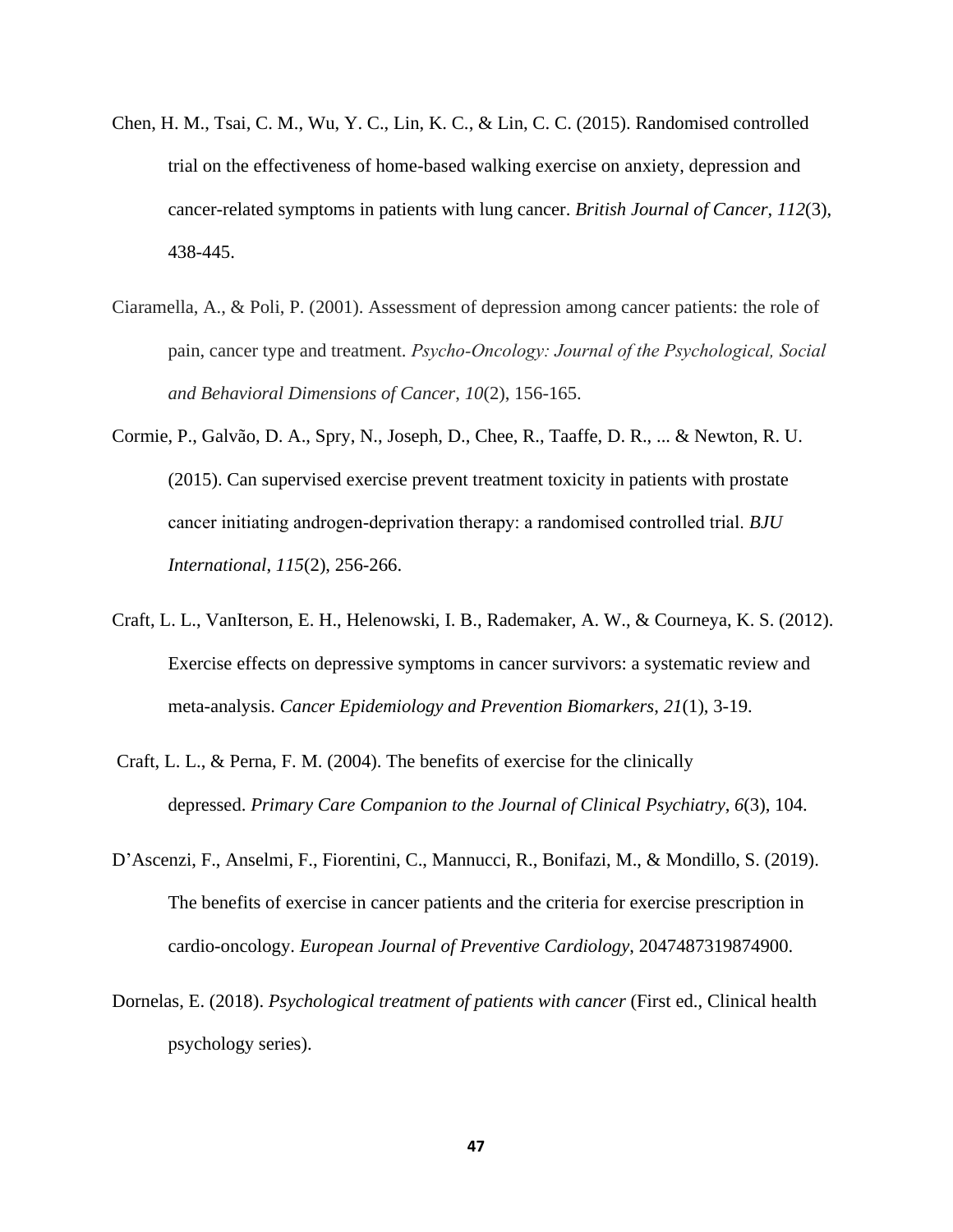- Edwards, E. S., & Sackett, S. C. (2016). Psychosocial variables related to why women are less active than men and related health implications: supplementary issue: health disparities in women. *Clinical Medicine Insights: Women's Health*, *9*, CMWH-S34668.
- Euteneuer, F., Dannehl, K., Del Rey, A., Engler, H., Schedlowski, M., & Rief, W. (2017). Immunological effects of behavioral activation with exercise in major depression: an exploratory randomized controlled trial. *Translational psychiatry*, *7*(5), e1132-e1132.
- Ferioli, M., Zauli, G., Martelli, A. M., Vitale, M., McCubrey, J. A., Ultimo, S., ... & Neri, L. M. (2018). Impact of physical exercise in cancer survivors during and after antineoplastic treatments. *Oncotarget*, *9*(17), 14005.
- Feros, D. L., Lane, L., Ciarrochi, J., & Blackledge, J. T. (2013). Acceptance and Commitment Therapy (ACT) for improving the lives of cancer patients: a preliminary study. *Psycho‐ oncology*, *22*(2), 459-464.
- Fiuza-Luces, C., Padilla, J. R., Soares-Miranda, L., Santana-Sosa, E., Quiroga, J. V., Santos-Lozano, A., ... & López-Mojares, L. M. (2017). Exercise Intervention in Pediatric Patients with Solid Tumors: The Physical Activity in Pediatric Cancer Trial. *Medicine and Science in Sports and Exercise*, *49*(2), 223-230.
- Galiano‐Castillo, N., Cantarero‐Villanueva, I., Fernández‐Lao, C., Ariza‐García, A., Díaz‐ Rodríguez, L., Del‐Moral‐Ávila, R., & Arroyo‐Morales, M. (2016). Telehealth system: A randomized controlled trial evaluating the impact of an internet-based exercise intervention on quality of life, pain, muscle strength, and fatigue in breast cancer survivors. *Cancer*, *122*(20), 3166-3174.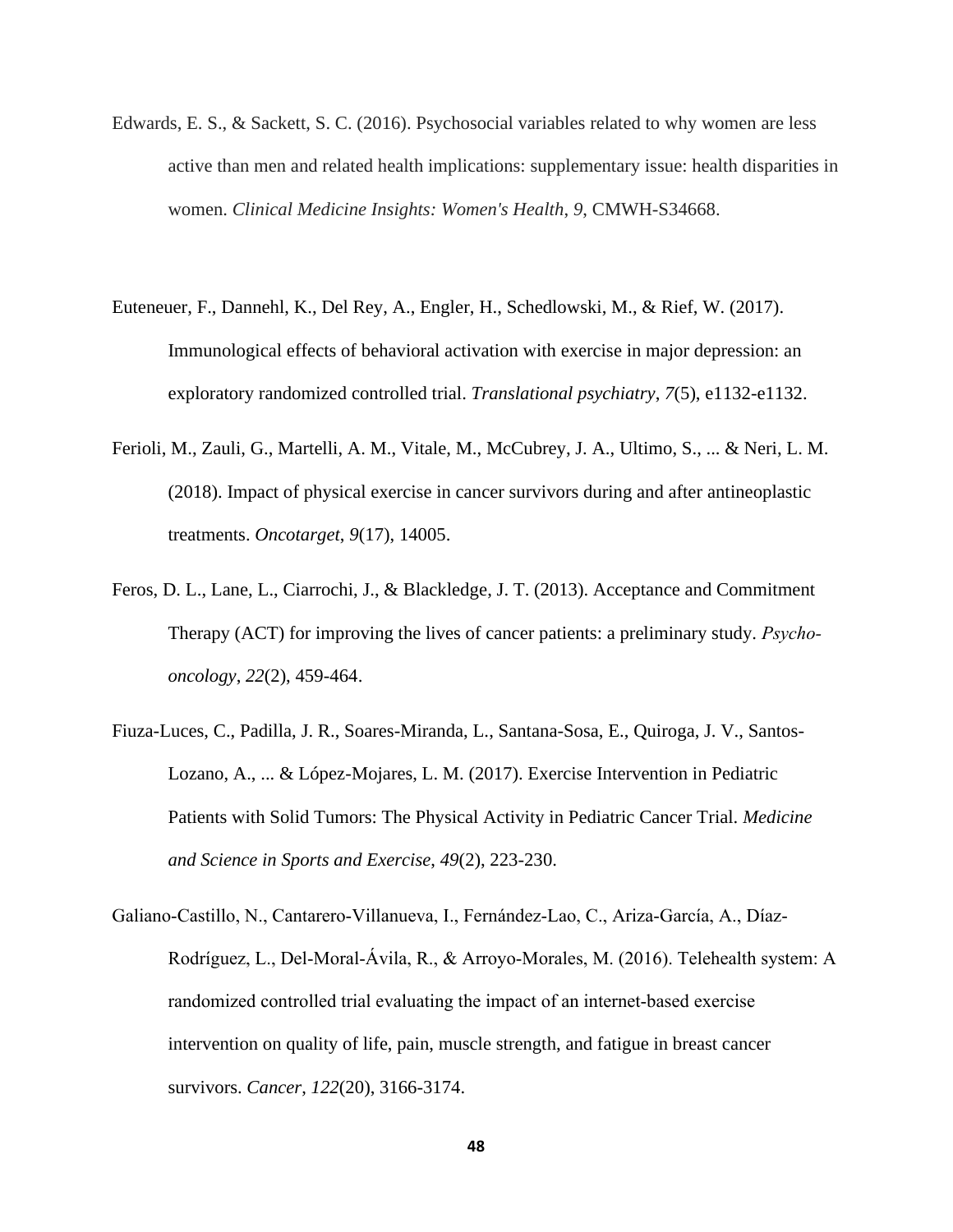- Garcia, S. (2014). The effects of education on anxiety levels in patients receiving chemotherapy for the first time: an integrative review. *Clinical Journal of Oncology Nursing*, *18*(5).
- Geue, K., Brähler, E., Faller, H., Härter, M., Schulz, H., Weis, J., . . . Mehnert, A. (2018). Prevalence of mental disorders and psychosocial distress in German adolescent and young adult cancer patients (AYA. *Psycho‐Oncology, 27*(7), 1802-1809.
- Gopalan, M. R., Karunakaran, V., Prabhakaran, A., & Jayakumar, K. L. (2016). Prevalence of psychiatric morbidity among cancer patients–hospital-based, cross-sectional survey. *Indian Journal of Psychiatry*, *58*(3), 275.
- Griffith, K., Wenzel, J., Shang, J., Thompson, C., Stewart, K., & Mock, V. (2009). Impact of a walking intervention on cardiorespiratory fitness, self-reported physical function, and pain in patients undergoing treatment for solid tumors. *Cancer*, *115*(20), 4874-4884.
- Haraldstad, K., Wahl, A., Andenæs, R., Andersen, J. R., Andersen, M. H., Beisland, E., ... & Helseth, S. (2019). A systematic review of quality of life research in medicine and health sciences. *Quality of life Research*, *28*(10), 2641-2650.
- Hardcastle, S. J., Maxwell-Smith, C., Kamarova, S., Lamb, S., Millar, L., & Cohen, P. A. (2018). Factors influencing non-participation in an exercise program and attitudes towards physical activity amongst cancer survivors. *Supportive Care in Cancer*, *26*(4), 1289- 1295.
- Helgadóttir, B., Hallgren, M., Ekblom, Ö., & Forsell, Y. (2016). Training fast or slow? Exercise for depression: a randomized controlled trial. *Preventive Medicine*, *91*, 123-131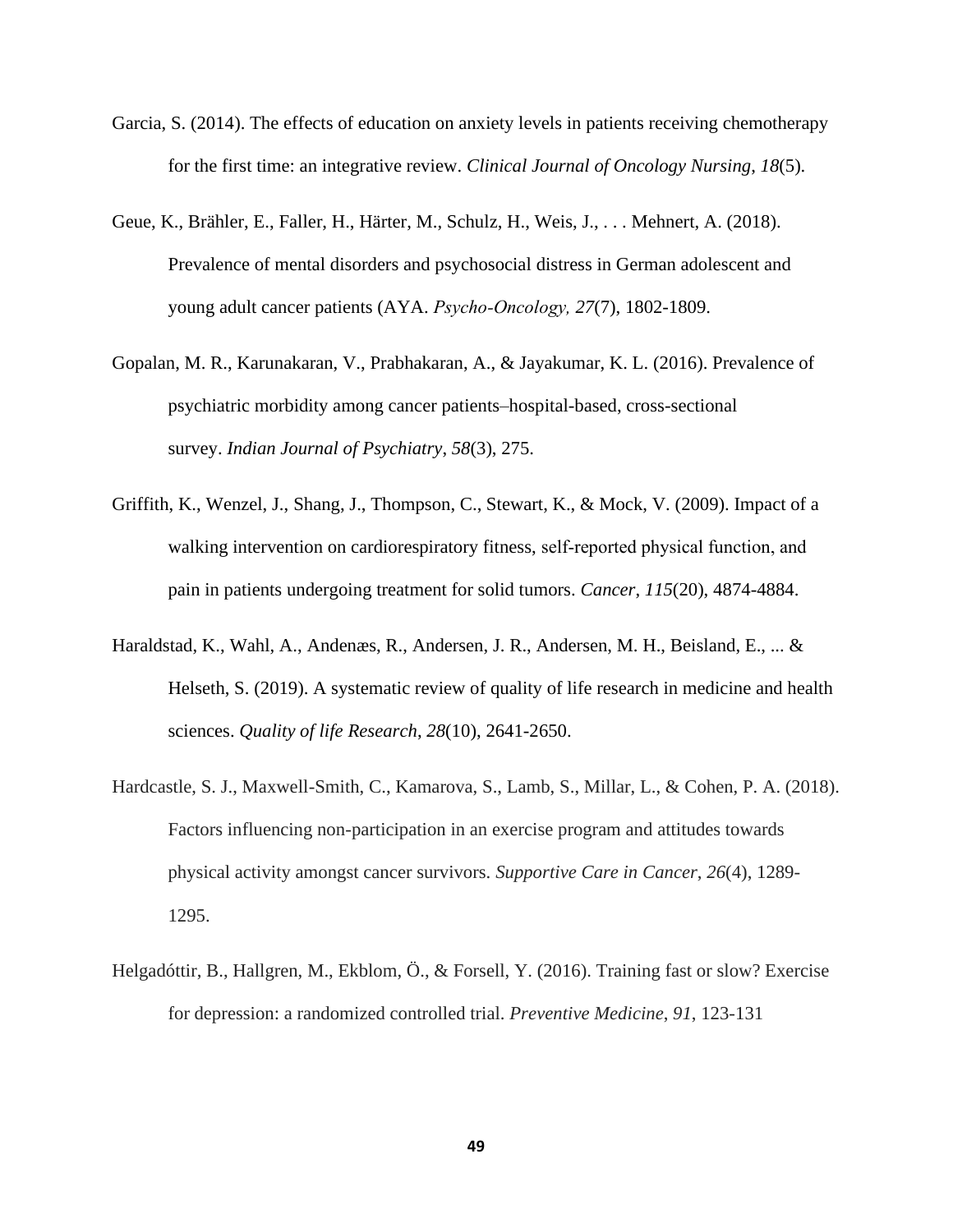Hieronymus, F., Emilsson, J. F., Nilsson, S., & Eriksson, E. (2016). Consistent superiority of selective serotonin reuptake inhibitors over placebo in reducing depressed mood in patients with major depression. *Molecular Psychiatry*, *21*(4), 523-530.

Hirsch, M., & Birnbaum, R.J. (2020a). *Selective serotonin reuptake inhibitors: Pharmacology, administration, and side effects.* https://www.uptodate.com/contents/selective-serotoninreuptake-inhibitors-pharmacology-administration-and-sideeffects?search=ssri&source=search\_result&selectedTitle=1~150&usage\_type=default&d isplay\_rank=1#H399779858.

- Hirsch, M., & Birnbaum, R.J. (2020b). *Tricyclic and tetracyclic drugs: Pharmacology, administration, and side effects.* https://www.uptodate.com/contents/tricyclic-andtetracyclic-drugs-pharmacology-administration-and-sideeffects?search=tricyclic%20antidepressants&source=search\_result&selectedTitle=2~133 &usage\_type=default&display\_rank=1.
- Juvet, L. K., Thune, I., Elvsaas, I. Ø., Fors, E. A., Lundgren, S., Bertheussen, G., ... & Oldervoll, L. M. (2017). The effect of exercise on fatigue and physical functioning in breast cancer patients during and after treatment and at 6 months follow-up: a meta-analysis. *The Breast*, *33*, 166-177.
- Kang, K. D., Bae, S., Kim, H. J., Hwang, I. G., Kim, S. M., & Han, D. H. (2017). The relationship between physical activity intensity and mental health status in patients with breast cancer. *Journal of Korean Medical Science*, *32*(8), 1345-1350.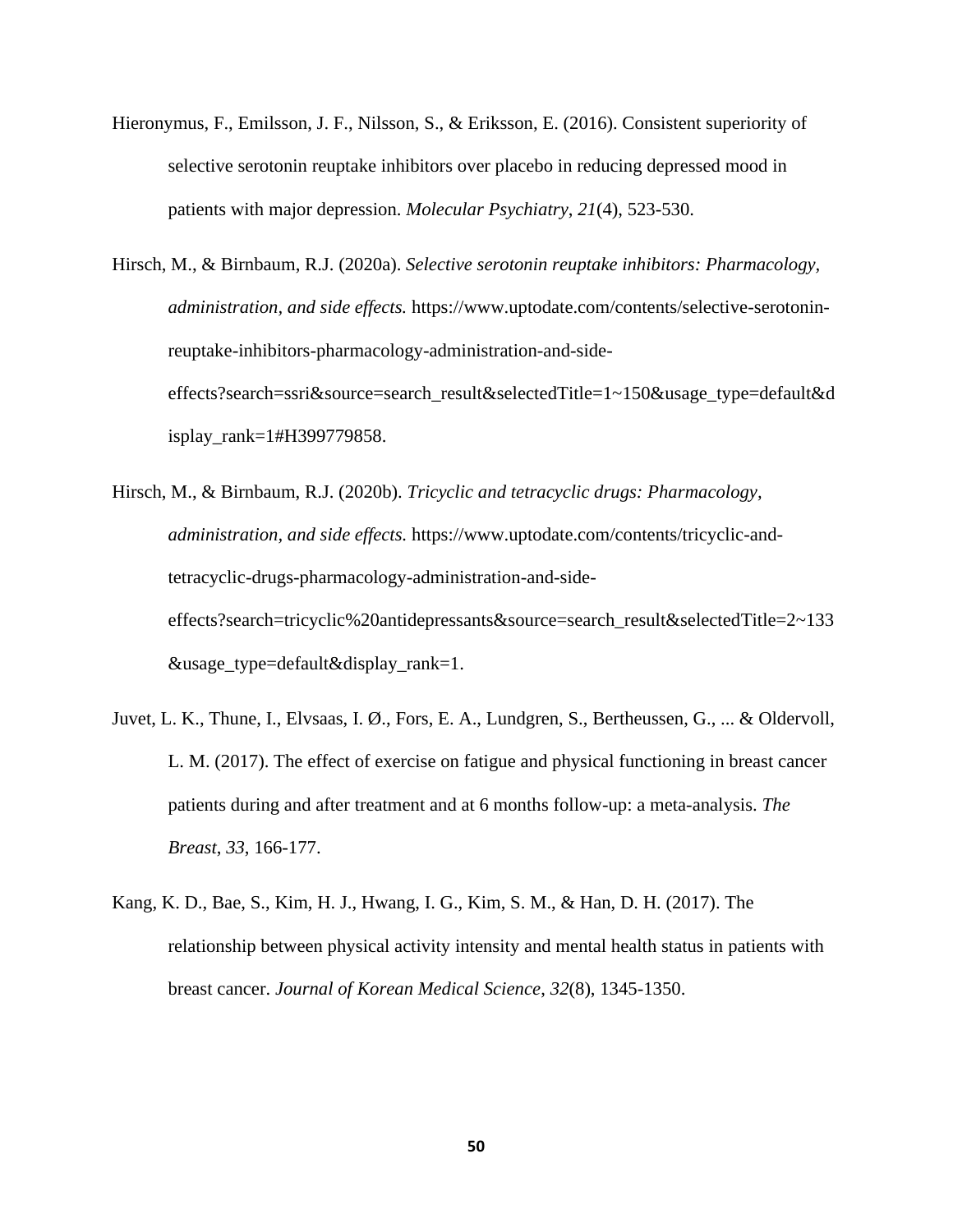- Kendall, J., Glaze, K., Oakland, S., Hansen, J., & Parry, C. (2011). What do 1281 distress screeners tell us about cancer patients in a community cancer center? *Psycho‐ oncology*, *20*(6), 594-600.
- Keyes, C. L. (2002). The mental health continuum: From languishing to flourishing in life. *Journal of Health and Social Behavior*, 207-222.
- Keyes, C. L., & Shapiro, A. D. (2004). Social well-being in the United States: A descriptive epidemiology. *How Healthy are We*, *15*(3), 350-72.
- Keyes, C. L. (2005). Mental illness and/or mental health? Investigating axioms of the complete state model of health. *Journal of Consulting and Clinical Psychology*, *73*(3), 539.
- Keyes, C. L. (2007). Promoting and protecting mental health as flourishing: A complementary strategy for improving national mental health. *American Psychologist*, *62*(2), 95.
- Keyes, C. L., Wissing, M., Potgieter, J. P., Temane, M., Kruger, A., & Van Rooy, S. (2008). Evaluation of the mental health continuum–short form (MHC–SF) in setswana‐speaking South Africans. *Clinical Psychology & Psychotherapy*, *15*(3), 181-192.
- Keyes, C.L.M., & Simoes, E.J. (2012). To flourish or not: Positive Mental Health and all -cause mortality. American Journal of Public Health, 102(11).
- Keyes, C., & SpringerLink. (2013). *Mental Well-Being International Contributions to the Study of Positive Mental Health.*
- Khalil, A., Faheem, M., Fahim, A., Innocent, H., Mansoor, Z., Rizvi, S., & Farrukh, H. (2016). Prevalence of depression and anxiety amongst cancer patients in a hospital setting: a cross-sectional study. *Psychiatry Journal*, *2016*.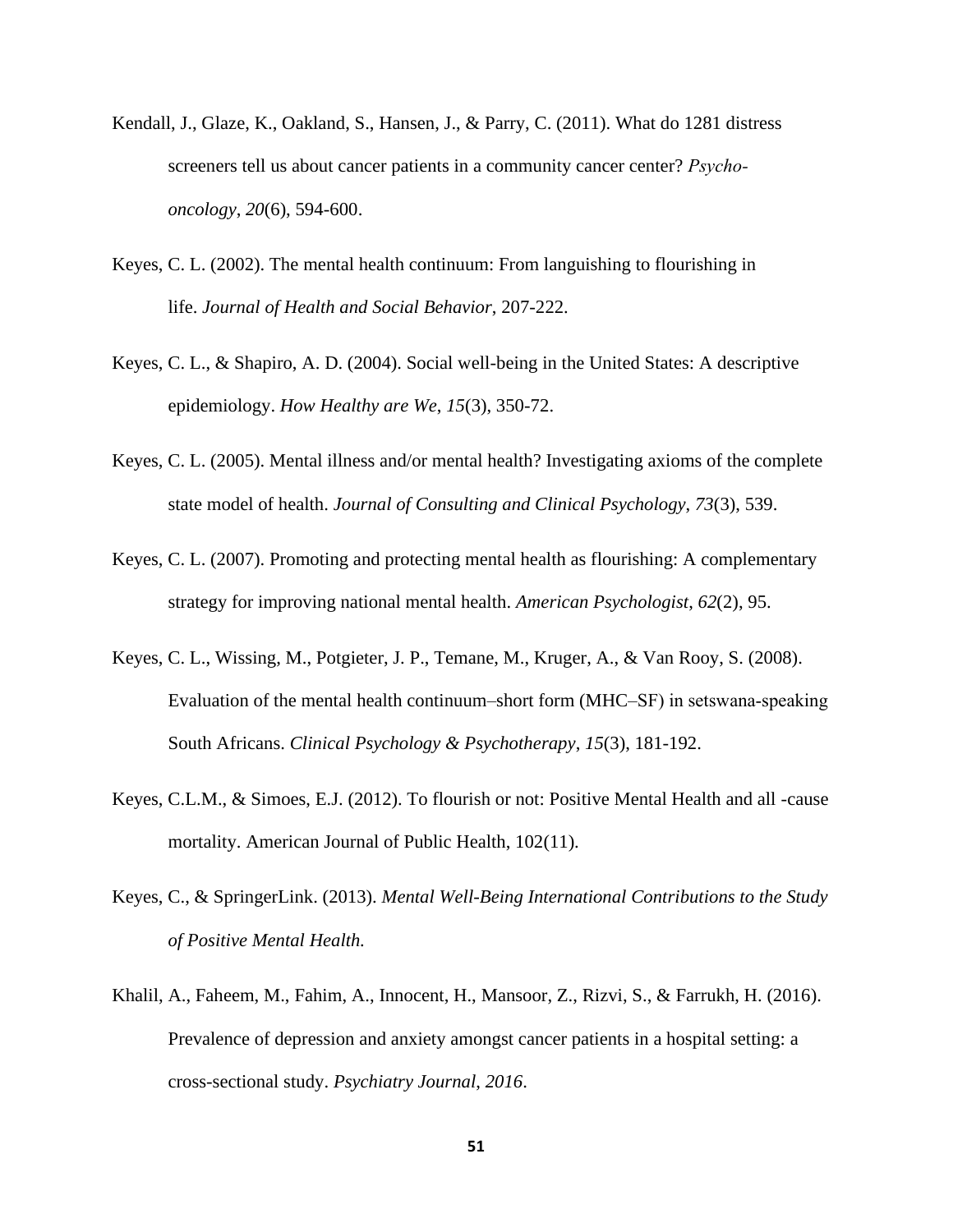- Kim, J. J., Shin, Y. A., & Suk, M. H. (2015). Effect of a 12-week walking exercise program on body composition and immune cell count in patients with breast cancer who are undergoing chemotherapy. *Journal of Exercise Nutrition & Biochemistry*, *19*(3), 255.
- Kim, S. J., Rha, S. Y., Song, S. K., Namkoong, K., Chung, H. C., Yoon, S. H., ... & Kim, K. R. (2011). Prevalence and associated factors of psychological distress among Korean cancer patients. *General Hospital Psychiatry*, *33*(3), 246-252.
- Kraschnewski, J. L., & Schmitz, K. H. (2017). Exercise in the prevention and treatment of breast cancer: what clinicians need to tell their patients. *Current Sports Medicine Reports*, *16*(4), 263-267.
- Krebber, A. M. H., Buffart, L. M., Kleijn, G., Riepma, I. C., De Bree, R., Leemans, C. R., ... & Verdonck‐de Leeuw, I. M. (2014). Prevalence of depression in cancer patients: a meta‐ analysis of diagnostic interviews and self‐report instruments. *Psycho‐Oncology*, *23*(2), 121-130.
- Klaperski, S., Koch, E., Hewel, D., Schempp, A., & Müller, J. (2019). Optimizing mental health benefits of exercise: The influence of the exercise environment on acute stress levels and well-being. *Mental Health & Prevention*, *15*, 200173.
- Kolden, G. G., Strauman, T. J., Ward, A., Kuta, J., Woods, T. E., Schneider, K. L., ... & Kalin, N. H. (2002). A pilot study of group exercise training (GET) for women with primary breast cancer: feasibility and health benefits. *Psycho‐Oncology: Journal of the Psychological, Social and Behavioral Dimensions of Cancer*, *11*(5), 447-456.
- Kpame, M. B., & Richard, J. (2020). Aerobic Exercise Intervention as Part of Management Options for Depression and Anxiety. *KIU Journal of Social Sciences*, *6*(1), 145-150.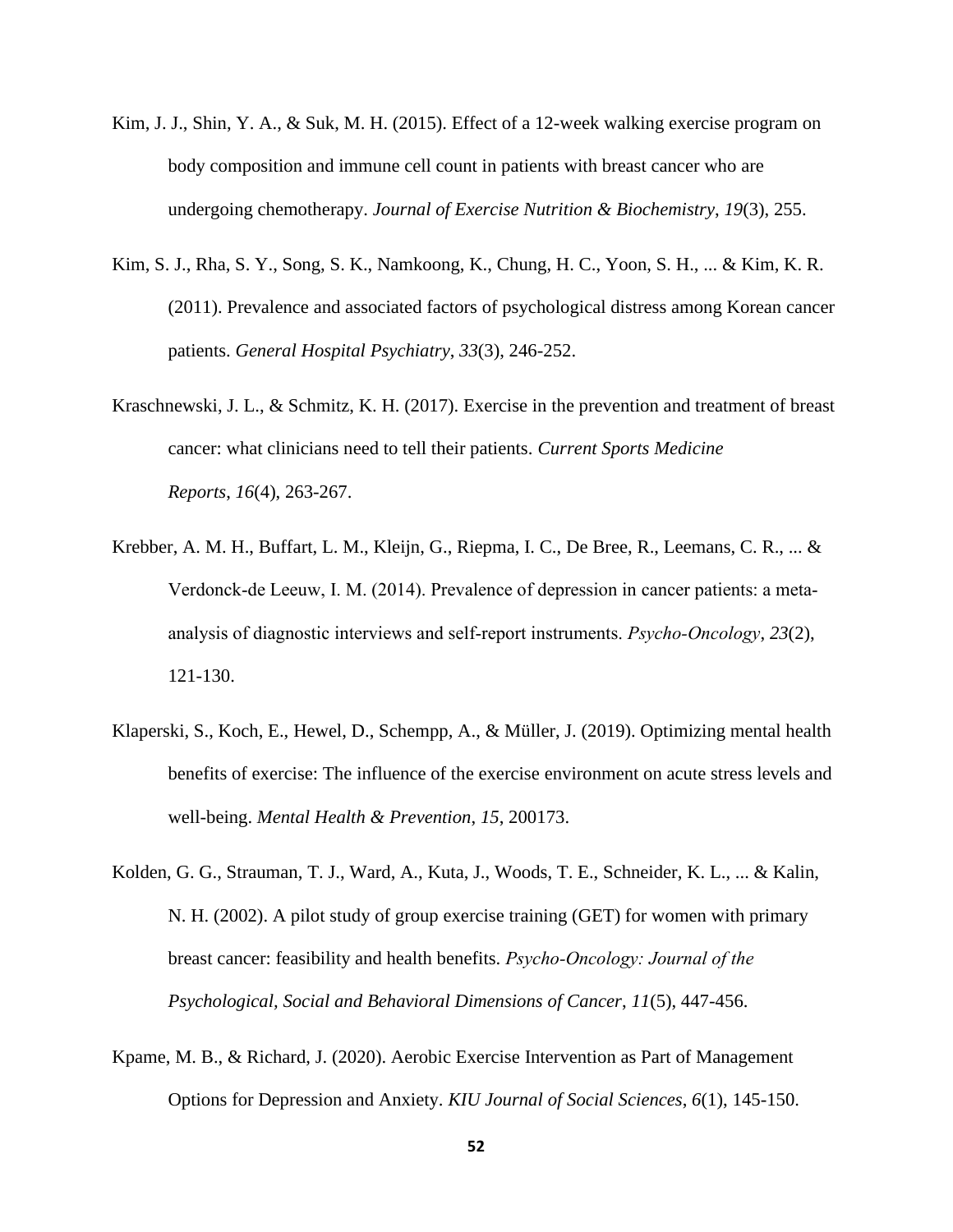- Kuhnt, S., Brähler, E., Faller, H., Härter, M., Keller, M., Schulz, H., ... & Reuter, K. (2016). Twelve-month and lifetime prevalence of mental disorders in cancer patients. *Psychotherapy and Psychosomatics*, *85*(5), 289-296.
- Kayl, A. E., & Meyers, C. A. (2006). Side-effects of chemotherapy and quality of life in ovarian and breast cancer patients. *Current Opinion in Obstetrics and Gynecology*, *18*(1), 24-28.
- Laghousi, D., Jafari, E., Nikbakht, H., Nasiri, B., Shamshirgaran, M., & Aminisani, N. (2019). Gender differences in health-related quality of life among patients with colorectal cancer. *Journal of Gastrointestinal Oncology*, *10*(3), 453.
- Lai, J. C., Yue, X. (2014) Using the Brief Resilience Scale to assess Chinese People's ability to bounce back from stress. Sage Open 4(4): 2158244014554386.
- Lee, J., Lee, M., Hong, S., Kim, J. Y., Park, H., Oh, M., ... & Chu, S. (2015). Association between physical fitness, quality of life, and depression in stage II–III colorectal cancer survivors. *Supportive Care in Cancer*, *23*(9), 2569-2577.
- Linden, W., Vodermaier, A., MacKenzie, R., & Greig, D. (2012). Anxiety and depression after cancer diagnosis: prevalence rates by cancer type, gender, and age. *Journal of Affective Disorders*, *141*(2-3), 343-351.
- Meggiolaro, E., Berardi, M. A., Andritsch, E., Nanni, M. G., Sirgo, A., Samorì, E., ... & Linares, E. J. (2016). Cancer patients' emotional distress, coping styles and perception of doctorpatient interaction in European cancer settings. *Palliative & Supportive Care*, *14*(3), 204- 211.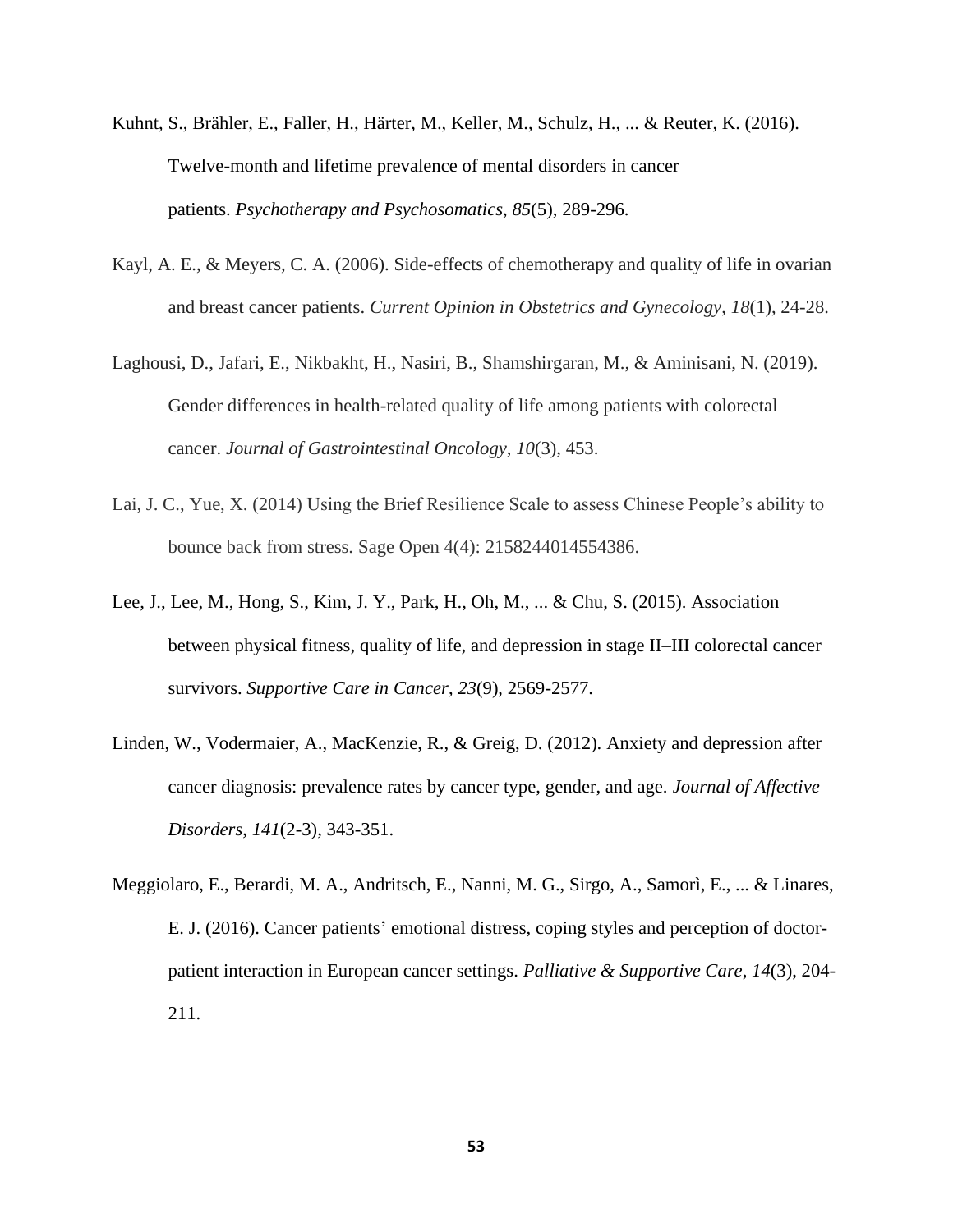- Mehnert, A., Hartung, T. J., Friedrich, M., Vehling, S., Brähler, E., Härter, M., ... & Koch, U. (2018). One in two cancer patients is significantly distressed: Prevalence and indicators of distress. *Psycho‐oncology*, *27*(1), 75-82.
- Mrakotsky, C. M., Silverman, L. B., Dahlberg, S. E., Alyman, M. C. A., Sands, S. A., Queally, J. T., ... & Waber, D. P. (2011). Neurobehavioral side effects of corticosteroids during active treatment for acute lymphoblastic leukemia in children are age‐dependent: Report from Dana‐Farber Cancer Institute All Consortium Protocol 00‐01. *Pediatric Blood & Cancer*, *57*(3), 492-498.
- Miaskowski, C. (2004). Gender differences in pain, fatigue, and depression in patients with cancer. *JNCI Monographs*, *2004*(32), 139-143.
- Mikkelsen, Kathleen, Stojanovska, Lily, Polenakovic, Momir, Bosevski, Marijan, & Apostolopoulos, Vasso. (2017). Exercise and mental health. *Maturitas, 106*, 48-56.
- Mustian, K. M., Alfano, C. M., Heckler, C., Kleckner, A. S., Kleckner, I. R., Leach, C. R., ... & Scarpato, J. (2017). Comparison of pharmaceutical, psychological, and exercise treatments for cancer-related fatigue: a meta-analysis. *JAMA Oncology*, *3*(7), 961-968.
- Nadler, M., Bainbridge, D., Tomasone, J., Cheifetz, O., Juergens, R. A., & Sussman, J. (2017). Oncology care provider perspectives on exercise promotion in people with cancer: an examination of knowledge, practices, barriers, and facilitators. *Supportive Care in Cancer*, *25*(7), 2297-2304.
- Nezu, A. M., Nezu, C. M., Felgoise, S. H., McClure, K. S., & Houts, P. S. (2003). Project Genesis: assessing the efficacy of problem-solving therapy for distressed adult cancer patients. *Journal of Consulting and Clinical Psychology*, *71*(6), 1036.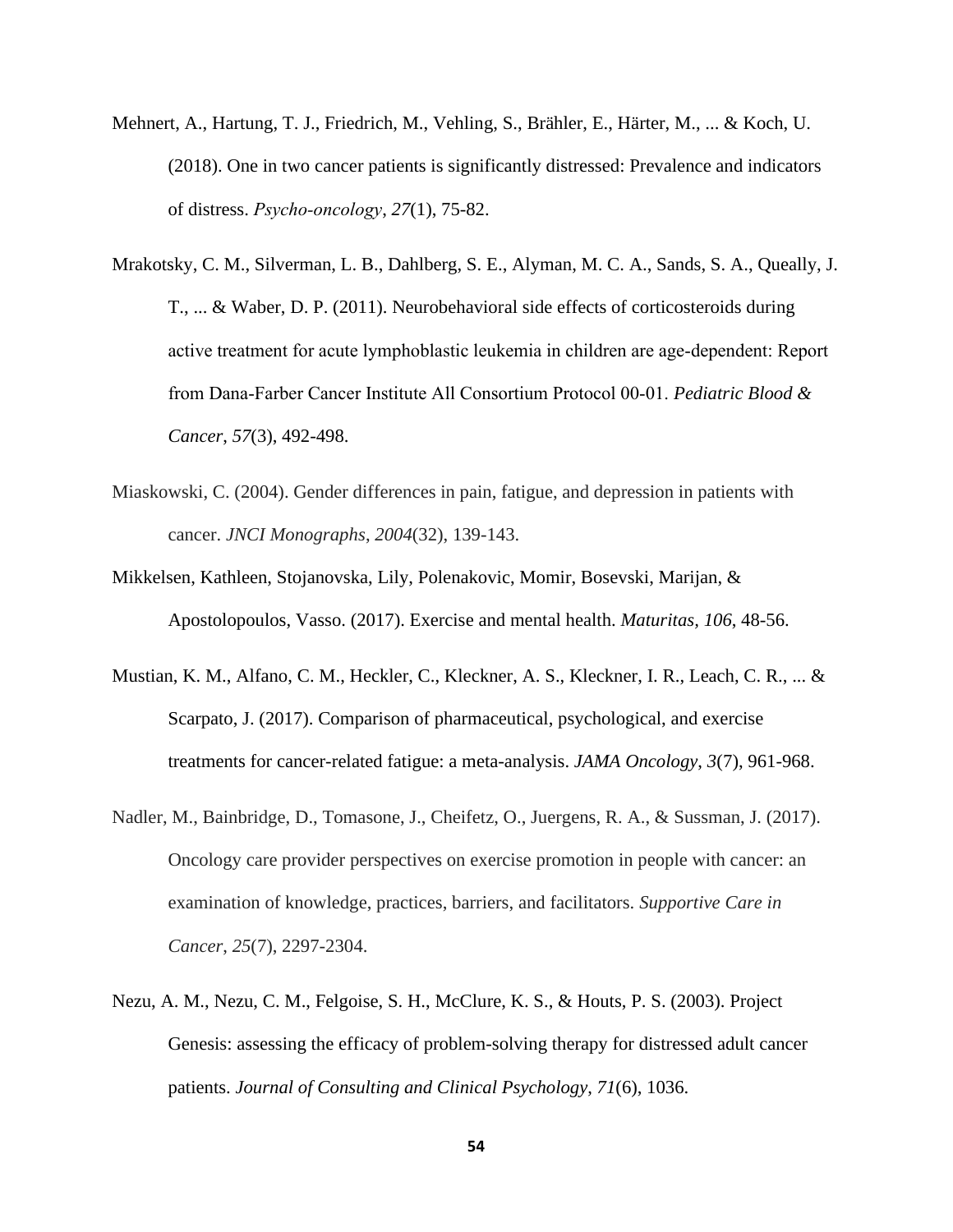- Ng, C. G., Boks, M. P., Zainal, N. Z., & de Wit, N. J. (2011). The prevalence and pharmacotherapy of depression in cancer patients. *Journal of Affective Disorders*, *131*(1- 3), 1-7.
- Ng, H. S., Roder, D., Koczwara, B., & Vitry, A. (2018). Comorbidity, physical and mental health among cancer patients and survivors: an Australian population‐based study. *Asia‐Pacific Journal of Clinical Oncology*, *14*(2), e181-e192.
- Nikbakhsh, N., Moudi, S., Abbasian, S., & Khafri, S. (2014). Prevalence of depression and anxiety among cancer patients. *Caspian Journal of Internal Medicine*, *5*(3), 167.
- Ohira, T., Schmitz, K. H., Ahmed, R. L., & Yee, D. (2006). Effects of weight training on quality of life in recent breast cancer survivors: The Weight Training for Breast Cancer Survivors (WTBS) study. *Cancer: Interdisciplinary International Journal of the American Cancer Society*, *106*(9), 2076-2083.
- Orpana, H., Vachon, J., Dykxhoorn, J., McRae, L., & Jayaraman, G. (2016). Monitoring positive mental health and its determinants in Canada: the development of the Positive Mental Health Surveillance Indicator Framework. *Health Promotion and Chronic Disease Prevention in Canada: Research, Policy and Practice*, *36*(1), 1.
- Osborn, R. L., Demoncada, A. C., & Feuerstein, M. (2006). Psychosocial interventions for depression, anxiety, and quality of life in cancer survivors: meta-analyses. *The International Journal of Psychiatry in Medicine*, *36*(1), 13-34.
- Palgi, Y., Ben‐Ezra, M., Hamama‐Raz, Y., Shacham Shmueli, E., & Shrira, A. (2014). The Effect of Age on Illness Cognition, Subjective Well‐being and Psychological Distress among Gastric Cancer Patients. *Stress and Health*, *30*(4), 280-286.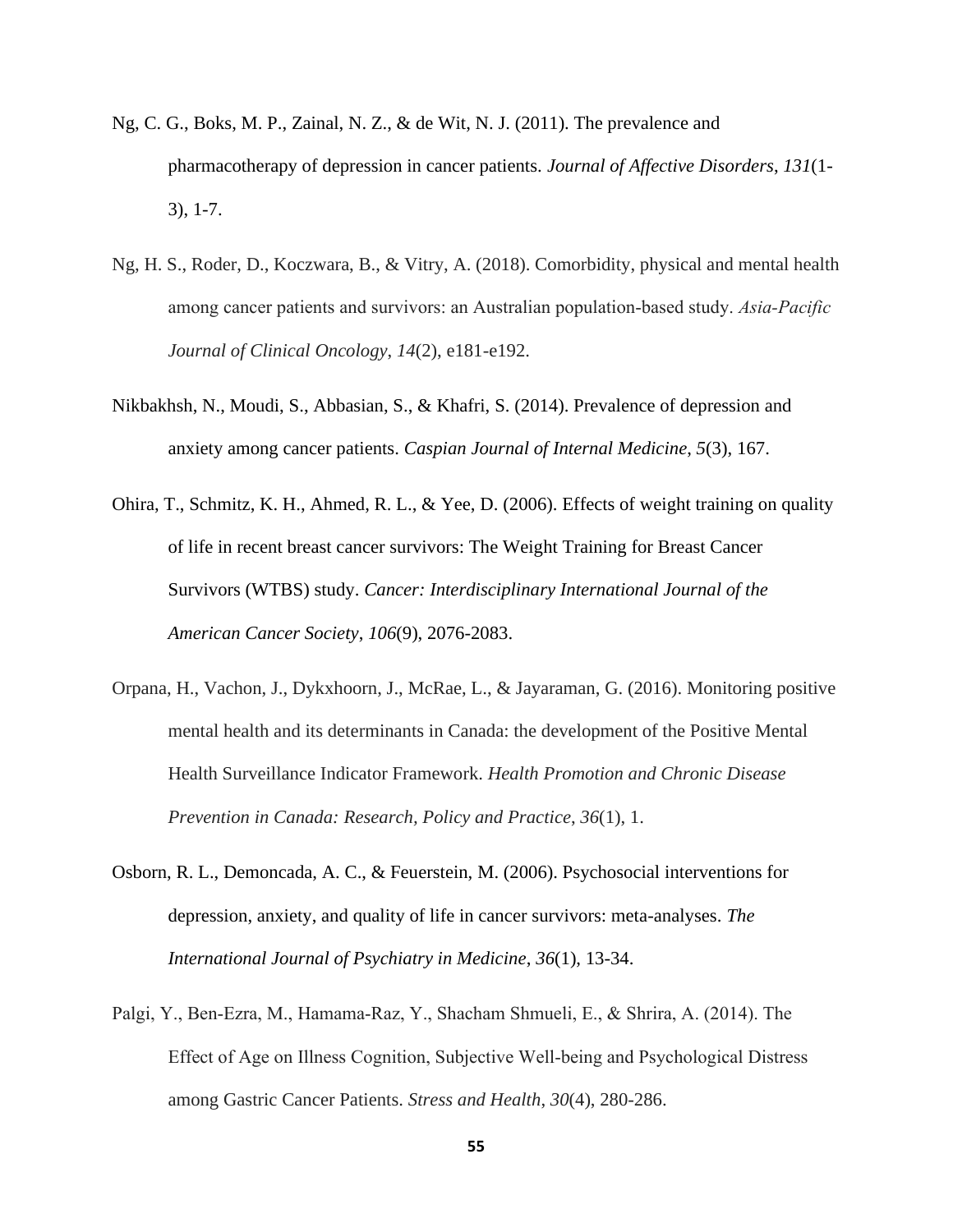- Patel, J. G., & Bhise, A. R. (2017). Effect of aerobic exercise on cancer-related fatigue. *Indian Journal of Palliative Care*, *23*(4), 355.
- Pedersen, B. K., & Fischer, C. P. (2007). Beneficial health effects of exercise–the role of IL-6 as a myokine. *Trends in Pharmacological Sciences*, *28*(4), 152-156.
- Pitman, A., Suleman, S., Hyde, N., & Hodgkiss, A. (2018). Depression and anxiety in patients with cancer. *Bmj*, *361.*
- Rosenfield, S., & Mouzon, D. (2013). Gender and mental health. In *Handbook of the Sociology of Mental Health* (pp. 277-296). Springer, Dordrecht.
- Rosselli, M., Ermini, E., Tosi, B., Boddi, M., Stefani, L., Toncelli, L., & Modesti, P. A. (2020). Gender Differences In Barriers To Physical Activity Among Adolescents. *Nutrition, Metabolism and Cardiovascular Diseases*.
- Russell, S. (2017). Physical activity and exercise after stoma surgery: overcoming the barriers. *British Journal of Nursing*, *26*(5), S20-S26.
- Russo, M. M., & Sundaramurthi, T. (2019). An overview of cancer pain: epidemiology and pathophysiology. In *Seminars in Oncology Nursing* (Vol. 35, No. 3, pp. 223-228). WB Saunders.
- Ryff, C. D. (1989). Happiness is everything, or is it? Explorations on the meaning of psychological well-being. *Journal of Personality and Social Psychology*, *57*(6), 1069.
- Ryff, C. D., & Keyes, C. L. M. (1995). The structure of psychological well-being revisited. *Journal of Personality and Social Psychology*, *69*(4), 719.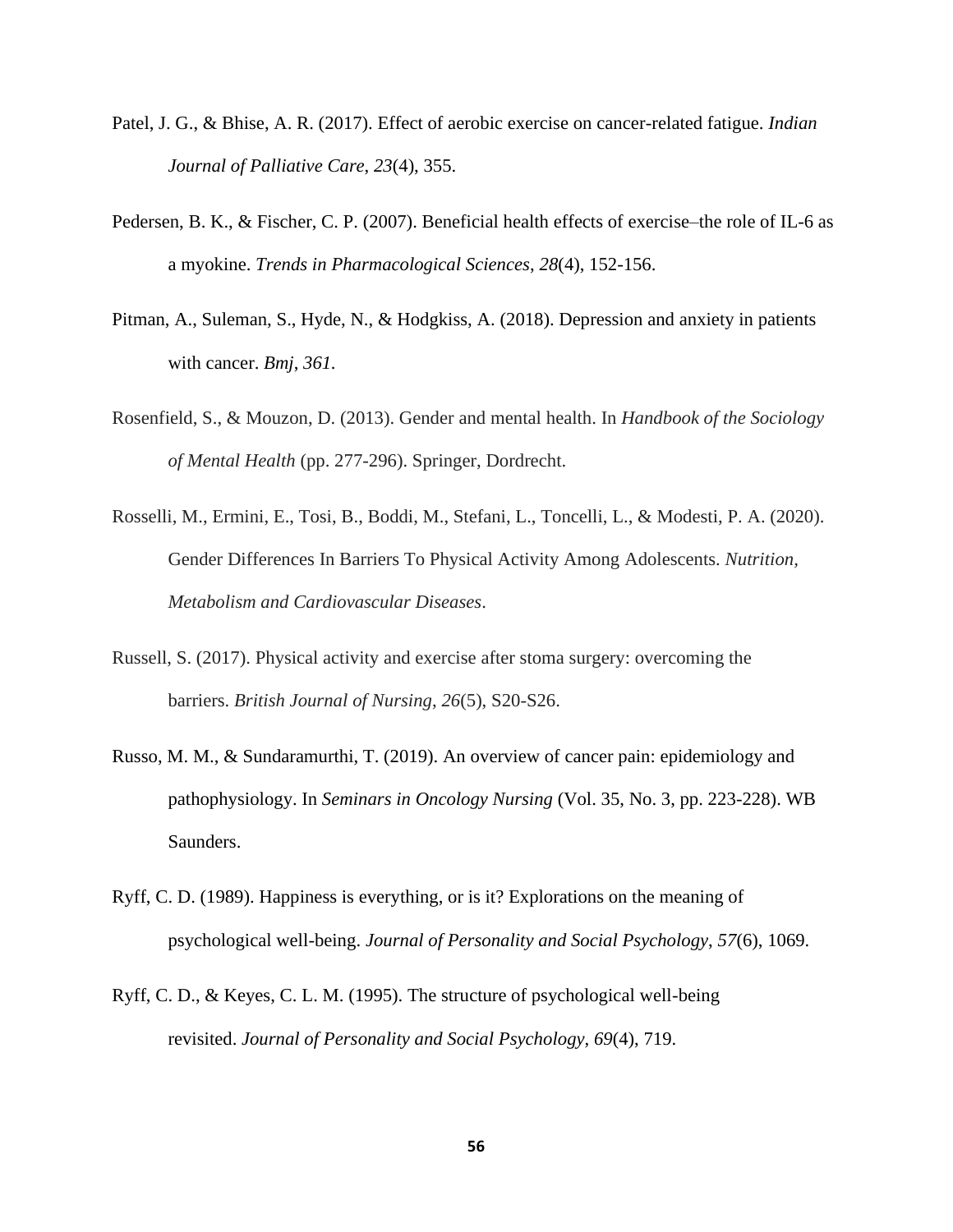- Sahin, Z. A., Tan, M., & Polat, H. (2013). Hopelessness, depression and social support with end of life Turkish cancer patients. *Asian Pacific Journal of Cancer Prevention*, *14*(5), 2823- 2828.
- Schug, S. A., & Chandrasena, C. (2015). Pain management of the cancer patient. *Expert opinion on pharmacotherapy*, *16*(1), 5-15.
- Smith, H. R. (2015). Depression in cancer patients: Pathogenesis, implications and treatment. *Oncology Letters*, *9*(4), 1509-1514.
- So, W. K., Marsh, G., Ling, W. M., Leung, F. Y., Lo, J. C., Yeung, M., & Li, G. K. (2010). Anxiety, depression and quality of life among Chinese breast cancer patients during adjuvant therapy. *European Journal of Oncology Nursing*, *14*(1), 17-22.
- Spencer, R., Nilsson, M., Wright, A., Pirl, W., & Prigerson, H. (2010). Anxiety disorders in advanced cancer patients: correlates and predictors of end‐of‐life outcomes. *Cancer: Interdisciplinary International Journal of the American Cancer Society*, *116*(7), 1810- 1819.
- Stan, D. L., Croghan, K. A., Croghan, I. T., Jenkins, S. M., Sutherland, S. J., Cheville, A. L., & Pruthi, S. (2016). Randomized pilot trial of yoga versus strengthening exercises in breast cancer survivors with cancer-related fatigue. *Supportive Care in Cancer*, *24*(9), 4005- 4015.
- Statistics Canada. (2013). *Canadian Community Health Survey (CCHS)-Mental Health User Guide.* Author.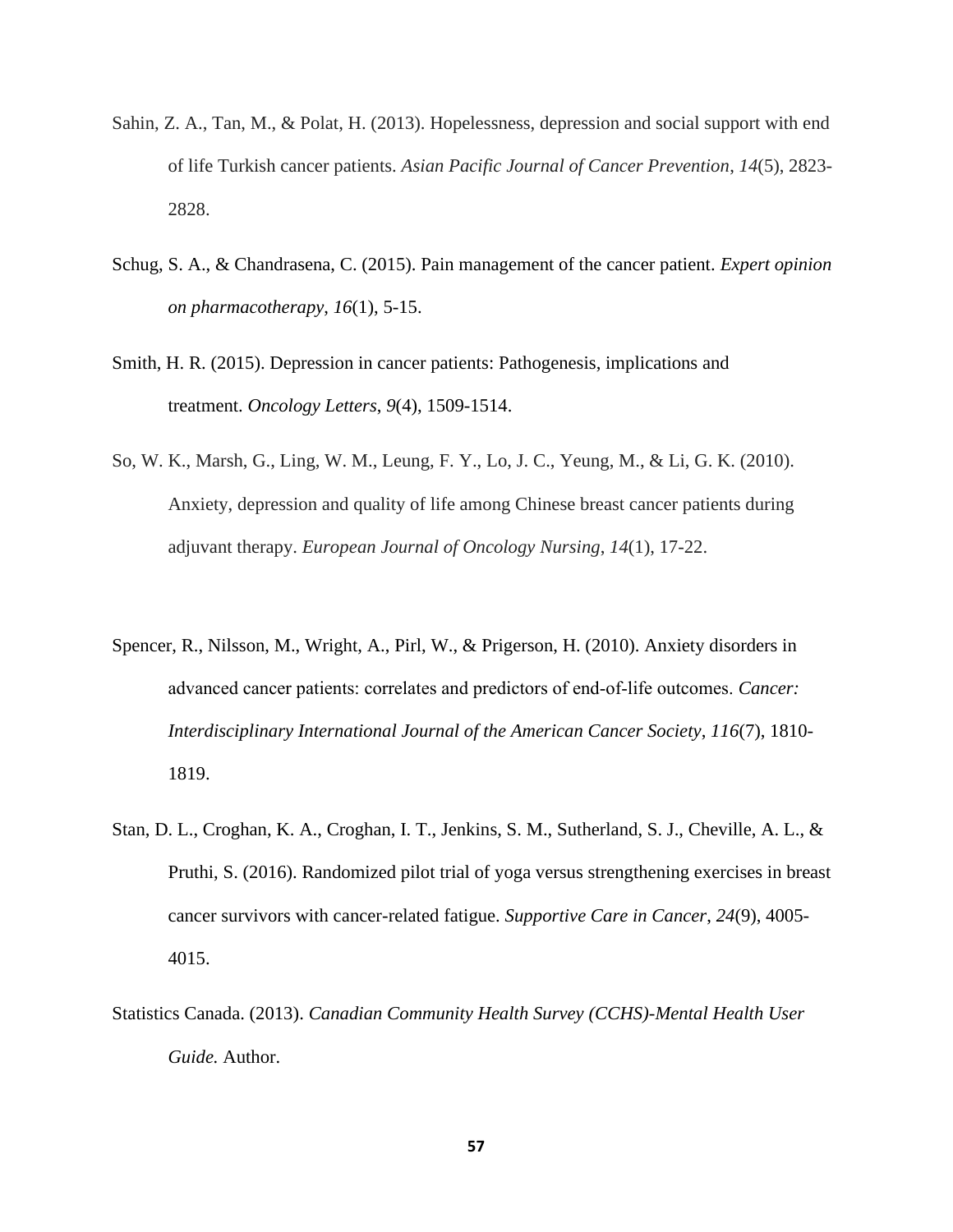- Streckmann, F., Zopf, E. M., Lehmann, H. C., May, K., Rizza, J., Zimmer, P., ... & Baumann, F. T. (2014). Exercise intervention studies in patients with peripheral neuropathy: a systematic review. *Sports Medicine*, *44*(9), 1289-1304.
- Thompson, T., Pérez, M., Kreuter, M., Margenthaler, J., Colditz, G., & Jeffe, D. B. (2017). Perceived social support in African American breast cancer patients: Predictors and effects. *Social Science & Medicine*, *192*, 134-142.
- Troiano, R. P., Berrigan, D., Dodd, K. W., Masse, L. C., Tilert, T., & McDowell, M. (2008). Physical activity in the United States measured by accelerometer. *Medicine and Science in Sports and Exercise*, *40*(1), 181.
- Tsaras, K., Papathanasiou, I. V., Mitsi, D., Veneti, A., Kelesi, M., Zyga, S., & Fradelos, E. C. (2018). Assessment of depression and anxiety in breast cancer patients: prevalence and associated factors. *Asian Pacific Journal of Cancer Prevention: APJCP*, *19*(6), 1661.
- Van Droogenbroeck, F., Spruyt, B., & Keppens, G. (2018). Gender differences in mental health problems among adolescents and the role of social support: results from the Belgian health interview surveys 2008 and 2013. *BMC Psychiatry*, *18*(1), 1-9.
- Von Wolff, A., Hölzel, L. P., Westphal, A., Härter, M., & Kriston, L. (2013). Selective serotonin reuptake inhibitors and tricyclic antidepressants in the acute treatment of chronic depression and dysthymia: a systematic review and meta-analysis. *Journal of Affective Disorders*, *144*(1-2), 7-15.
- Walsh, D., Donnelly, S., & Rybicki, L. (2000). The symptoms of advanced cancer: relationship to age, gender, and performance status in 1,000 patients. *Supportive Care in Cancer*, *8*(3), 175-179.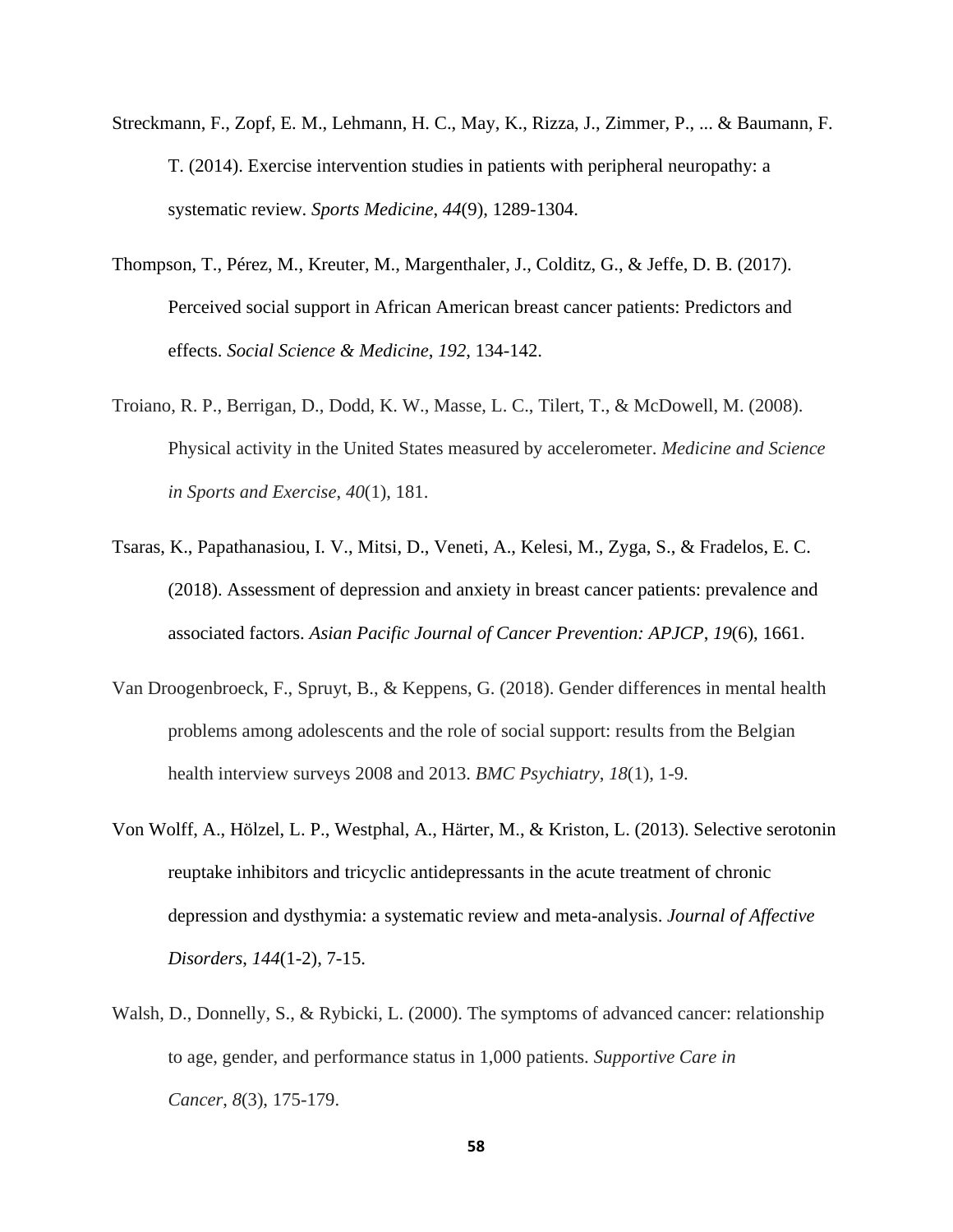- Wang, Y., Duan, Z., Ma, Z., Mao, Y., Li, X., Wilson, A., ... & Chen, R. (2020). Epidemiology of mental health problems among patients with cancer during COVID-19 pandemic. *Translational Psychiatry*, *10*(1), 1-10.
- Westerhof, G. J., & Keyes, C. L. (2008). Geestelijke gezondheid is meer dan de afwezigheid van geestelijke ziekte. *Maandblad Geestelijke Volksgezondheid, 63*(10), 808-820.
- Westerhof, G. J., & Keyes, C. L. (2009). Mental illness and mental health: The two continua model across the lifespan. *Journal of Adult Development*, *17*(2), 110-119.
- Winters-Stone, K. M., Dobek, J., Nail, L., Bennett, J. A., Leo, M. C., Naik, A., & Schwartz, A. (2011). Strength training stops bone loss and builds muscle in postmenopausal breast cancer survivors: a randomized, controlled trial. *Breast Cancer Research and Treatment*, *127*(2), 447.
- Winters-Stone, K. M., Leo, M. C., & Schwartz, A. (2012). Exercise effects on hip bone mineral density in older, post-menopausal breast cancer survivors are age dependent. *Archives of Osteoporosis*, *7*(1-2), 301-306.
- Winters-Stone, K. M., Dobek, J. C., Bennett, J. A., Dieckmann, N. F., Maddalozzo, G. F., Ryan, C. W., & Beer, T. M. (2015). Resistance training reduces disability in prostate cancer survivors on androgen deprivation therapy: evidence from a randomized controlled trial. *Archives of Physical Medicine and Rehabilitation*, *96*(1), 7-14.